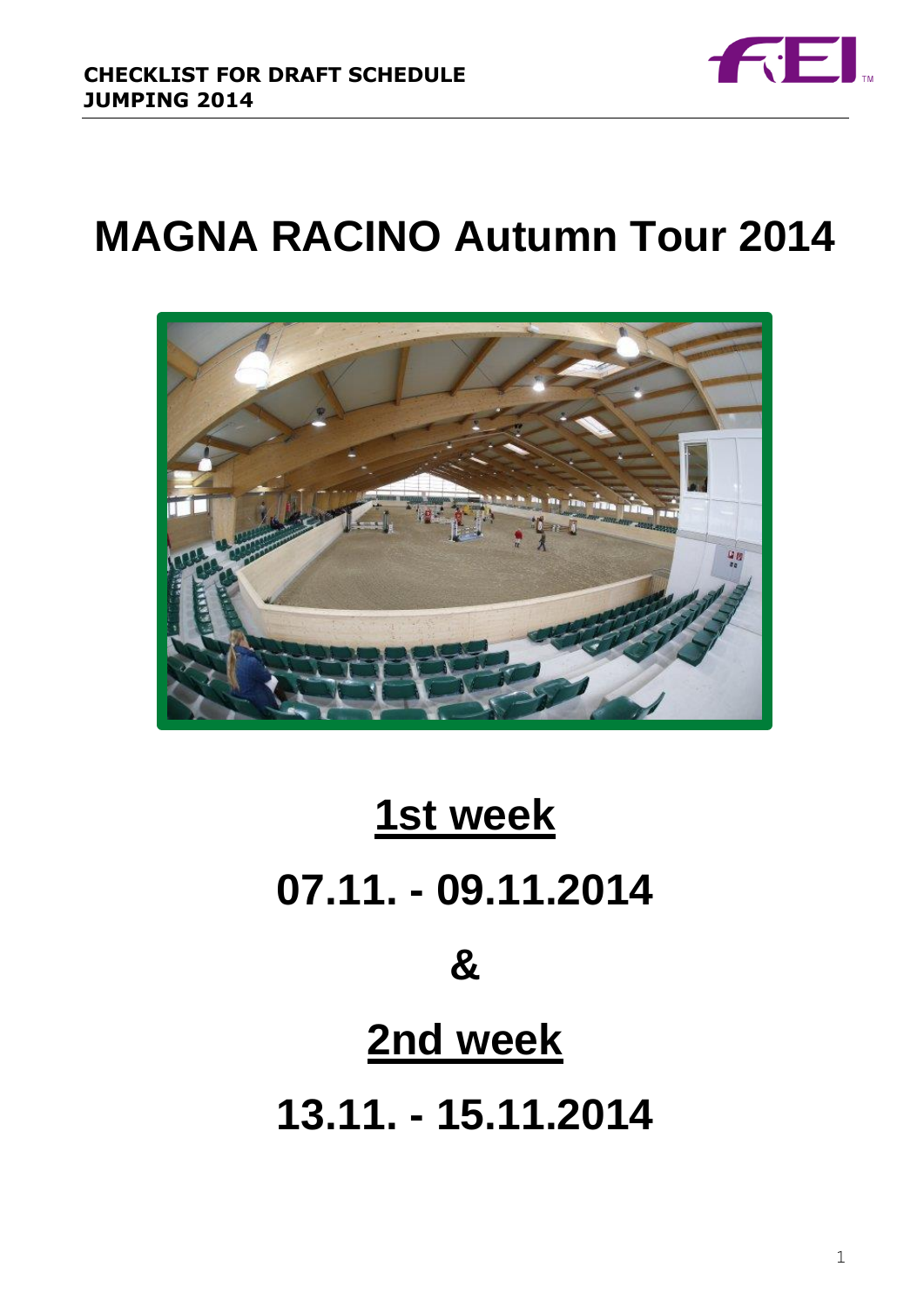

**Please note that schedules will only be accepted when submitted in the provided format of the Official FEI Draft Schedule.**

# **I. DENOMINATION OF THE EVENT:**

| Event :       | CSI2* / CSICH-A / CSIJ-A / CSIYH1* |
|---------------|------------------------------------|
| <b>Place:</b> | MAGNA RACINO - Ebreichsdorf / AUT  |

| $1^{st}$ week: 07.11. - 09.11.2014 |                     |                                             |
|------------------------------------|---------------------|---------------------------------------------|
| $2nd$ week: 13.11. - 15.11.2014    | <b>NF</b> : Austria |                                             |
|                                    |                     | <b>Indoor:</b> $\mathbb{X}$ <b>Outdoor:</b> |

#### **HIGHER LEVEL EVENT CATEGORIES:**

| $CSIO5*$      | $CSI5*-W$    | CSIYR-A     | $CSI5*$ |
|---------------|--------------|-------------|---------|
| $CSIO4*$      | $CSI4*-W$    | CSIJ-A      | $CSI4*$ |
| $CSIO3*$      | $CSI3*-W$    | <b>CSIP</b> |         |
| $CSI3*$       |              |             |         |
| $CSIO2*$      | $CSI2*-W$    | CSICh-A     |         |
| $CSIO1*$      | $CSI1*-W$    | CSIV-A      |         |
| <b>CSIOYR</b> |              | CSIAm-A     |         |
| <b>CSIOJ</b>  |              | CSIU25-A    |         |
| <b>CSIOP</b>  |              |             |         |
| <b>CSIOCh</b> | Championship | Games       |         |
|               |              |             |         |

### **II. GENERAL CONDITIONS**

This event is organised in accordance with:

- FEI Statutes, 23<sup>rd</sup> edition, effective 7<sup>th</sup> November 2013
- FEI General Regulations, 23<sup>rd</sup> edition, effective 1<sup>st</sup> January 2009, updates effective 1<sup>st</sup> January 2014
- FEI Veterinary Regulations, 13<sup>th</sup> edition, effective 1<sup>st</sup> January 2014
- The Jumping Rules and its Annexes, 25<sup>th</sup> edition, effective 1<sup>st</sup> January 2014
- CSI/CSIO Prize Money requirements

<http://www.fei.org/sites/default/files/Final%20CSI-CSIOs%20Template%20-%202014.pdf>

- Longines Rankings Groups Categories [http://www.fei.org/sites/default/files/Final%20Longines%20Ranking%20Groups%20-](http://www.fei.org/sites/default/files/Final%20Longines%20Ranking%20Groups%20-%202014_0.pdf) [%202014\\_0.pdf](http://www.fei.org/sites/default/files/Final%20Longines%20Ranking%20Groups%20-%202014_0.pdf)
- CSI  $3^*$ ,  $4^*$  invitation system (Europe) and  $5^*$  invitation system (Worldwide)
- Equine Anti-Doping and Controlled Medication Regulations (EADCMR), 1<sup>st</sup> Edition, effective 5<sup>th</sup> April 2010, updates effective 1st January 2014
- FEI Anti-Doping Rules for Human Athletes (ADRHA), based on the 2009 revised Code, effective 1st January 2012, updates effective 1st January 2014
- All subsequent published revisions, the provisions of which will take precedence.
- An arbitration procedure is provided for in the FEI Statutes and General Regulations referred to above. In accordance with this procedure, any appeal against a decision rendered by the FEI or its official bodies is to be settled exclusively by the Court of Arbitration for Sport (CAS) in Lausanne, Switzerland.
- It is the responsibility of NFs to ensure their participants are of the correct age.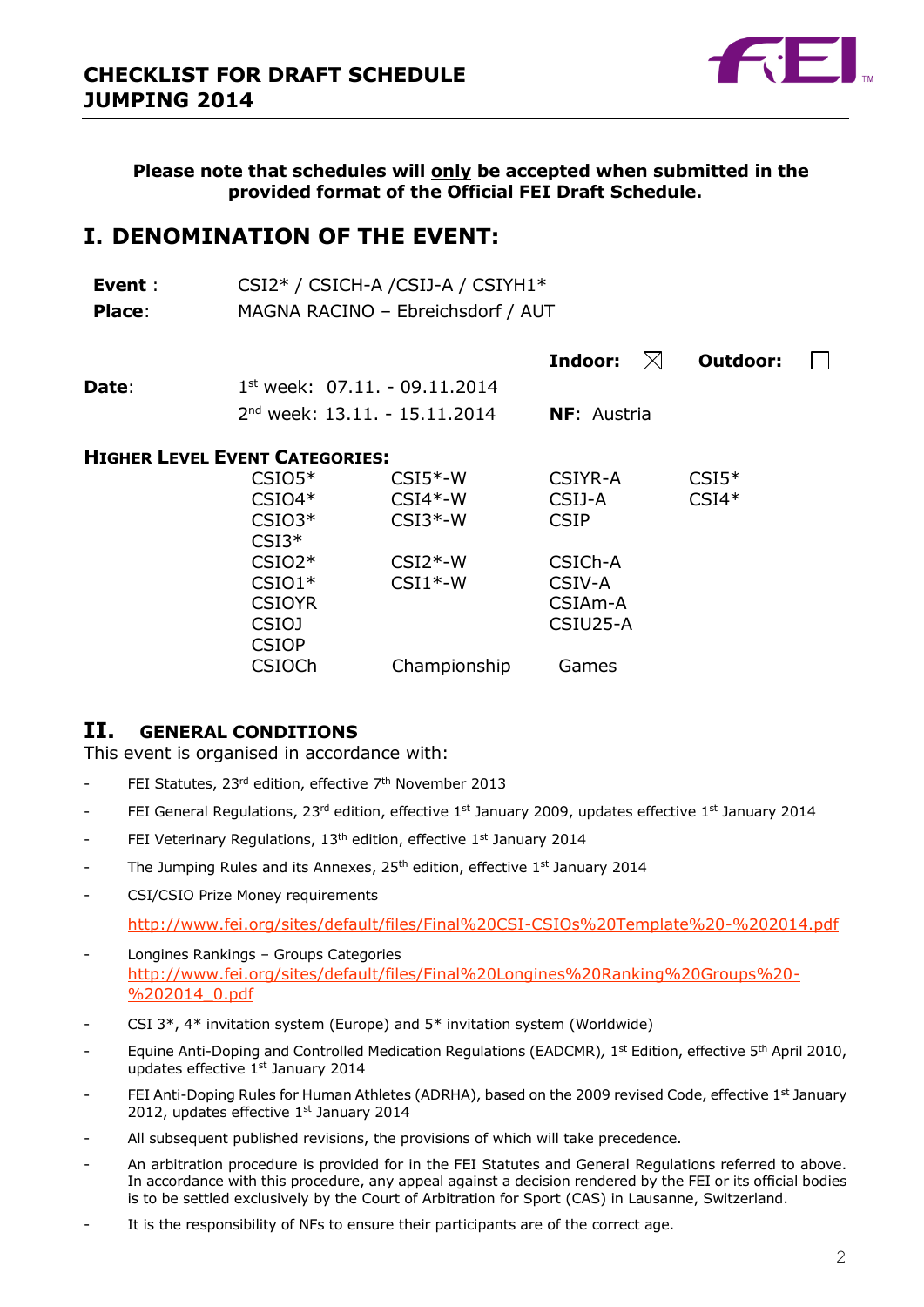

#### \*\*\*\*\*\*\*\*\*\*\*\*\*\*\*\*\*\*\*\*\*\*\*\*\*\*\*\*\*\*\*\*\*\*\*\*\*\*\*\*\*\*\*\*\*\*\*\*\*\*\*\*\*\*\*\*\*\*\*\*\*\*\*\*\*\*\*\*\*\*\*

#### **THE APPENDIX (8 PAGES) IS PART OF THIS APPROVED AND SIGNED SCHEDULE AND MUST BE DISTRIBUTED TO ALL OFFICIALS AND NFs AND IS AVAILABLE TO OTHERS UPON REQUEST**

Approved by the FEI, Lausanne, on 02.09.2014

J.R.J.

John P. Roche FEI Director Jumping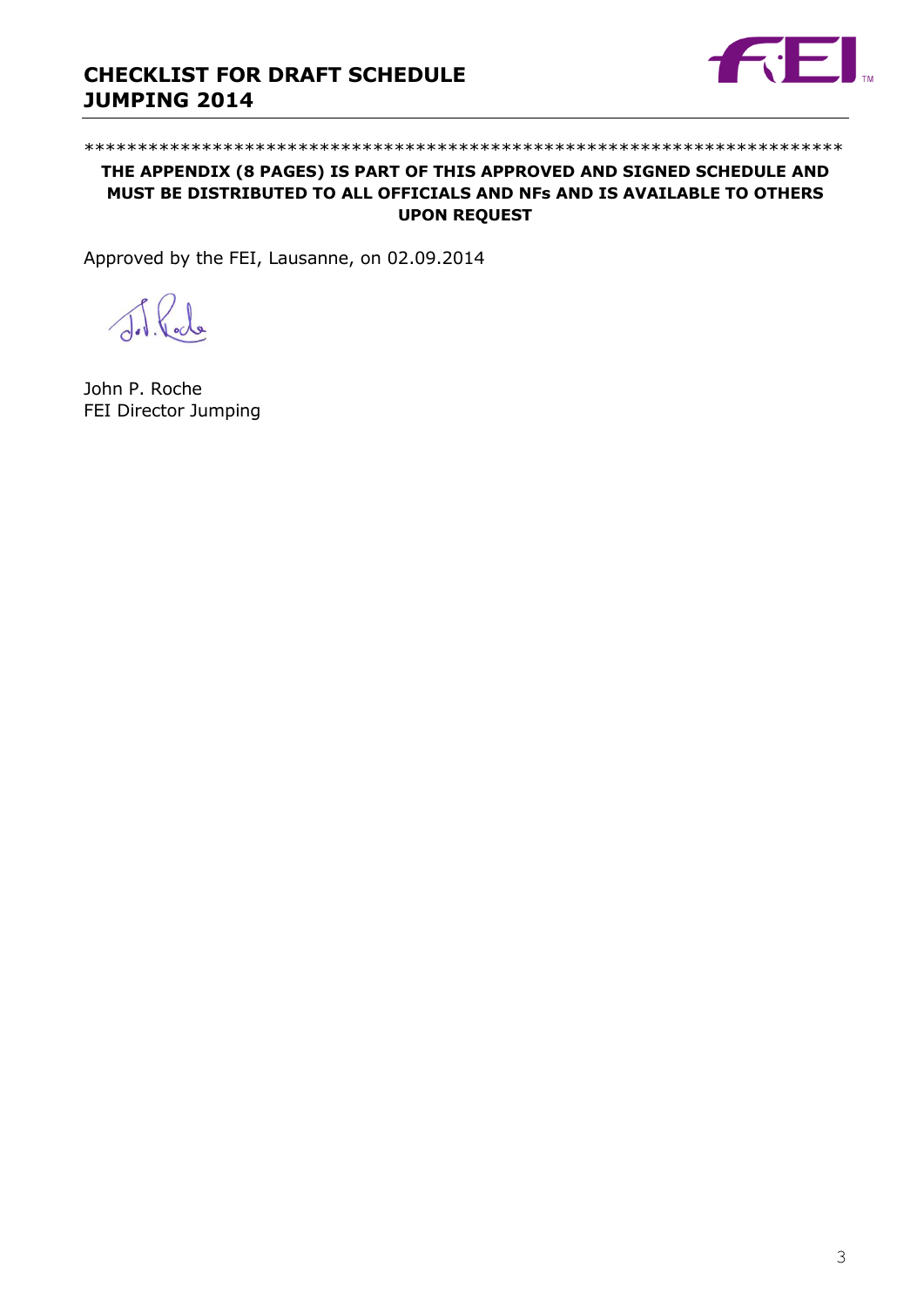

# **THE FEI CODE OF CONDUCT**

# **FOR THE WELFARE OF THE HORSE**

The Fédération Equestre Internationale (FEI) expects all those involved in international equestrian sport to adhere to the FEI's Code of Conduct and to acknowledge and accept that at all times the welfare of the horse must be paramount and must never be subordinated to competitive or commercial influences.

- 1. At all stages during the preparation and training of competition horses, welfare must take precedence over all other demands. This includes good horse management, training methods, farriery and tack, and transportation.
- 2. Horses and Athletes must be fit, competent and in good health before they are allowed to compete. This encompasses medication use, surgical procedures that threaten welfare or safety, pregnancy in mares and the misuse of aids.
- 3. Events must not prejudice horse welfare. This involves paying careful attention to the competition areas, ground surfaces, weather conditions, stabling, site safety and fitness of the horse for onward travel after the event.
- 4. Every effort must be made to ensure that horses receive proper attention after they have competed and that they are treated humanely when their competition careers are over. This covers proper veterinary care, competition injuries, euthanasia and retirement.

### **5. The FEI urges all involved with the sport to attain the highest levels of education in their areas of expertise.**

A full copy of this Code can be obtained from the Fédération Equestre Internationale, HM King Hussein I Building, Chemin de la Joliette 8, 1006 Lausanne, Switzerland. Telephone: +41 21 310 47 47. The Code is available in English & French. The Code is also available on the FEI's website: [www.fei.org.](http://www.fei.org/)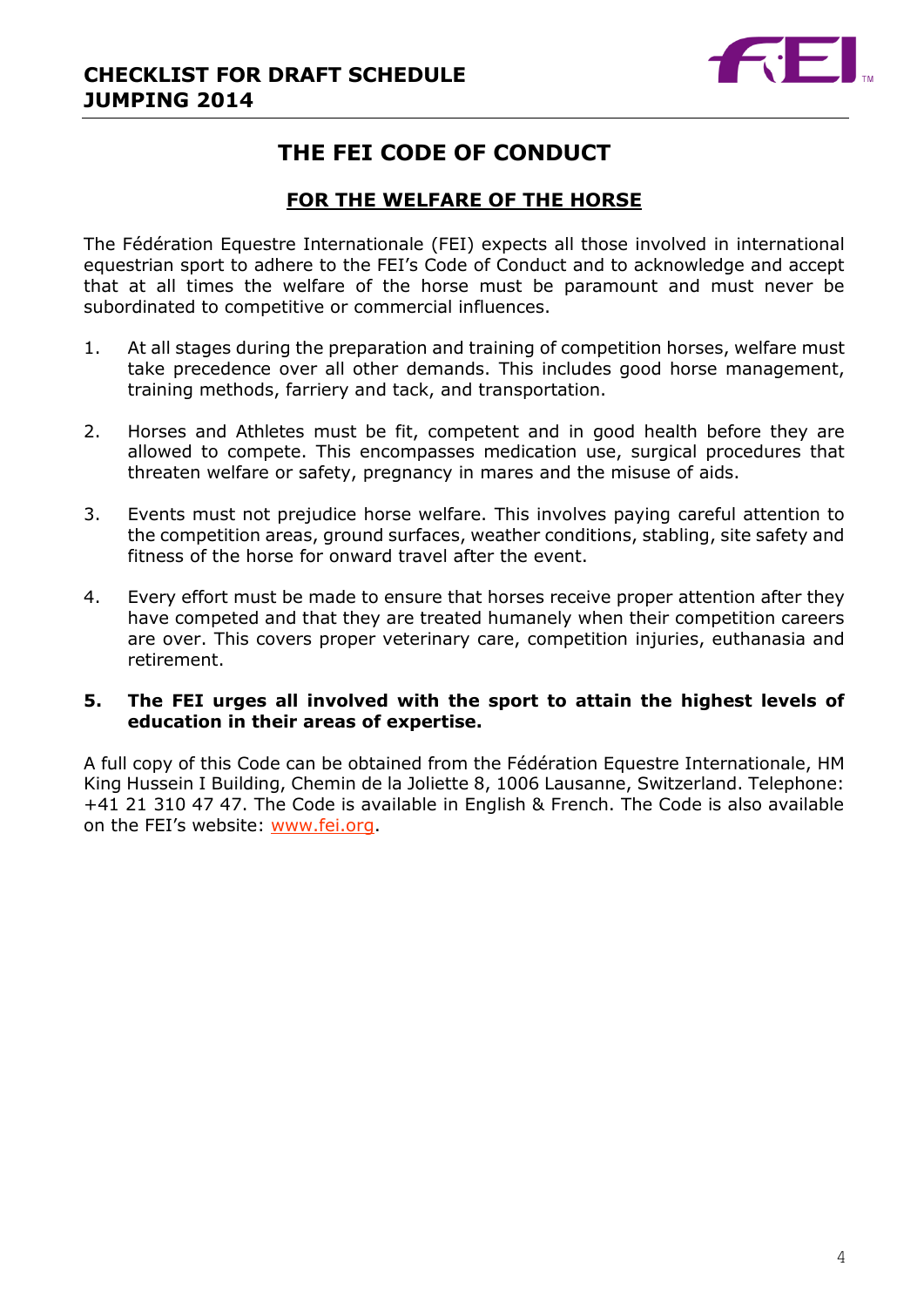

# **III. GENERAL INFORMATION**

# **1. ORGANISER**

| Name:      | RC MAGNA RACINO                               |
|------------|-----------------------------------------------|
| Address:   | 2483 Ebreichsdorf, Pferdepromenade 2, AUSTRIA |
| Telephone: | +43 / 2254 / 9000 1602                        |
| Fax:       | +43 / 2254 / 9000 1610                        |
| Email:     | office.horseshows@magnaracino.at              |
|            |                                               |

| <b>Contact Details Show Ground:</b> |  |
|-------------------------------------|--|
|-------------------------------------|--|

| Address:   | 2483 Ebreichsdorf, Pferdepromenade 2, AUSTRIA |
|------------|-----------------------------------------------|
| Telephone: | +43 / 664 / 859 37 40                         |

# **2. ORGANISING COMMITTEE**

| Honorary President:     | Frank Stronach        |
|-------------------------|-----------------------|
| President of the Event: | Marcus Wallishauser   |
| Show Secretary:         | Sabrina Schellenbauer |
| Press Officer:          | Bettina Breunlich     |

# **3. EVENT DIRECTOR**

| Name:      | Marcus Wallishauser                           |
|------------|-----------------------------------------------|
| Address:   | 2483 Ebreichsdorf, Pferdepromenade 2, AUSTRIA |
| Telephone: | +43/2254/9000 1600                            |
| Fax:       | +43/2254/9000 1610                            |

# **4. Please indicate a 24 hours Veterinary Service Manager number:**

Name : Christina Pasterk FEI ID : 10096358

Mobile : 0043/676/469 97 62

Pferdeklinik Pasterk Pferdepromenade 4 / Stall 6 A-2483 Ebreichsdorf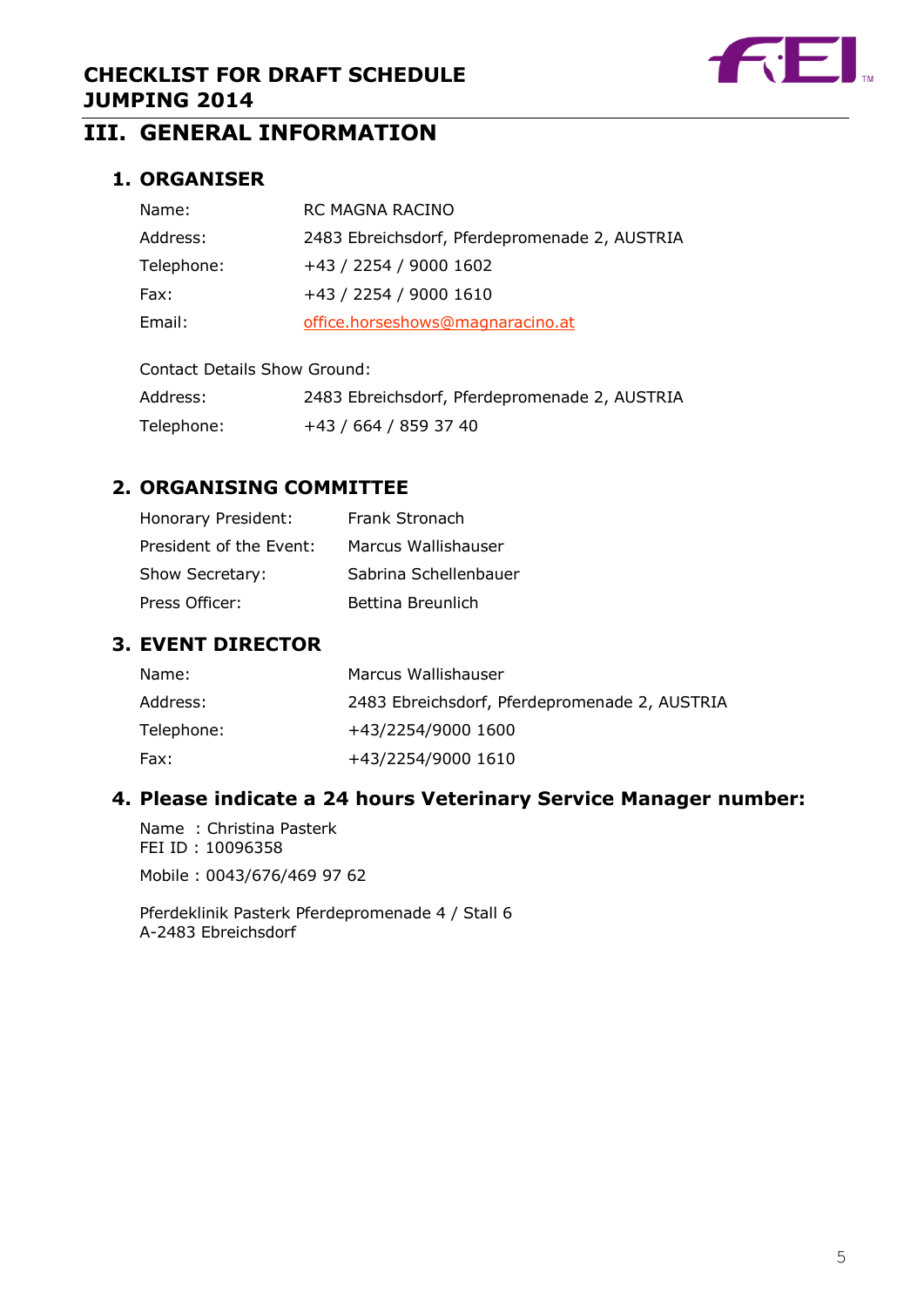

# **IV. OFFICIALS**

| Ref.                    | <b>Panel</b>                               | Event ID*                         | <b>Function</b>                  | <b>FEI ID</b> | <b>Name</b>          | <b>NF</b>  | <b>Level</b>   | <b>E-mail &amp; Mobile</b>                |
|-------------------------|--------------------------------------------|-----------------------------------|----------------------------------|---------------|----------------------|------------|----------------|-------------------------------------------|
|                         |                                            | 2014_CI_0321<br>&<br>2014_CI_0322 | Ground Jury<br>President         | 10053797      | Karoly Fugli         | <b>HUN</b> | $\overline{4}$ | karolyfugli@t-email.hu<br>+36 30 957 8902 |
| 1                       | Ground Jury <sup>1</sup>                   | 2014_CI_0321<br>&<br>2014_CI_0322 | Ground Jury<br>Member            |               | <b>Brosig Renate</b> | <b>AUT</b> | Nat.           |                                           |
|                         |                                            | 2014_CI_0321<br>ୡ<br>2014_CI_0322 | Ground Jury<br>Member            |               | Zobl-Wessely Peter   | <b>AUT</b> | Nat.           |                                           |
|                         |                                            | 2014_CI_0321                      | Ground Jury<br>Member            | 10049131      | Monika Klein         | <b>AUT</b> | 3              |                                           |
|                         |                                            | 2014_CI_0322                      | Ground Jury<br>Member            |               | Lieselotte Müller    | <b>AUT</b> |                |                                           |
| $\overline{\mathbf{2}}$ | Foreign Judge <sup>2</sup>                 | 2014_CI_0321<br>&<br>2014_CI_0322 | Foreign Judge                    | 10053797      | Karoly Fugli         | <b>HUN</b> | 4              |                                           |
| 3                       | Foreign Technical<br>Delegate <sup>3</sup> |                                   | Foreign<br>Technical<br>Delegate |               | non                  |            |                |                                           |
|                         |                                            | 2014_CI_0321<br>ጼ<br>2014_CI_0322 | Course<br>Designer               | 10053137      | Schiermayr Franz     | <b>AUT</b> | $\overline{2}$ |                                           |
| $\boldsymbol{4}$        | Course Designer <sup>4</sup>               | 2014_CI_0321                      | Assistant<br>Course<br>Designer  | 10064207      | Krenn Armin          | <b>AUT</b> | $\overline{2}$ |                                           |
|                         |                                            | 2014_CI_0322                      | Assistant<br>Course<br>Designer  | 10081900      | Bamberger Andreas    | <b>AUT</b> | $\overline{2}$ |                                           |
| 5                       | Appeal<br>Committee <sup>5</sup>           |                                   |                                  |               | non                  |            |                |                                           |
| 6                       | Chief Steward <sup>6</sup>                 | 2014_CI_0321                      | Chief Steward                    | 10049974      | Preihs Charly        | <b>AUT</b> | $\overline{2}$ | post@preis.at<br>+43 664 2013337          |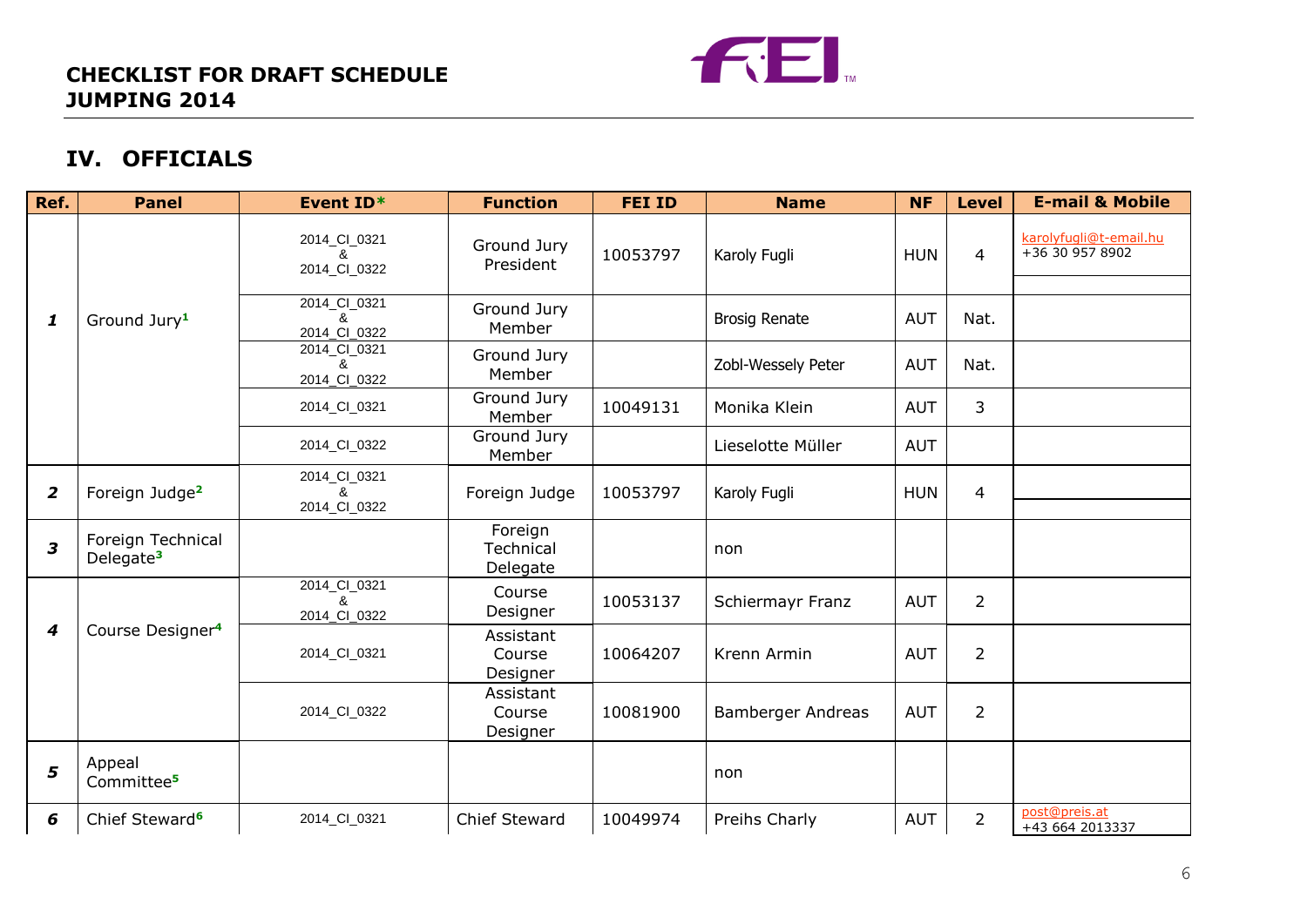

|                |                                                   | &<br>2014_CI_0322                 |                                                                                 |          |                               |            |                |                                                          |
|----------------|---------------------------------------------------|-----------------------------------|---------------------------------------------------------------------------------|----------|-------------------------------|------------|----------------|----------------------------------------------------------|
|                |                                                   | 2014_CI_0321<br>&<br>2014_CI_0322 | Assistant<br>Steward                                                            | 10000963 | Christian Knoll               | <b>AUT</b> | $\mathbf{1}$   |                                                          |
| $\overline{z}$ | Assistants                                        | 2014_CI_0321<br>&<br>2014_CI_0322 | Assistant<br>Steward                                                            | 10001900 | Kathrin Kurat                 | <b>AUT</b> | $\mathbf{1}$   |                                                          |
|                | Stewards <sup>7</sup>                             | 2014_CI_0321<br>&<br>2014_CI_0322 | Assistant<br>Steward                                                            | 10002984 | Ulrich Domaingo               | <b>AUT</b> | $\mathbf{1}$   |                                                          |
|                |                                                   | 2014_CI_0321<br>&<br>2014_CI_0322 | Assistant<br>Steward                                                            | 10002354 | Natascha Flaggl               | <b>AUT</b> | $\overline{2}$ |                                                          |
|                | FEI Veterinary<br>Delegate <sup>8</sup>           | 2014_CI_0321<br>FEI Veterinary    |                                                                                 |          |                               |            | $\ast$         |                                                          |
|                |                                                   | &<br>2014_CI_0322                 | Delegate                                                                        | 10049733 | <b>Erich Metzl</b>            | <b>AUT</b> |                |                                                          |
| 8              | <b>VSM Veterinary</b><br><b>Treating Official</b> | 2014_CI_0321<br>&<br>2014_CI_0322 | Veterinary<br>Service<br>Manager / FEI<br>Permitted<br>Treating<br>Veterinarian | 10096358 | Christina Pasterk             | <b>AUT</b> |                | office@pferdeklinik-<br>pasterk.at<br>+43 2254 9000 6000 |
| 10             | <b>Medical Doctor</b>                             | 2014_CI_0321<br>&<br>2014_CI_0322 | <b>Medical Doctor</b>                                                           |          | Samariterbund<br>Ebreichsdorf | <b>AUT</b> |                |                                                          |
|                |                                                   | 2014_CI_0321<br>&                 |                                                                                 |          |                               |            |                |                                                          |
| 11             | Farrier                                           | 2014_CI_0322                      | Farrier                                                                         |          | Alexander Prinz               | <b>AUT</b> |                |                                                          |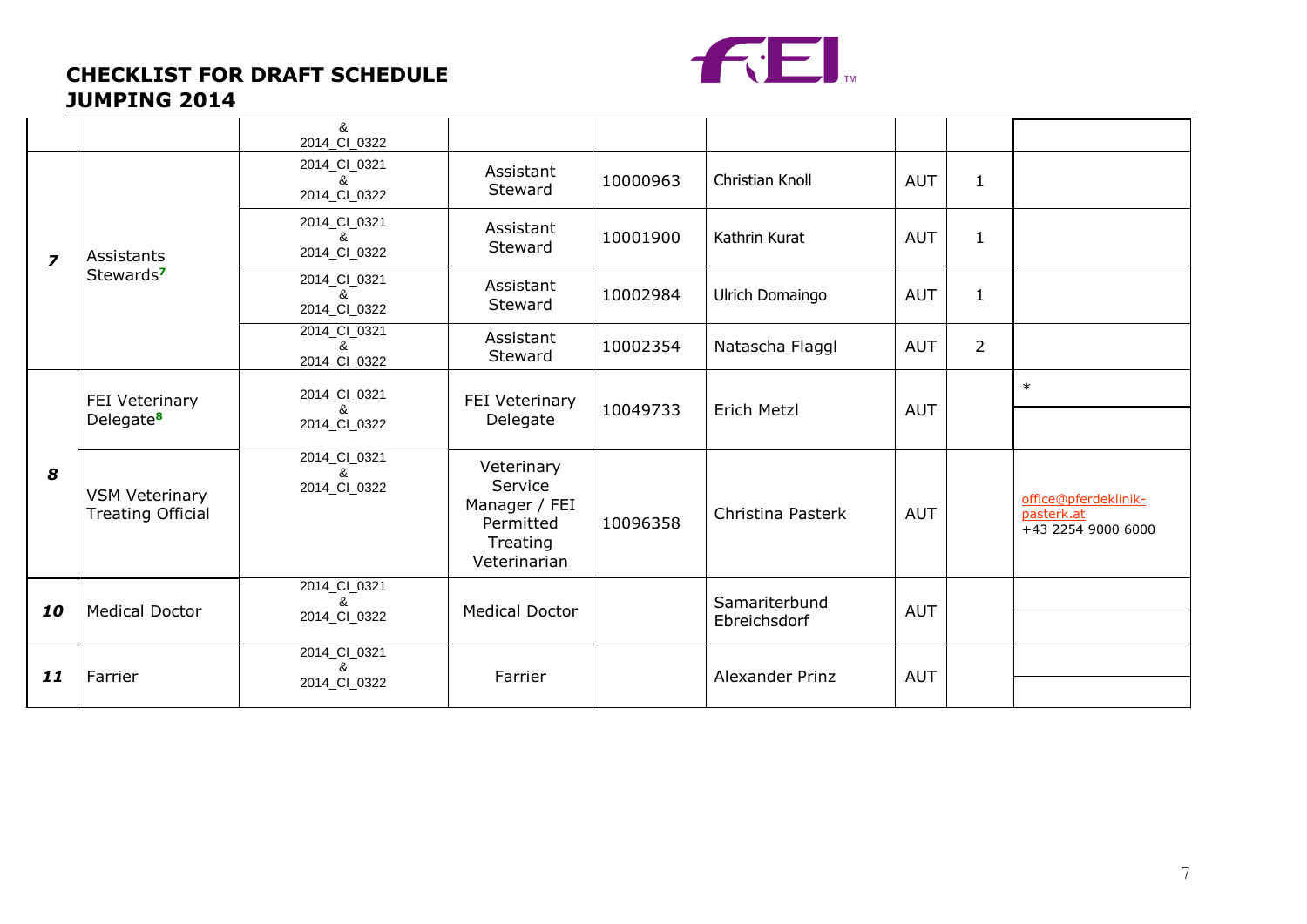

# **V. SPECIFIC TECHNICAL CONDITIONS**

# **1. TIMETABLE**

| Opening of stables:                                                                                                             | 06.11.2014            | 8:00h        |
|---------------------------------------------------------------------------------------------------------------------------------|-----------------------|--------------|
| $\bullet$ 1 <sup>st</sup> Horse Inspection                                                                                      | $1st$ week:           | 16:00 h      |
|                                                                                                                                 | 06.11.2014            |              |
| All horses taking part at this event must be present during the<br>first horse inspection, unless unable to do so due to "force | 2 <sup>nd</sup> week: | 19:00 h      |
| majeure"                                                                                                                        | 12.11.2014            |              |
| Horse Re-Inspection<br>$\bullet$                                                                                                | $1st$ week:           |              |
|                                                                                                                                 | 07.11.2014            |              |
|                                                                                                                                 | 2 <sup>nd</sup> week: | 8:30h        |
|                                                                                                                                 | 13.11.2014            |              |
| Declaration of Starters:<br>$\bullet$                                                                                           | daily                 | till 19:00 h |
| No 1 - Bronze Tour                                                                                                              | 07.11.2014            | 09:00        |
| No 2 - Youngster Tour                                                                                                           | 07.11.2014            | 10:30        |
| No 3 - Junior Tour                                                                                                              | 07.11.2014            | 12:30        |
| No 4 - Silver Tour                                                                                                              | 07.11.2014            | 14:00        |
| No 5 - VIP Tour                                                                                                                 | 07.11.2014            | 16:30        |
| No 6 - Children Tour                                                                                                            | 07.11.2014            | 18:00        |
| No 7 - Gold Tour                                                                                                                | 07.11.2014            | 19:00        |
| No 8 - VIP Tour                                                                                                                 | 08.11.2014            | 09:00        |
| No 9 - Children Tour                                                                                                            | 08.11.2014            | 10:30        |
| No 10 - Bronze Tour                                                                                                             | 08.11.2014            | 11:30        |
| No 11 - Youngster Tour                                                                                                          | 08.11.2014            | 13:00        |
| No 12 - Junior Tour                                                                                                             | 08.11.2014            | 15:00        |
| No 13 - Silver Tour                                                                                                             | 08.11.2014            | 16:30        |
| No 14 - Gold Tour                                                                                                               | 08.11.2014            | 19:00        |
| No 15 - Gold Tour Last Chance                                                                                                   | 09.11.2014            | 08:00        |
| No 16 - Final VIP Tour                                                                                                          | 09.11.2014            | 09:30        |
| No 17 - Final Children Tour                                                                                                     | 09.11.2014            | 11:00        |
| No 18 - Final Bronze Tour                                                                                                       | 09.11.2014            | 11:45        |
| No 19 - Final Youngster Tour                                                                                                    | 09.11.2014            | 13:00        |
| No 20 - Final Junior Tour                                                                                                       | 09.11.2014            | 14:30        |
| No 21 - Final Silver Tour                                                                                                       | 09.11.2014            | 15:30        |
| No 22 - MAGNA RACINO Grand Prix                                                                                                 | 09.11.2014            | 17:00        |
| No 23 - Bronze Tour                                                                                                             | 13.11.2014            | 09:00        |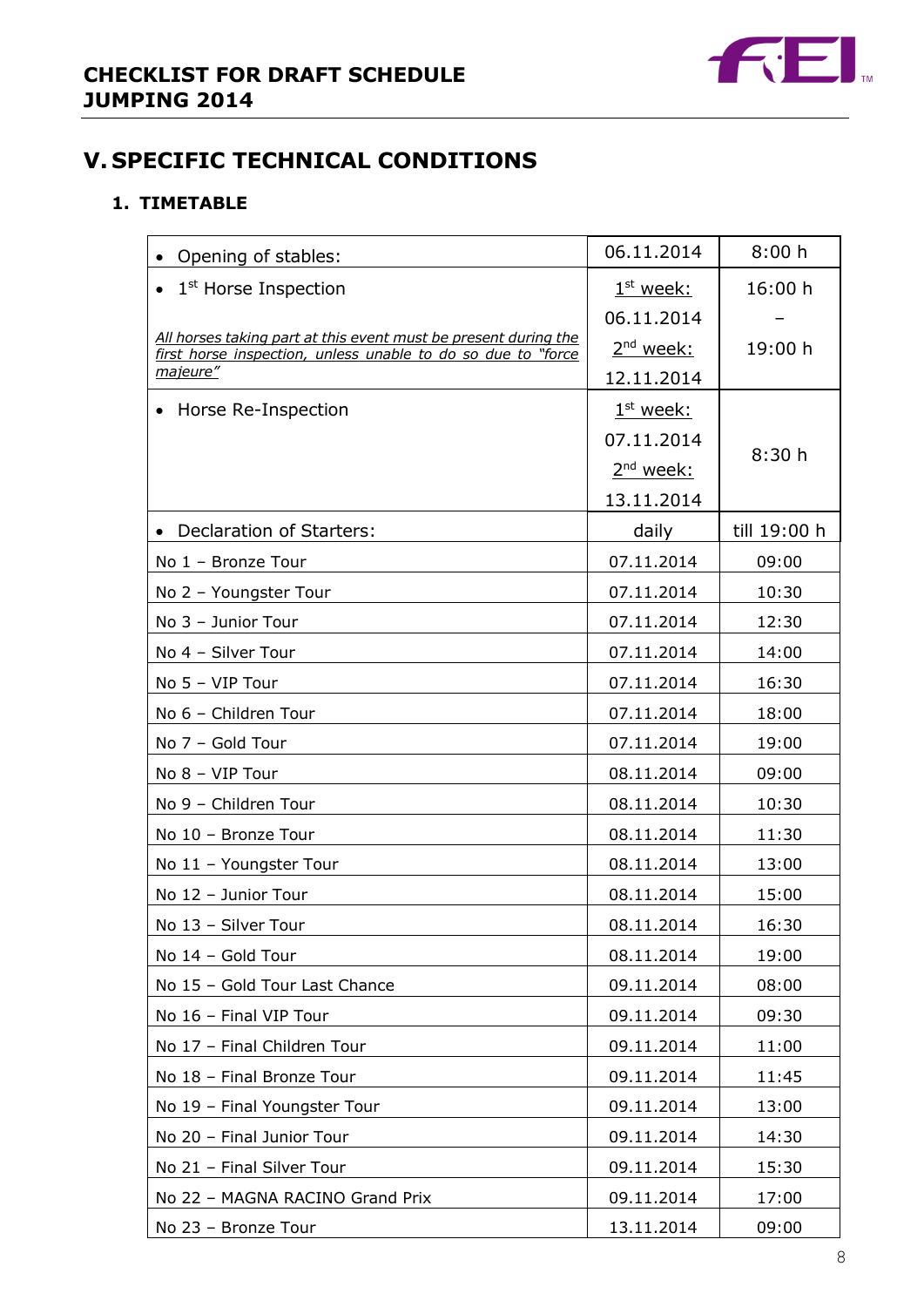

| No 24 - Youngster Tour          | 13.11.2014 | 10:30 |
|---------------------------------|------------|-------|
| No 25 - Junior Tour             | 13.11.2014 | 12:30 |
| No 26 - Silver Tour             | 13.11.2014 | 14:00 |
| No 27 - VIP Tour                | 13.11.2014 | 16:30 |
| No 28 - Children Tour           | 13.11.2014 | 18:00 |
| No 29 - Gold Tour               | 13.11.2014 | 19:00 |
| No 30 - VIP Tour                | 14.11.2014 | 09:00 |
| No 31 - Children Tour           | 14.11.2014 | 10:30 |
| No 32 - Bronze Tour             | 14.11.2014 | 11:30 |
| No 33 - Youngster Tour          | 14.11.2014 | 13:00 |
| No 34 - Junior Tour             | 14.11.2014 | 15:00 |
| No 35 - Silver Tour             | 14.11.2014 | 16:30 |
| No 36 - Gold Tour               | 14.11.2014 | 19:00 |
| No 37 - Gold Tour Last Chance   | 15.11.2014 | 08:00 |
| No 28 - Final VIP Tour          | 15.11.2014 | 09:30 |
| No 39 - Final Children Tour     | 15.11.2014 | 11:00 |
| No 40 - Final Bronze Tour       | 15.11.2014 | 11:45 |
| No 41 - Final Youngster Tour    | 15.11.2014 | 13:00 |
| No 42 - Final Junior Tour       | 15.11.2014 | 14:30 |
| No 43 - Final Silver Tour       | 15.11.2014 | 15:30 |
| No 44 - MAGNA RACINO Grand Prix | 15.11.2014 | 17:00 |

#### **1. VENUE** :

| The event will take place:              | $\boxtimes$ indoors                  | outdoors                                   |
|-----------------------------------------|--------------------------------------|--------------------------------------------|
| 2. COMPETITION ARENA(S):<br>Dimensions: | Arena:                               | $32 \text{ m} \times 70 \text{ m}$         |
| Type of Footing:                        |                                      | Sand/Fleece (Riso Horse System)            |
| 3. PRACTICE ARENA(S) :<br>Dimensions:   | Arena:                               | 25 m x 70 m                                |
| Type of Footing:                        |                                      | Sand/Fleece (Riso Horse System)            |
| 4. STABLES :                            |                                      |                                            |
| Size of boxes                           | $3,0 \text{ m} \times 3,2 \text{ m}$ | (450 permanent stables with self-watering) |
| 5. DRAW:<br>List of Draws:              |                                      |                                            |

The starting lists will be made according to a random computer draw.

Time, date and location: daily at 19:00 h at the show office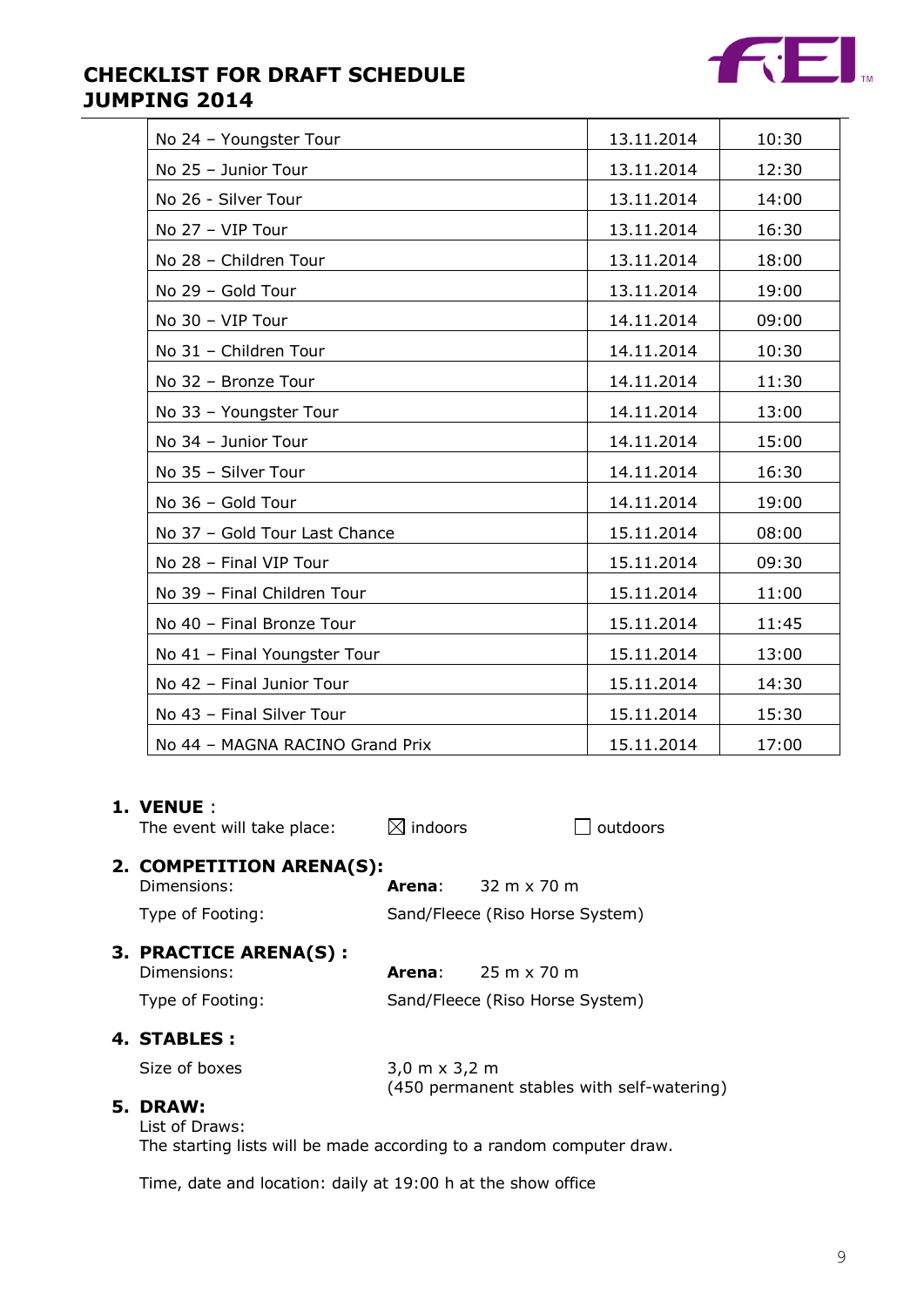

# **VI. INVITATIONS**

| NFs invited:                  | unlimited                 |
|-------------------------------|---------------------------|
| Total number of athletes:     | unlimited                 |
| Number of athletes per NF:    | unlimited                 |
| Number of home athletes:      | unlimited                 |
| Number of foreign athletes:   | unlimited                 |
| Number of horses per athlete: |                           |
| CSI2* (Bronze/Silver/Gold)    | max. 2 horses (per class) |
| $CSI2*$ (VIP)                 | max. 3 horses             |
| <b>CSIYH1*</b> (Young Horses) | max. 3 horses             |
| CSICH-A / CSIJ-A              | max. 3 horses             |
| OC Wild Cards:                | unlimited                 |
| FEI Wild Cards:               | 0                         |

The Longines Rankings number (established two months prior to the event), will be used for the invitation of athletes.

# **Athletes are invited by the Organising Committee through their NF. All Athletes & Horses participating in any International competition must be registered with the FEI.**

#### **One start per horse per day! Max. 3 starts per horse per weekend!**

Changing between Profi Tour (Bronze-, Silver- and Gold-Tour) is possible. Changing between VIP Tour and Bronze Tour is possible. It is not possible to change between Youngster Tour and other Tours. It is not possible to change between Children Tour and other Tours. It is not possible to change between Junior Tour and other Tours.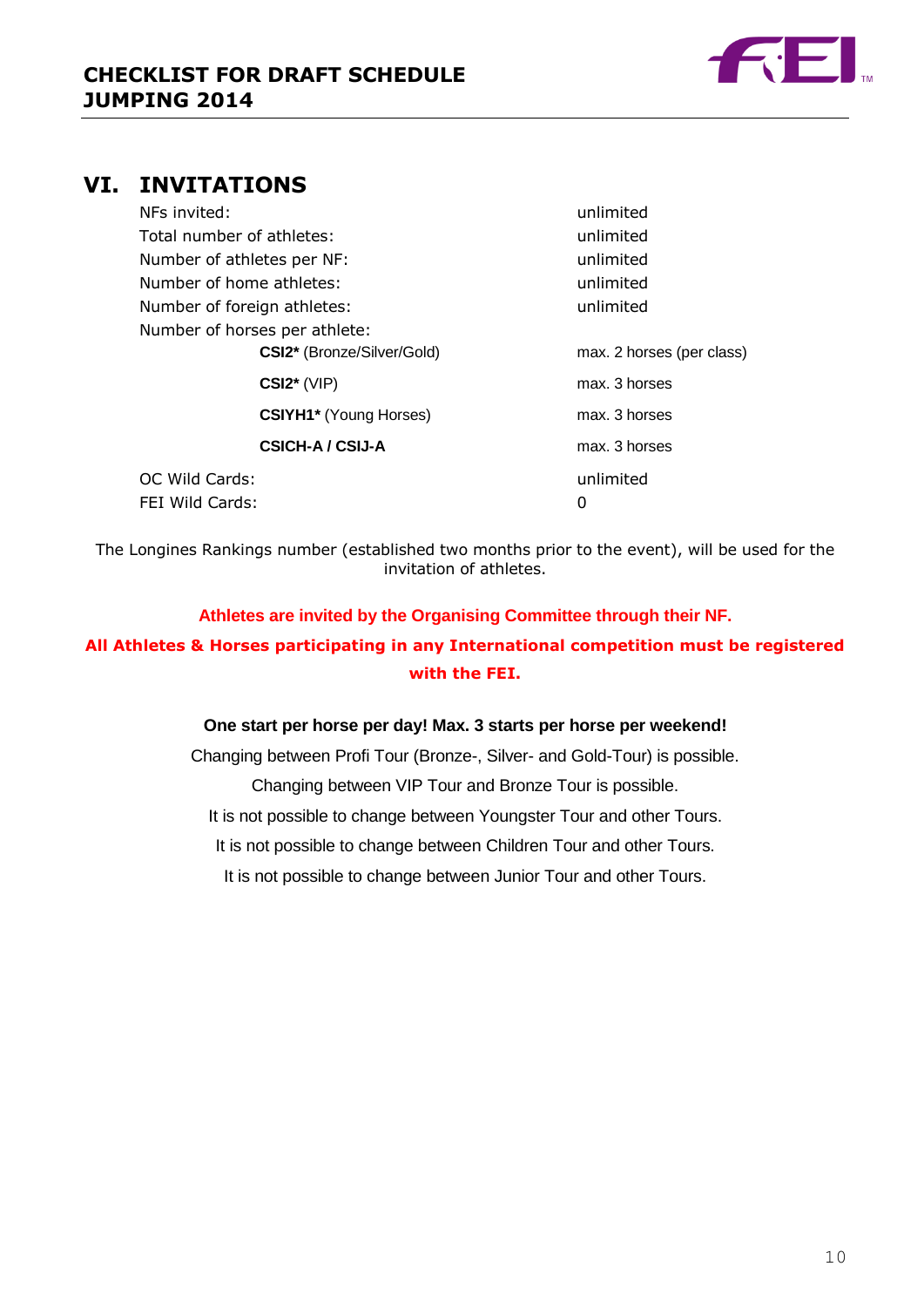

#### **VII. ENTRIES**

### **Please refer to Annex I at the last page of this schedule for information on the FEI Online Entry System**

### **All Athletes & Horses participating in any International competition must be registered with the FEI, prior to participating. Failure to do so will result in automatic disqualification of the Athlete and/or Horse.**

| Entries in Principle:        | 29.09.2014 for both weeks |
|------------------------------|---------------------------|
| Nominated Entries:           | 06.10.2014 for both weeks |
| Definite Entries:            | 13.10.2014 for both weeks |
| Last date for substitutions: | 20.10.2014 for both weeks |

| Youngster Tour (CSIYH1*) & Children Tour (CSICH-A)   |          |            |
|------------------------------------------------------|----------|------------|
|                                                      | per week | EUR 250,00 |
| Profi Tour / VIP Tour (CSI2*) & Junior Tour (CSIJ-A) |          |            |
|                                                      | per week | EUR 350,00 |

Down payment EUR 100,- after receiving the invoice. No checks will be accepted. Please pay in cash, by debit or credit card.

#### **All Entries must be submitted by the NFs through the FEI's Online Entry System only!**

**Athletes and/or Horses present at the event without having been entered through the FEI's Online Entry System will automatically be disqualified**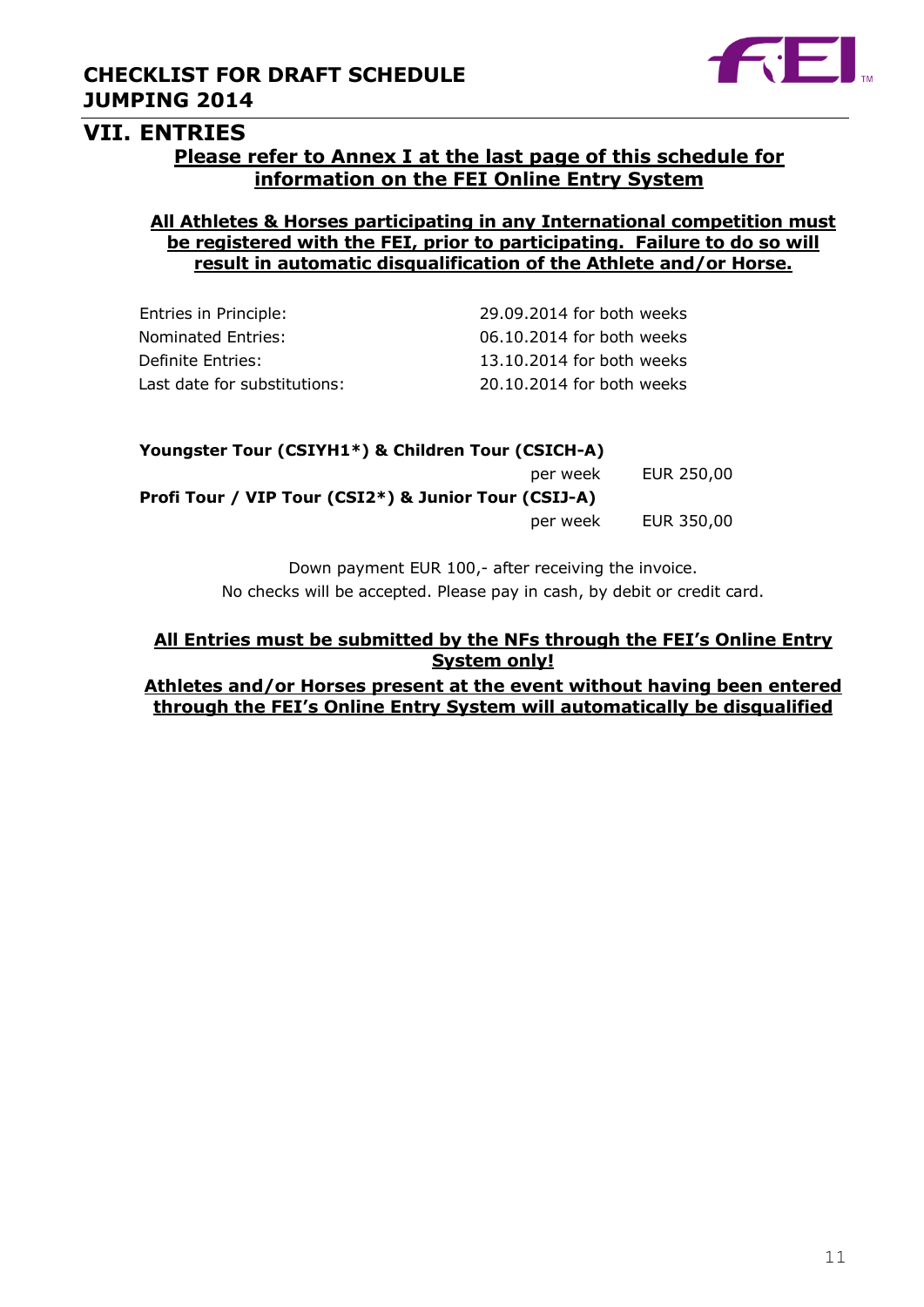

| <b>Event's Category</b>                            | <b>Age of Athletes</b>                                                  | <b>Age of Horses</b>      |
|----------------------------------------------------|-------------------------------------------------------------------------|---------------------------|
| <b>Olympic Games/WEG</b>                           | As of 18 <sup>th</sup> year                                             | Min 9 y.o.                |
| <b>Continental Championships Senior</b>            | As of 18 <sup>th</sup> year                                             | Min 8 y.o.                |
| Regional Championships/Games (all regions          |                                                                         |                           |
| except Latin America)                              | As of 18 <sup>th</sup> year                                             | Min 8 y.o.                |
| <b>Regional Championships/Games in Latin</b>       | As of 18 <sup>th</sup> year                                             | Min. 8 y.o.               |
| <b>America</b>                                     | As of 16 <sup>th</sup> year if height of obstacles max.1.40m (JRs       | Min. 7 y.o. if height of  |
|                                                    | Annex IX, Art. 6.1)                                                     | obstacles max. 1.40m      |
|                                                    |                                                                         | (JRs Art. 254.1.1)        |
| <b>World Cup Final</b>                             | As of 18 <sup>th</sup> year                                             | Min. 8 y.o.               |
| <b>Nations Cup Final</b>                           | As of 18 <sup>th</sup> year                                             | Min. 8 y.o.               |
| CSI-W1*-5*/CSIO-W1*-5*                             |                                                                         |                           |
| Grand Prix, World Cup, Nations Cup, Power and      |                                                                         |                           |
| Skill, Derby or Competition with the highest prize |                                                                         |                           |
|                                                    | As of 18 <sup>th</sup> year                                             |                           |
| money<br>Other Competitions                        | As of 16 <sup>th</sup> year with permission of their NF                 | Min. 7 y.o.               |
|                                                    | As of 14 <sup>th</sup> year                                             | Min. 7 y.o.               |
| Other Competitions if height max. 1.40m            | $\boldsymbol{u}$<br>$\boldsymbol{\mu}$                                  | Min. 7 y.o                |
| Other Competitions if height max. 1.20m            | As of 12 <sup>th</sup> year                                             | Min. 7 y.o                |
| CSI3*-5*/CSI01*-5*                                 |                                                                         |                           |
| Grand Prix, Nations Cup, Power and Skill, Derby or |                                                                         |                           |
| Competition with the highest prize money           | As of 18 <sup>th</sup> year                                             | Min. 7 y.o.               |
| <b>Other Competitions</b>                          | As of 16 <sup>th</sup> year with permission of their NF                 |                           |
| Other Competitions if height max. 1.40m            | As of 14 <sup>th</sup> year<br>$\boldsymbol{\mu}$                       |                           |
| Other Competitions if height max. 1.20m            | As of 12 <sup>th</sup> year                                             |                           |
| $CSI2*$                                            |                                                                         |                           |
| Power and Skill or Derby                           | As of 18 <sup>th</sup> year                                             |                           |
| <b>Other Competitions</b>                          | As of 16 <sup>th</sup> year with permission of their NF                 | Min. 6 y.o.               |
| Other Competitions if height max. 1.40m            | As of 14 <sup>th</sup> year                                             |                           |
| Other Competitions if height max. 1.20m            | $\boldsymbol{\mu}$<br>$\boldsymbol{\mu}$<br>As of 12 <sup>th</sup> year |                           |
| $\overline{\text{CSI1*}}$                          |                                                                         |                           |
| Power and Skill or Derby                           | As of 18 <sup>th</sup> year                                             | Min. 6 y.o.               |
| <b>Other Competitions</b>                          | As of 14 <sup>th</sup> year with permission of their NF                 |                           |
| Other Competitions if height max. 1.20m            | As of 12 <sup>th</sup> year                                             |                           |
| CH-Y                                               | As of 16 <sup>th</sup> year to end 21 <sup>st</sup> year                | Min. 7 y.o.               |
| CSI/CSIO-Y                                         | As of 16 <sup>th</sup> year to end 21st year                            | Min. 7 y.o.               |
| CH-J                                               | As of 14 <sup>th</sup> year to end 18 <sup>th</sup> year                | Min. 7 y.o.               |
| CSI/CSIO-J                                         | As of 14 <sup>th</sup> year to end 18 <sup>th</sup> year                | Min. 6 y.o.               |
| CSI/CSIO-Ch/CH-Ch                                  | As of 12 <sup>th</sup> year to end 14 <sup>th</sup> year                | Min. 6 y.o.               |
| CSI/CSIOP/CH-P                                     | As of 12 <sup>th</sup> year to end 16 <sup>th</sup> year                | Min. 6 y.o.               |
| <b>CSIU-25</b>                                     | As of 16 <sup>th</sup> year to end 25 <sup>th</sup> year                |                           |
|                                                    | As of 14 <sup>th</sup> year if height max. 1.40m                        | Min. 7 y.o.               |
| <b>CSIV</b>                                        | As of 45 <sup>th</sup> year for women and 49 <sup>th</sup> for men      | Min. 6 y.o.               |
| <b>CSIAm</b>                                       | As of 14 <sup>th</sup> year                                             | Min. 7 y.o. for Cat. A;   |
|                                                    |                                                                         | Min. 6 y.o. for Cat. B    |
| <b>CSIYH</b>                                       | As of 16 <sup>th</sup> year                                             | Min. 6 y.o. - Max. 8 y.o. |
| CH-M-YH-S                                          | As of 18 <sup>th</sup> year or 16 y.o. for athletes qualified with the  | 5 y.o. / 6 y.o. / 7 y.o.  |
|                                                    | same horse                                                              |                           |
|                                                    |                                                                         |                           |

### **NO-SHOWS/LATE WITHDRAWALS:**

#### **"NB: Withdrawals or no-shows after the date of definite entries will be held liable to reimburse the OC for the actual financial loss incurred by the OC (i.e. stabling and hotel expenses) as a result of the late withdrawal or no-show. The amount to be charged will be EUR 275,00 per horse"**

Entries not cancelled until the 20.10.2014 have TO BE PAID! The invoice will be send through the relevant NF to the riders.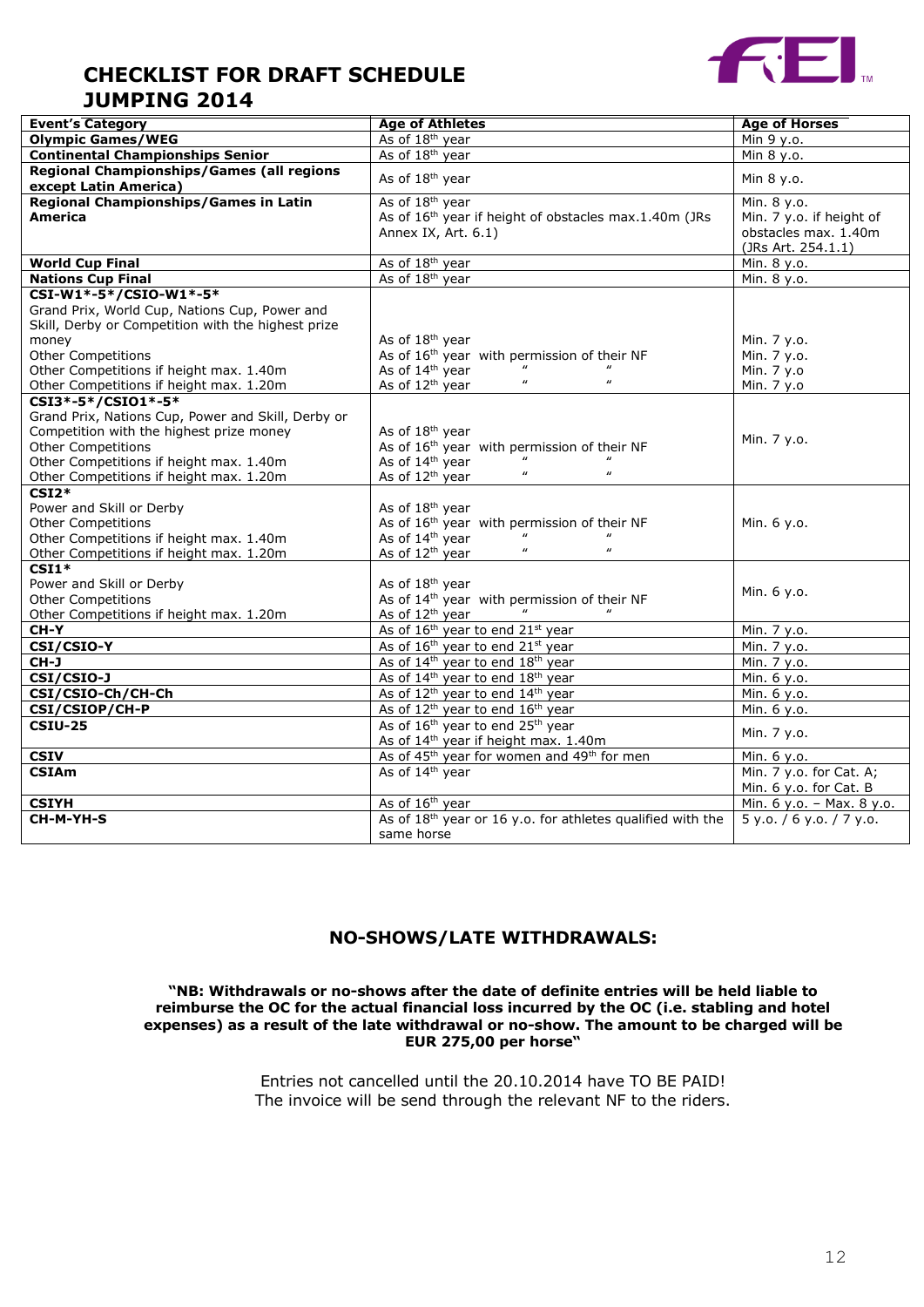

#### **ADDITIONAL FEES/CHARGES BY OC:**

| MCP Fee per horse per week                      | CHF 12,50       |
|-------------------------------------------------|-----------------|
| Electricity per week (if requested)             | EUR 40,00       |
| Manure horse disposal per box for 1 week        | EUR 40,00       |
| Manure horse disposal per box for both weeks    | EUR 60,00       |
| Hay per bale                                    | <b>EUR 7,00</b> |
| Shavings per bale                               | EUR 9,00        |
| Tack box per week (if requested)                | EUR 100,00      |
| Additional box per week (if requested)          | EUR 150,00      |
| Health Papers per document issued               | EUR 40,00       |
| Heating in the Competition Arena per horse/week | <b>EUR 5,00</b> |

# **VIII. FACILITIES OFFERED**

#### **1. ATHLETES**

Accommodation at the athlete's expense. Please find our PARTNERHOTELS at: <http://www.magnaracino.at/hotels-unterkuenfte.html>

#### **GROOMS**

A sufficient number of WCs and hot-water-showers will be available. The OC will not be responsible for any travelling or living expenses. Any grooms wishing to remain within the FEI stable area during the night may do so only with the authorization of the Chief Steward.

#### **2. HORSES**

- Stabling free of charge. including the first bedding. Bedding and food has to be paid by the rider.
- The OC will not be responsible for any travelling or feeding expense. Horses must be stabled in the boxes assigned to them on the show ground.
- Horses may not be unloaded on their arrival without the authorization of the stable manager.
- All horses travelling from Romania to MAGNA RACINO must have a valid Coggings-Test, which is not older than 10 days.
- Stables will be allocated on arrival but please make special requests (e.g. stallions,…) with the definite entries.
- Stables must be mucked out daily and dirty bedding and rubbish placed in the special containers.
- Further supplies will be provided daily according to instructions and prices available on arrival.
- Horses must be stabled within the FEI stable area for the duration of the event. The stables will be closed between 11.00 pm and 6.30 am. No horse may leave the stable area between 11.00 pm and 06.30 am without the specific authorization of the Chief Steward unless there is an emergency.
- Horses may not leave their boxes without the official show starting number.

#### **3. LOCAL TRANSPORTATION - ARRANGEMENTS FROM HOTEL TO SHOWGROUNDS**

No shuttle service available.

#### **4. WELCOME**

The time and date of arrival of athletes and horses and their means of transport must be given to the OC in order to assist them on arrival.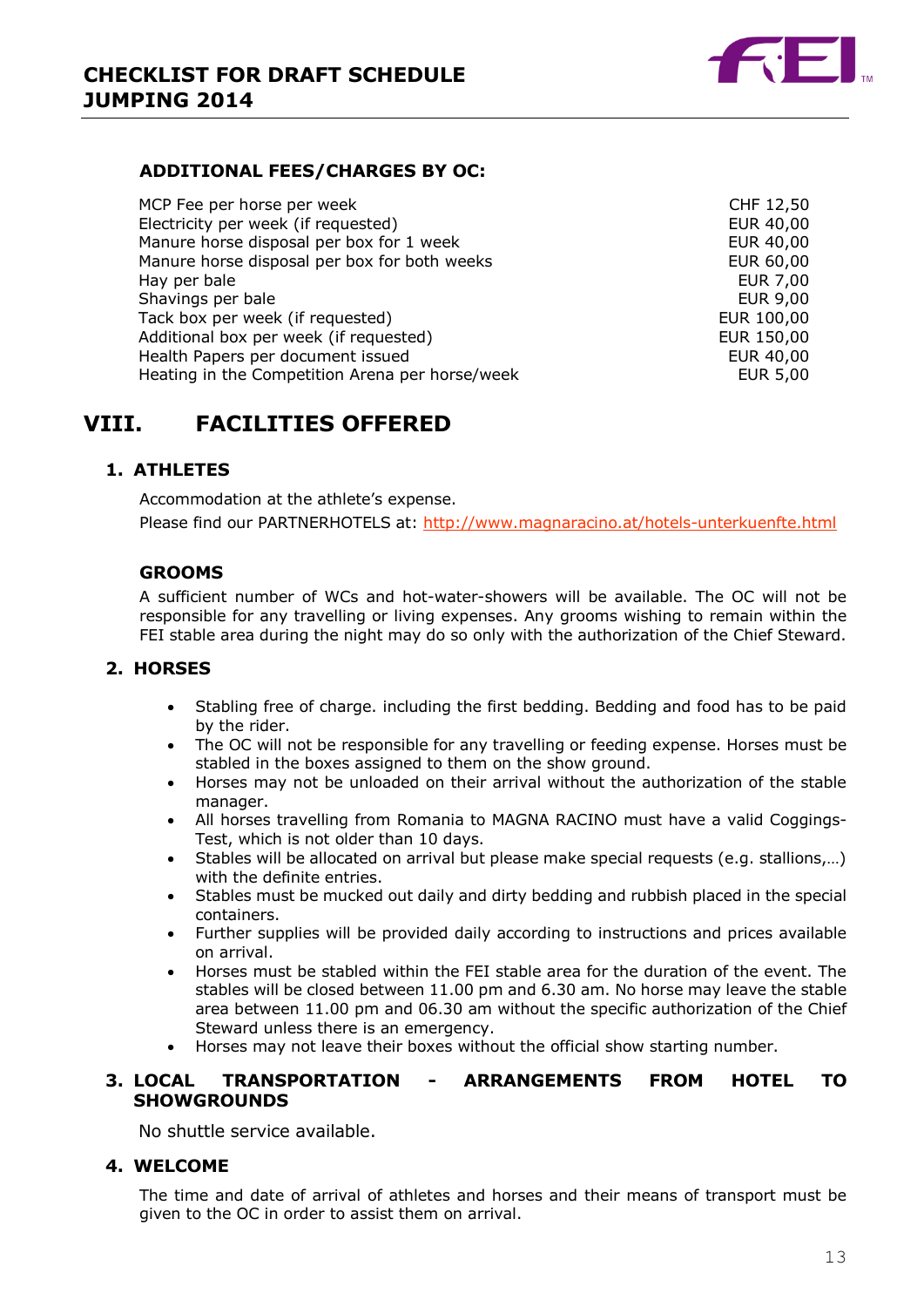

# **IX. ADDITIONAL INFORMATION**

### **1. ADVERTISING AND PUBLICITY ON ATHLETES AND HORSES:**

The Athletes are authorised to carry the logo of their personal sponsor in accordance with Art. 256.3 and 257.3 of the FEI Rules for Jumping. The Chief Steward will check that the advertising and publicity on Athletes and horses complies with these Articles.

#### **2. GENERAL CLASSIFICATION AT THE END OF THE COMPETITIONS**

The prize money will be paid at the end of the show -20% government taxes (Austrian Law)!

#### **3. PRIZE GIVING CEREMONY**

The owner of the winning horse is invited to the prize giving ceremony for the Grand Prix. The number of athletes required to present themselves for the prize-giving ceremony of each competition is 8.

### **4. INSURANCES**

**All owners and athletes are personally responsible for damages to third parties caused by themselves, their employees, their agents or their horses. They are therefore strongly advised to take out third-party insurance providing full coverage for participation in equestrian events at home and abroad, and to keep the policy up to date.**

**The FEI insures all FEI Officials, whose names are published in the FEI Officials lists, against third party liability including Judges, Course Designers, Technical Delegates, FEI Stewards, FEI Veterinary Delegates, Para Classifiers, Members of the Judges' Supervisory Panel and FEI Coaches (FEI MCP Veterinarians are covered under a different policy):**

- **Who are acting for or on behalf of the FEI as stated in the approved schedule of the Event or who are acting in the scope and course of the FEI's Business as described in the final approved schedule; and**
- **Who have received the status of FEI Officials at FEI Events through a qualification process.**
	- **The FEI will NOT insure:**
- **National officials officiating at FEI Events; and/or**
- **FEI Officials, who have no official function at the Event.**

**The insurance extended is for any liability that the FEI Official incurs to a third party, and for the costs of defending any such claim arising as a result of actions undertaken by the FEI Official in good faith (including errors and omissions) on behalf of the FEI. However, the insurance for obvious reasons does not extend to any liabilities incurred as a result of an FEI Official's dishonest, fraudulent, malicious, and/or illegal act.**

**Should an FEI Official become aware of an incident that he or she believes might result in a claim, that FEI Official should notify the FEI immediately and provide all of the facts known to the FEI Official. The FEI cannot guarantee the insurance**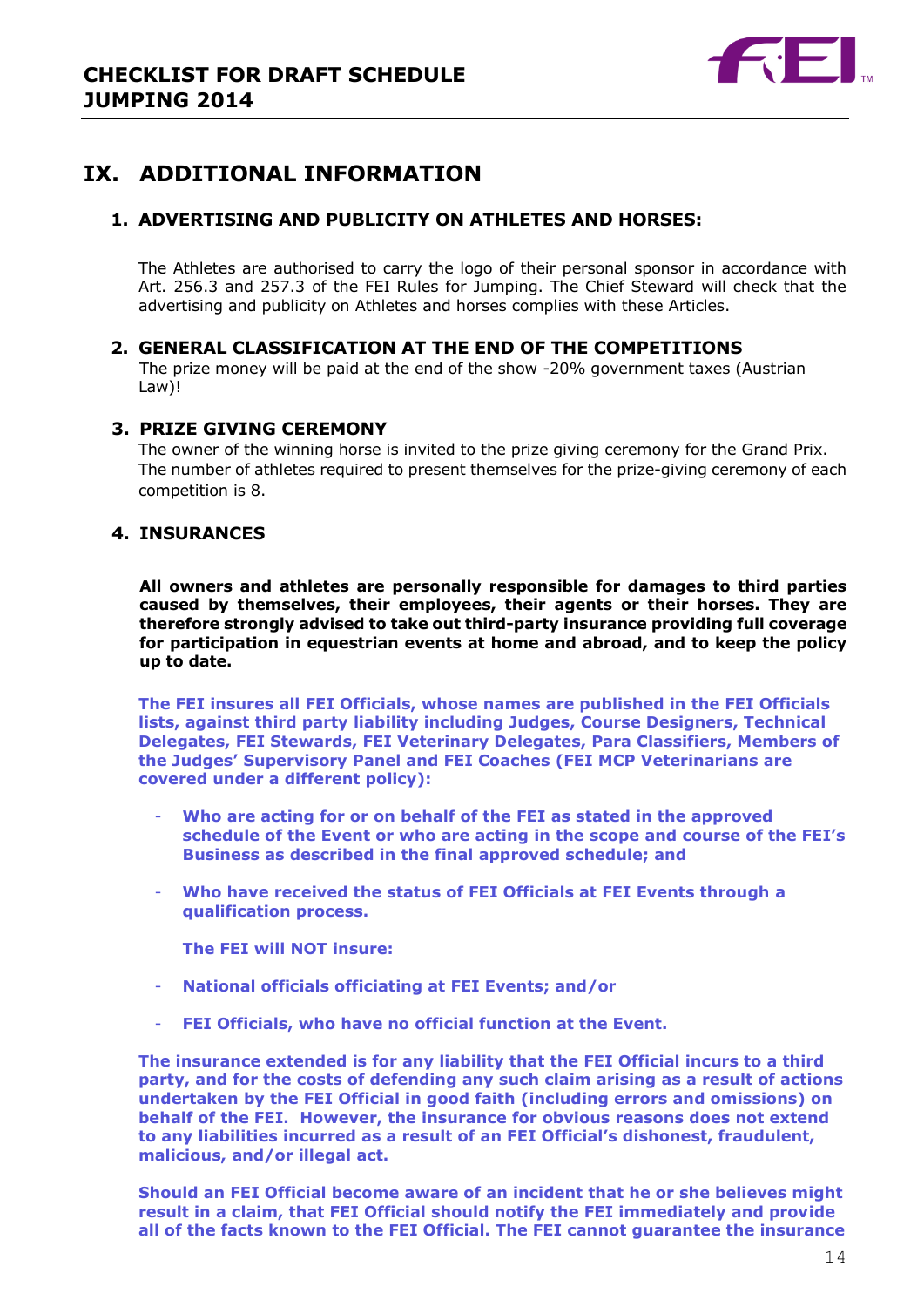

**coverage described above in circumstances where the FEI Official has good cause to believe that there might be a claim and does not provide such timely notice directly to the FEI.**

#### **5. ENTRY RIGHT TO SHOWGROUNDS/ACCREDITED PERSONS**

Details concerning right of entry to the showground of owners, riders and other persons are available immediately after arriving at the show in the show office!!!

### **6. SAFETY CUPS**

Name of Manufacturer: CARO, 32257 Bünde; Germany

#### **7. TIMING DEVICE**

Timer: Tag Heuer FEI Report Nr. 22010001A PTB 606 Wireless: Tag Heuer FEI Report Nr. 22010006C HL 610 Photocells: Tag Heuer FEI Report Nr. 22010004B HL2-35 /HL2-35 R

#### **8. PROTESTS/APPEALS**

To be valid, all Protests and Appeals must be made in writing and accompanied by a deposit of CHF 150.- or equivalent.

#### **9. EVENT'S ORGANISATION**

In exceptional circumstances, together with the approval of Chefs d'Equipe and Ground Jury the OC reserves the right to modify the schedule in order to clarify any matter or matters arising from an omission or due to unforeseen circumstances. Unforeseen circumstances do not include situations arising as a results of the OC altering the approved Schedule without FEI's authorisation. Any such changes must be notified to all competitors and officials as soon as possible and they must be reported to the FEI Secretary General by the Foreign Judge.

#### **10. SCHOOLING DURING COMPETITIONS**

Riders wishing to school during speed competitions (Table A and Table C) must inform the OC before these competitions begin. These riders will start first in these competitions.

### **11. DISPUTES**

In the event of any discussion concerning the interpretation of the schedule (in translated languages), the English version will be decisive.

#### **12. RESULTS**

In order to proceed with the results publication and for qualification purposes the FEI requires results **to be uploaded directly on the FEI Database** within five days after the conclusion of the event.

All relevant information, file format and tutorial can be found on this page:

<http://www.fei.org/fei/your-role/organisers/xml-format>

If you or your provider are unable to produce the required files, results will be accepted by e-mail to [results.jumping@fei.org](mailto:results.jumping@fei.org), in the proper Excel or "XML" format immediately after the event. Please refer to compulsory format for CSIs/CSIOs/Championships and Games; the file can be downloaded using the following link:

<http://www.fei.org/fei/your-role/organisers/jumping/results-forms>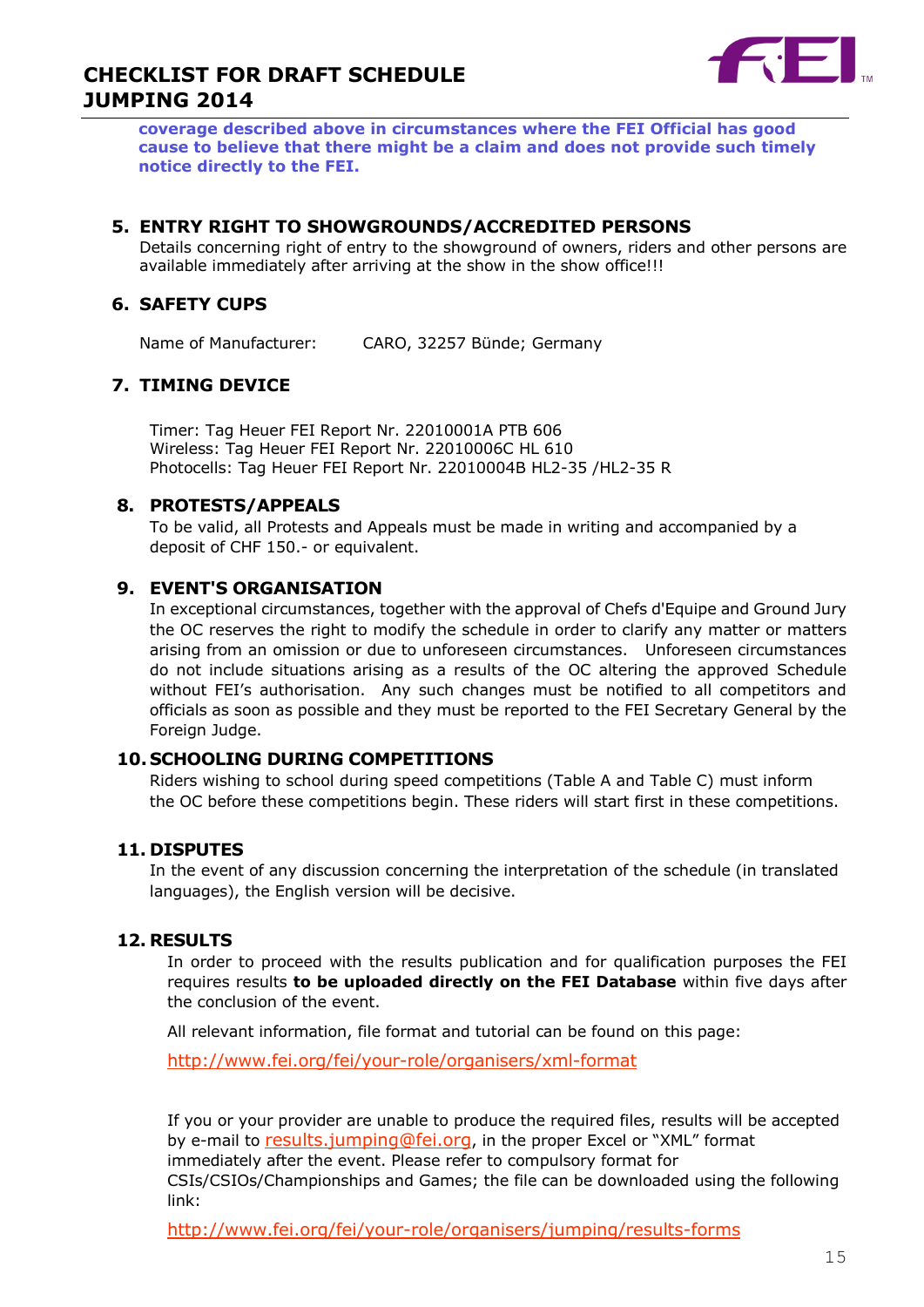

#### **All results must include FEI Passport Registration number of horses and FEI ID number of Riders.**

#### **13. BETTING**

Betting will not take place at this event.

#### **14. STEWARDING**

The following policy is effective as of 1 July 2014:

- If an athlete is uncertain as to whether the boots he/she intends to use during an event are allowed, he/she or his/her representative should show the boots to the Chief Steward for his/her opinion before the boots are used in training or in competition.
- · In addition, athletes are to be made aware that hind boots must be removed and placed again on the horse's legs in the presence of a Steward while in the warm-up arena prior to entering the competition arena for certain competitions. (If bandages are used in place of boots, athletes are not required to remove the bandages in the warm-up arena.) This procedure is compulsory for competitions for which boot and bandage control is mandatory, that is the Nations Cup, Grand Prix, and the competition with the highest prize money, and is at the discretion of the Chief Steward for other competitions.
- As an alternative to carrying out this procedure at the time designated by the Steward an athlete may ask his/her groom to take the boots to the in-gate and place them on the horse's legs in front of the Steward prior to the combination entering the arena.
- The Steward has the authority to intervene if a boot is deemed excessively tight by instructing that the boot be removed and put on again correctly. *[Stewards are to note that it is normal for a horse's gait to be somewhat affected immediately after boots have been removed and re-placed.]* If an athlete or his/her groom refuses to remove and replace the boot(s) when instructed to do so by the Steward, a Yellow Warning Card will be issued to the athlete in question.
- If it is deemed impossible or unsafe to remove the hind boots in the warm-up arena prior to the combination entering the competition arena, due to an extremely excited or nervous horse, the boots of the horse in question are to be removed by the athlete/groom following the athlete's round upon leaving the arena and inspected by the Steward. This inspection may be carried out during the boot and bandage control if the boot and bandage control is carried out for the competition in question.

This procedure does not replace boot and bandage control after completion of an athlete's round for competitions for which boot and bandage control is mandatory (refer to JRs Art. 244.1).

### **15. QUALIFICATIONS**

**The OC reserves the right to modify the schedule with the approval of the FEI!**

# **1st WEEK:**

# **MAGNA RACINO GRAND PRIX (COMPETITION No. 22)**

Qualified for the MAGNA RACINO Grand Prix are the best riders of competition

**No. 7 and No. 14** with one horse of their choice, until the number of 50 athletes is reached, including pre-qualified riders.

But the horse must have completed one FEI competition during the  $1<sup>st</sup>$  week to be eligible to compete. The starting order will be established, according to the reverse order of the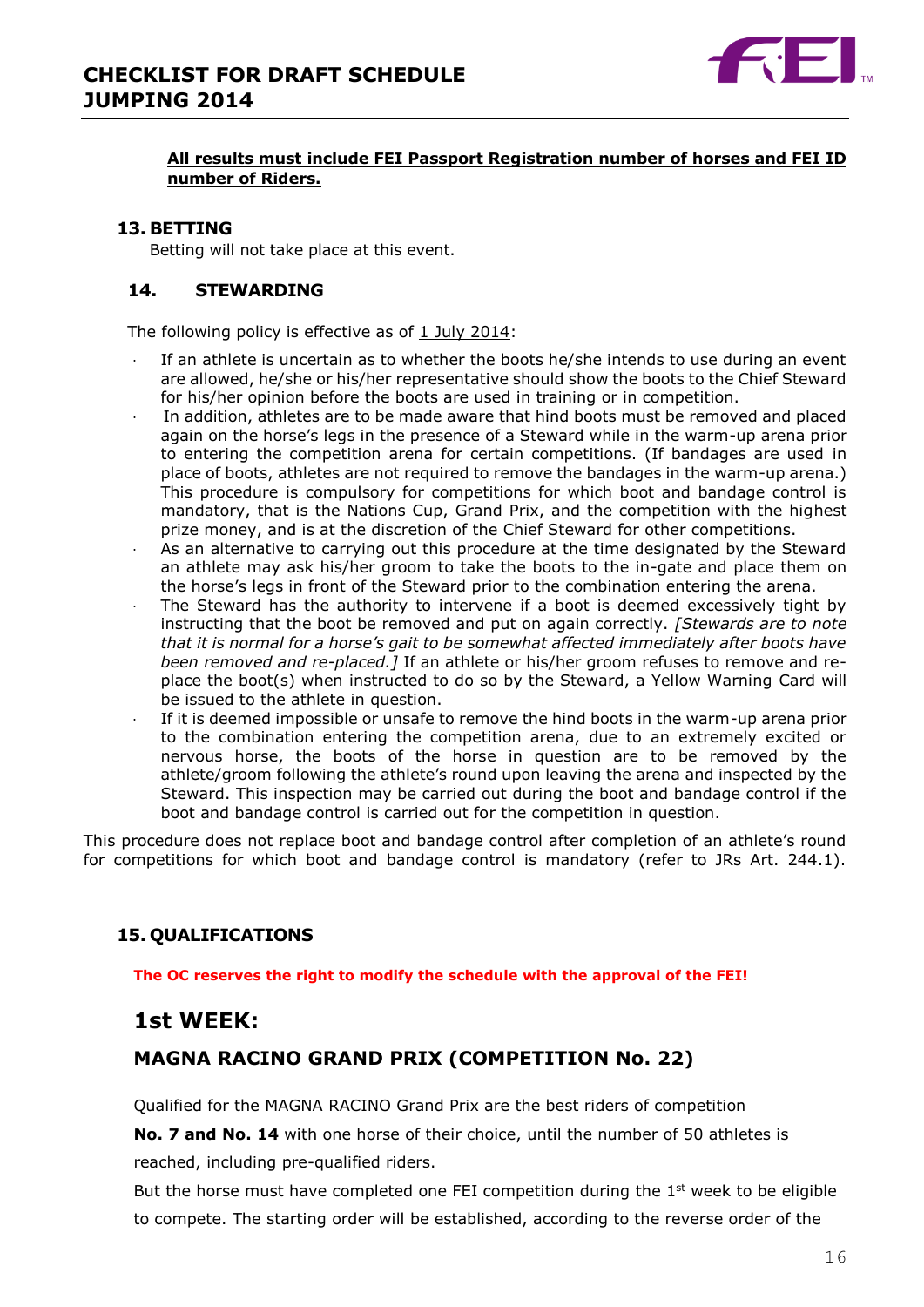

provisional standings.

Qualification system - Points for each competition:

Reversed sum of place numbers. Riders eliminated, having retired or not having started will receive no points. In case of equality of points on the last place, the rider with the better result in competition No. 14 is qualified.

#### **The following Athletes (not Athlete/Horse combinations) are automatically qualified for the Grand Prix, if present:**

- The winner of that Event's Grand Prix the previous year;
- The current National Champion of the host country;
- The individual medal winners of the last Olympic and Pan-American Games, the last FEI World and FEI Continental Championships and the winner of the FEI World Cup™ Final.

Pre-Qualified Riders List for GP Competitions can be download following the link

<http://www.fei.org/fei/events/fei-nations-cup-series/furusiyya/current>

All horses must have completed one FEI competition during this event to be eligible to compete.

# **2nd WEEK:**

# **MAGNA RACINO GRAND PRIX (COMPETITION No. 44)**

Qualified for the MAGNA RACINO Grand Prix are the best riders of competition

**No. 29 and No. 36** with one horse of their choice, until the number of 50 athletes is reached, including pre-qualified riders.

But the horse must have completed one FEI competition during the  $2<sup>nd</sup>$  week to be eligible to compete. The starting order will be established, according to the reverse order of the provisional standings.

Qualification system - Points for each competition:

Reversed sum of place numbers. Riders eliminated, having retired or not having started will receive no points. In case of equality of points on the last place, the rider with the better result in competition No. 36 is qualified.

#### **The following Athletes (not Athlete/Horse combinations) are automatically qualified for the Grand Prix, if present:**

- The winner of that Event's Grand Prix the previous year;
- The current National Champion of the host country;
- The individual medal winners of the last Olympic and Pan-American Games, the last FEI World and FEI Continental Championships and the winner of the FEI World Cup™ Final.

Pre-Qualified Riders List for GP Competitions can be download following the link

<http://www.fei.org/fei/events/fei-nations-cup-series/furusiyya/current>

All horses must have completed one FEI competition during this event to be eligible to compete.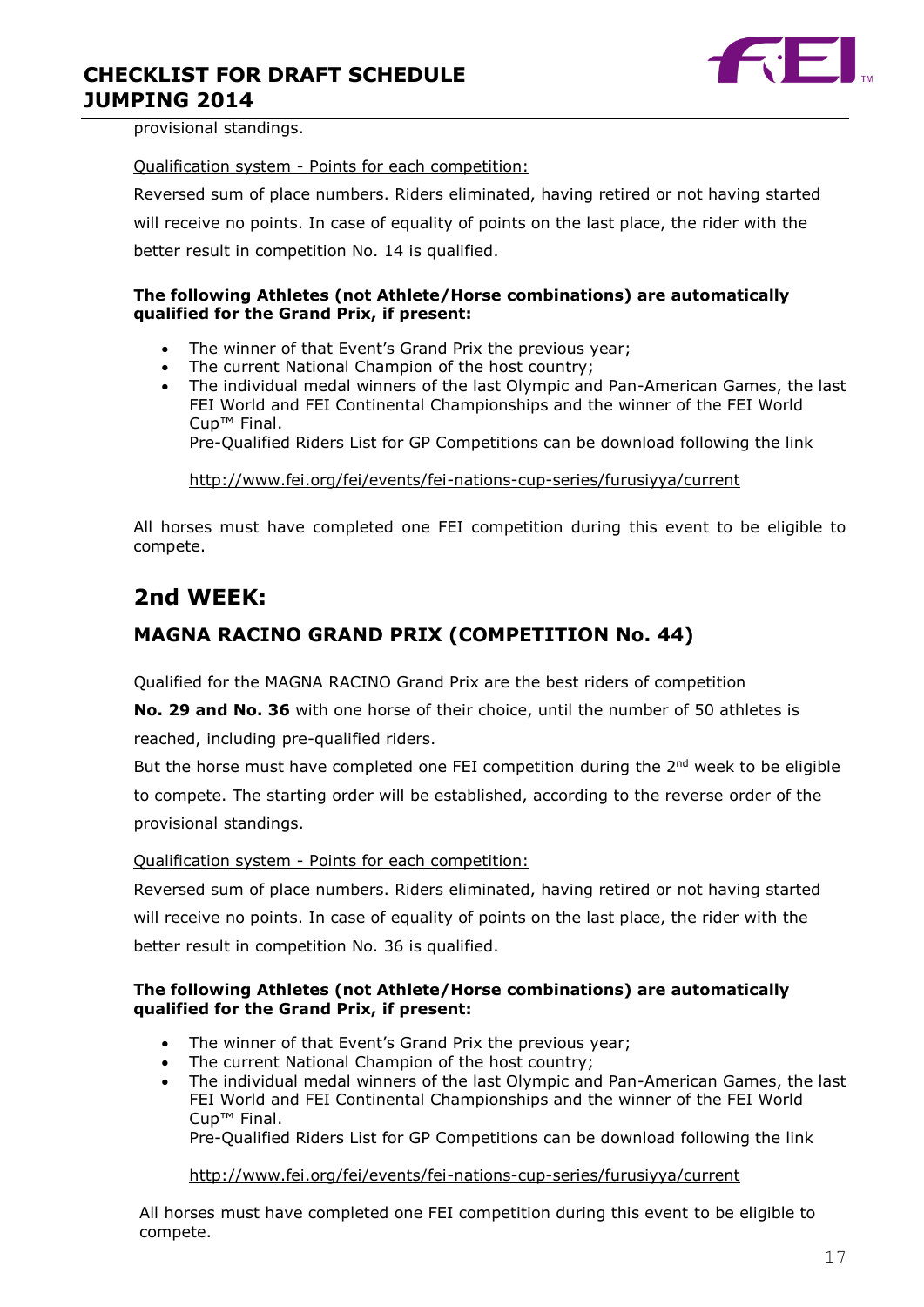

# **X. VETERINARY MATTERS VETERINARY REGULATIONS (VRs), 13th edition, effective 1 January 2014**

### **1. CUSTOMS FORMALITIES**

#### **BTG Spedition und Logistik GmbH**

IZ NÖ Süd, Strasse 14, Objekt 32 A-2355 Wiener Neudorf Phone: +43 (2236) 62555 115 Mobile: +43 (699) 1224 3012 Fax: +43 (2236) 62555 915 E-Mail: [eva.galbavy@btg.at](mailto:eva.galbavy@btg.at) Web: [http://www.btg.at](http://www.btg.at/)

#### **2. HEALTH REQUIREMENTS**

#### **GENERAL**

In accordance with the FEI Code of Conduct it is imperative that all Horses at FEI Events are physically fit and free from infectious disease before being allowed to compete.

### **3. NATIONAL REQUIREMENTS**

#### **4. TRANSPORT OF HORSES**

Horses must be fit to travel and be transported in vehicles suitable for the transport of horses. Any government requirements for disease testing and control must be requested well in advance, and the Horse be in compliance by the time of arrival at the border of the country where the Event is taking place. Athletes, or their representatives, have a responsibility to be in compliance of national legislation in both the country of origin, return, and the host nation of the Event; where necessary Athletes must contact local government authorities or veterinary advisors for information regarding animal health requirements and transport legislation. Within the European Union (EU), this includes EU Council Regulation (EC) No 1/2005 concerning the protection of animals during transport within the Member States of the EU.

### **5. VENUE ARRIVAL INFORMATION & FITNESS TO COMPETE**

# **PASSPORTS**

#### **General Regulations Article 137**

#### **For all Horses FEI Passports/FEI Recognition Cards issues, please address to your National Federation**

All Horses competing at FEI Events must be registered with the FEI.

FEI Passports or FEI Recognition Cards - for those Horses with a national passport approved by the FEI, are compulsory for FEI Events, with the exception of CNs and CIMs as outlined below.

| <b>Event's Category</b>    | <b>FEI Passport and or Recognition Card</b>      |
|----------------------------|--------------------------------------------------|
| <b>National Events</b>     | Not compulsory                                   |
| CSI1*-2*/J-B/Y-B/Ch-B/U25- | Not compulsory for Horses from the host Nation   |
| B/V-B/Am-B/P/Ch-A          | - Compulsory for Horses from the invited Nations |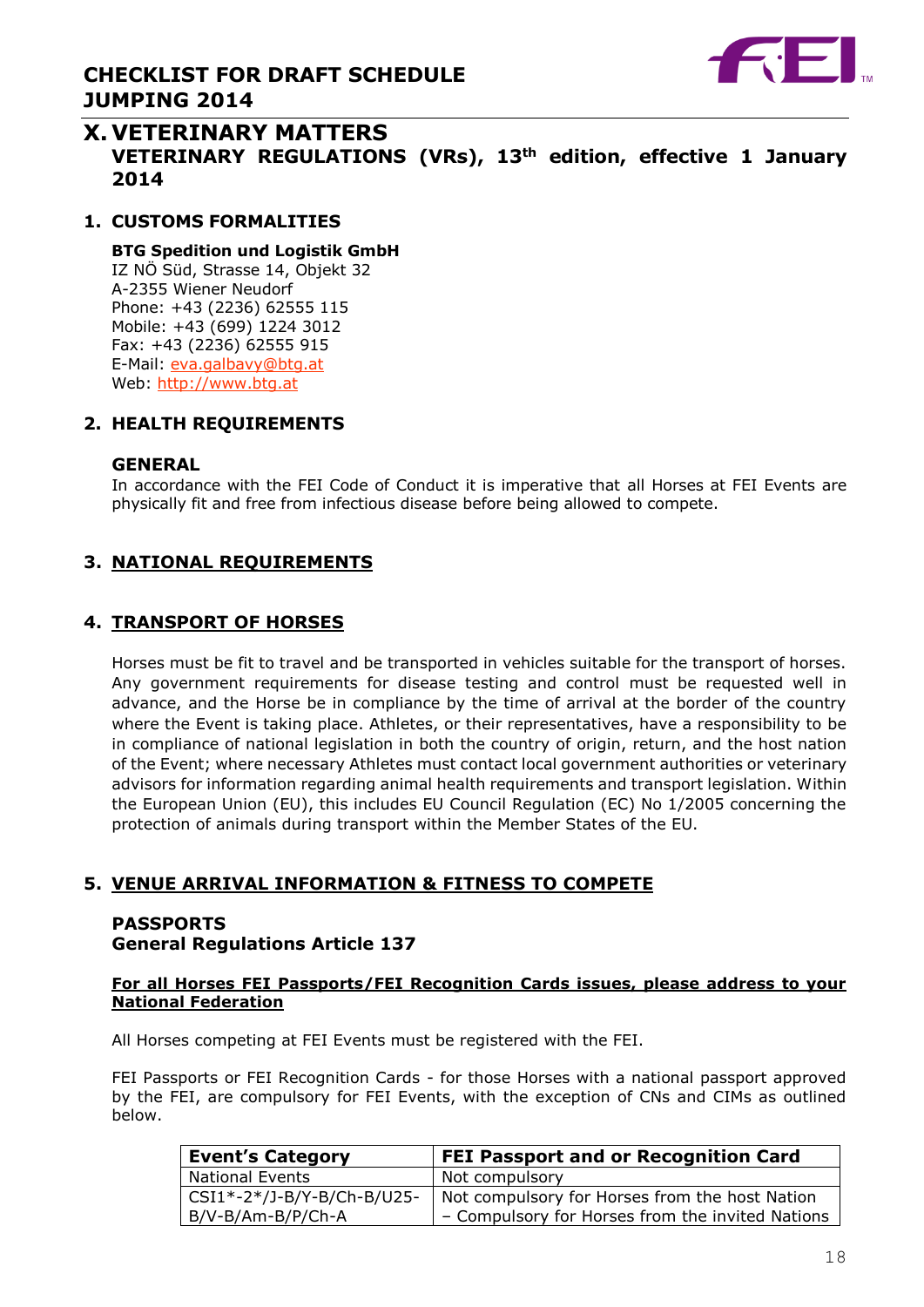

| $\vert$ CSI3*-5*/CSIOs/J-A/Y-A/V- | Compulsory |
|-----------------------------------|------------|
| A/U25-A/Am-A                      |            |
| All Championships/Games           | Compulsory |
| $CSI1*-5*-W$                      | Compulsory |

Athletes whose Horse's Passport and/or Recognition Card is not correctly validated, or failing to meet other passport requirements including for vaccination and Equine Anti-Doping and Controlled Medication control (Veterinary Regulations Article 1030) will be **subject to Sanctions in accordance with Annex II of the Veterinary Regulations** and may not be allowed to compete.

Athletes will be required to write their name and counter sign next to any passport irregularity entry noted, as an acknowledgement, prior to receiving the passport and leaving the show ground. Following a warning being issued for such an irregularity the Athlete will have 30 days to correct this, failure to correct such irregularities within 30 days will result in a sanction being imposed.

Note for Horses permanently resident in a Member State of the European Union, all Horses must have a national EU passport in compliance with EU Regulations, to which a FEI Recognition card is applied. The exception to this being Horses in possession of an FEI passport which has been continually revalidated without interruption.

### **VACCINATIONS - EQUINE INFLUENZA 2014 Veterinary Regulations Article 1028**

Horses competing at FEI Events must comply with the requirements for Equine Influenza vaccination in accordance with the Veterinary Regulations and as summarised below.

| <b>VACCINATION</b>    | <b>PROTOCOL</b>                                                                                                                                                                                 | <b>ELIGIBILITY</b><br>TO.<br><b>ENTER</b><br><b>VENUE</b>                                                                                                                                                            |
|-----------------------|-------------------------------------------------------------------------------------------------------------------------------------------------------------------------------------------------|----------------------------------------------------------------------------------------------------------------------------------------------------------------------------------------------------------------------|
| <b>Primary Course</b> | 1 <sup>st</sup> Vaccination: day 0<br>(e.g. 1 January)<br>2 <sup>nd</sup> Vaccination: day 21-92<br>(e.g. 1 February)                                                                           | May compete 7 days after the<br>2 <sup>nd</sup> Vaccination                                                                                                                                                          |
| <b>First Booster</b>  | Within 7 months of the $2^{nd}$<br>vaccination of the<br>Primary<br>Course<br>(e.g. 1 August)                                                                                                   | May compete for 6 months $+21$<br>days after the 2 <sup>nd</sup> vaccination of<br>the Primary Course<br>Must not compete in the 7 days<br>after receiving a vaccination<br>(e.g. may enter venue after 7<br>August) |
| <b>Boosters</b>       | <b>MINIMUM:</b> within one year of<br>previous booster vaccination<br><b>COMPETING:</b><br>TF.<br>must<br>he.<br>competing in the 6 months $+21$<br>days of the previous booster<br>vaccination | Must have been vaccinated<br>with the 6 months $+21$ days<br>before arriving at the Event<br>Must not compete in the 7 days<br>after receiving a vaccination                                                         |

Exceptions to the requirement for FEI equine influenza vaccinations currently exist only for those Horses competing at CNs or CIMs where there are no national requirements for influenza vaccination in both the Event host country and the Horse's country of origin (General Regulations Article 137).

#### **EXAMINATION ON ARRIVAL 2014 Veterinary Regulations Article 1032**

On arrival at an Event venue all Horses must undergo an examination by a veterinarian to confirm their identification from their passport, their vaccination status and general health. To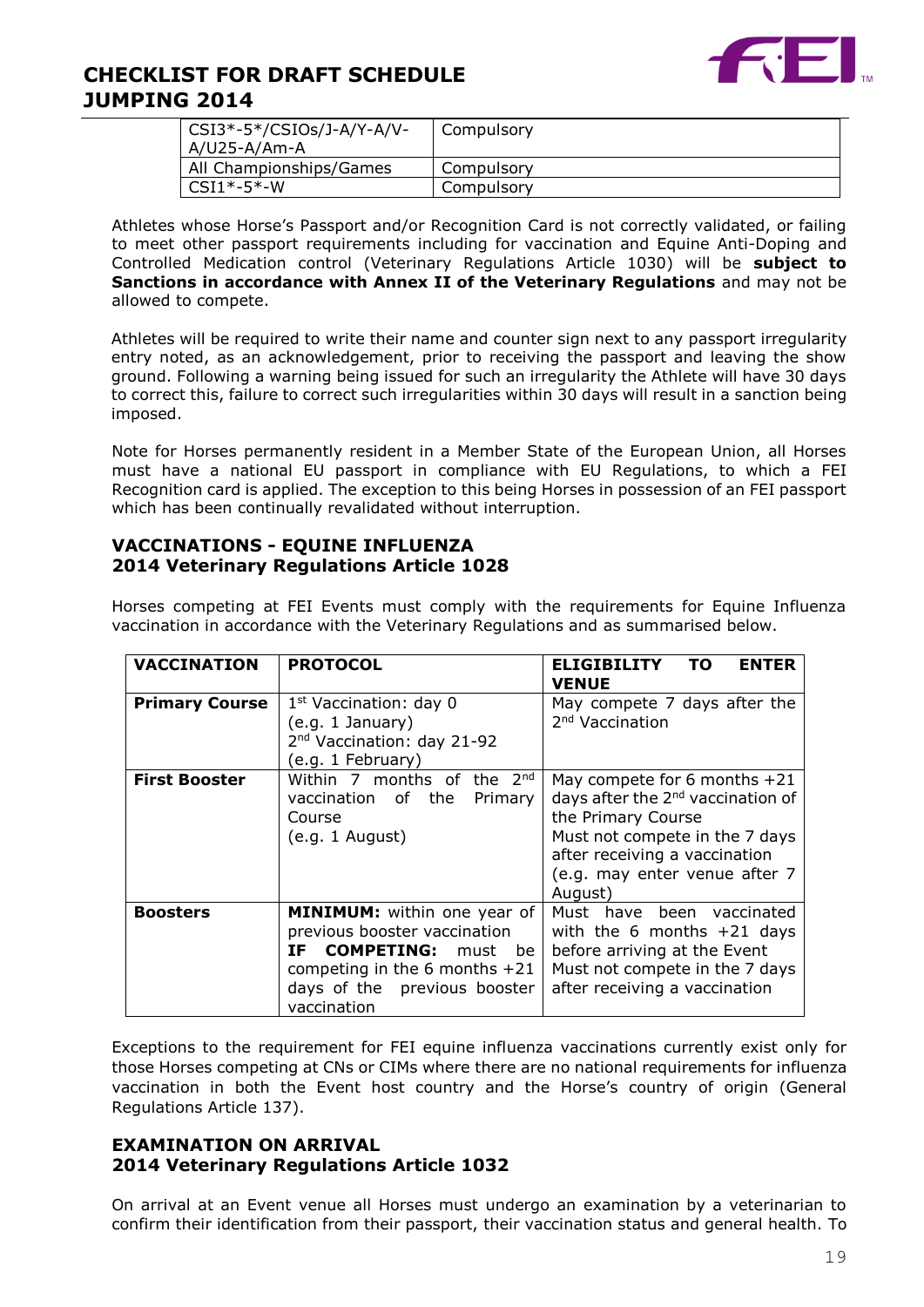

protect all horses attending events, any Horse with a questionable health status, with regards to vaccination, disease or other concerns, must be stabled within the isolation facilities provided by the Organising Committee pending a decision on entering the venue.

#### **HORSE INSPECTIONS 2014 Veterinary Regulations Article 1033**

All Horses will be assessed for their orthopaedic fitness to compete during the Horse Inspection. Any Horse demonstrating questionable fitness may be referred to the Holding Box for further veterinary examination. Horses not deemed fit not to compete will be eliminated by the Ground Jury and not be permitted to continue in the competition.

# **LIMB SENSITIVITY EXAMINATION**

Horses are not eligible to compete when a limb, or part of a limb, is hyposensitive or hypersensitive (both of which shall constitute "abnormal limb sensitivity"). Hypersensitive limbs have an excessive or abnormal reaction to palpation. Hyposensitive limbs include any alteration in sensitivity induced by a neurectomy or chemical desensitisation for as long as the alteration in sensitivity persists.

All Horses are subject to Examination under the Protocol for abnormal limb sensitivity throughout the Period of an Event, including, but not limited to, between rounds and before the Jump Off. Horses may be examined once or on multiple occasions during the Period of an Event.

Horses may be selected for Examination under the Protocol randomly or they may be targeted. All Horses selected to be tested must submit promptly to the Examination or are subject to immediate Disqualification. There is no obligation to examine any specific number of Horses at an Event.

### **6. EQUINE ANTI-DOPING AND CONTROLLED MEDICATION 2014 Veterinary Regulations, Chapter VI EQUINE ANTI-DOPING AND CONTROLLED MEDICATION PROGRAMME (EADCMP)**

Within FEI Groups I & II, the Organising Committee should charge competitors the equivalent of CHF 12.50 towards the cost of the EADCMP, which is affected by the FEI Veterinary Department.

### **SAMPLING**

All horses competing at FEI Events may be subject to sampling for the presence of FEI Equine Prohibited Substances in accordance with the FEI Equine Anti-Doping and Controlled Medication Regulations (EADCMRs). Horses may be selected for sampling in accordance with obligatory testing, targeted or random sampling procedures (2013 Veterinary Regulations Article 1057 and 1058).

### **CLEAN SPORT INFORMATION**

The current FEI Equine Prohibited Substances List of Banned Substances and Controlled Medications (the EPSL) is available on the FEI Clean Sport website: [www.FEICleanSport.org](http://www.feicleansport.org/) as a PDF document, database or smart phone app. Detection times are also provided for a limited number of Controlled Medication substances where available.

Elective Testing may be carried out, by Competitors for their Horses, prior to an Event to check for the presence of prohibited substances (please refer to [www.FEI.org/veterinary](http://www.fei.org/veterinary) for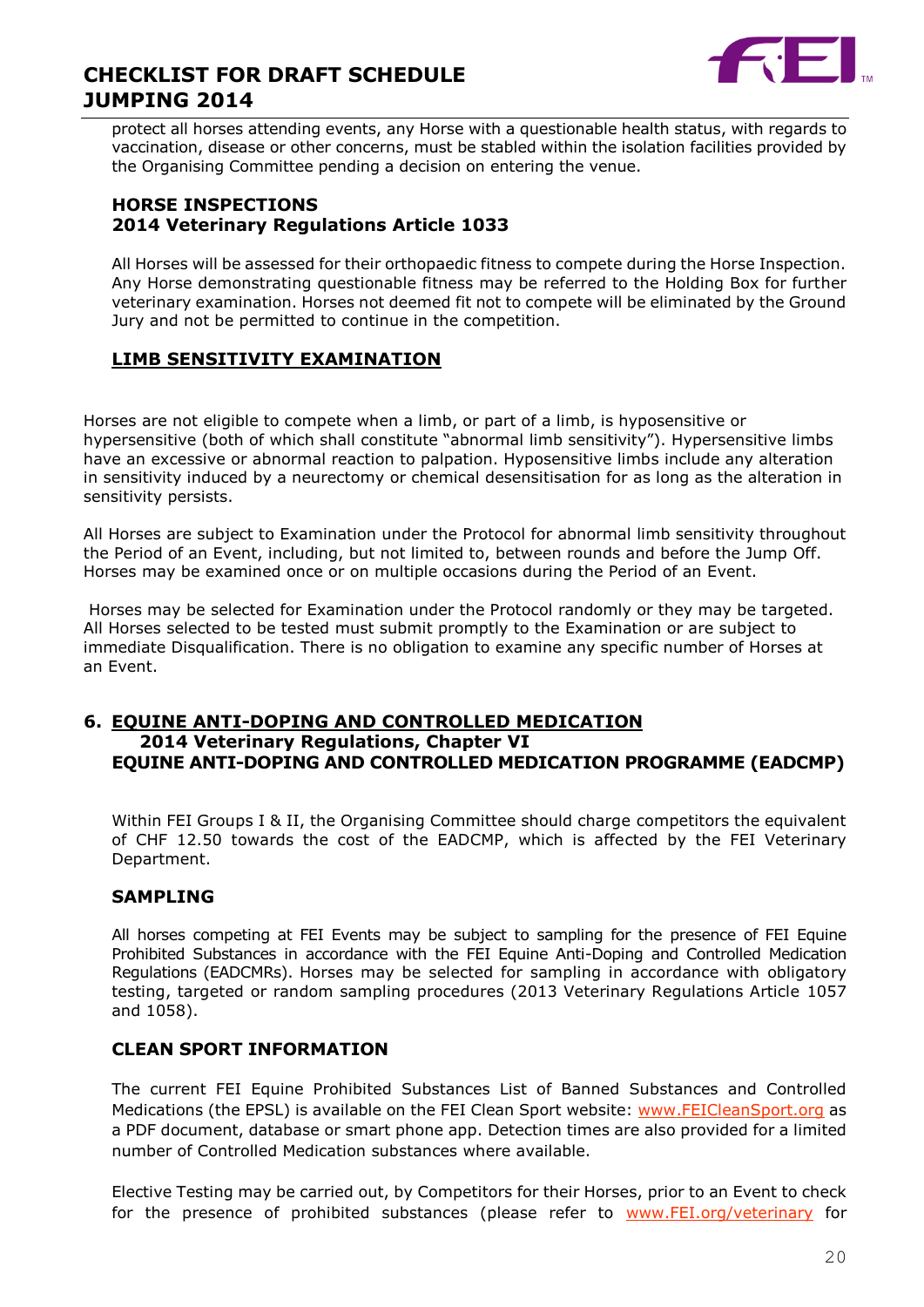

information and details **Art. 1956)**

#### **FEI LABORATORY FOR SAMPLE ANALYSIS**

GROUPS I & II ONLY – FEI CENTRAL LABORATORY

Under Veterinary Regulations Chapter VI, Article 1057 all samples collected in Groups I and II, must be analysed by the FEI Central Laboratory, currently Horseracing Forensic Laboratories (H.F.L) Sport Science, Quotient Bioresearch Limited Newmarket Road Fordham, Cambridgeshire CB7 5WW.

Samples collected outside of FEI Groups 1 and 2 may be analysed at an alternative FEI Approved Laboratory. Addresses and contact details can be found at [http://www.fei.org/sites/default/files/file/VETERINARY/Doping\\_and\\_Controlled\\_Medication/lis](http://www.fei.org/sites/default/files/file/VETERINARY/Doping_and_Controlled_Medication/list%20of%20labs%20%2711.pdf) [t%20of%20labs%20%2711.pdf](http://www.fei.org/sites/default/files/file/VETERINARY/Doping_and_Controlled_Medication/list%20of%20labs%20%2711.pdf)

Details of FEI Approved Laboratory appointed to carry out analyses on samples collected at this event. (Vet. Regs. Art. 1064). The list of approved Laboratories and further information is available on the FEI website.

Name: Horseracing Forensic Laboratories (HFL) Sport & Science

Att.: Dr Steve Maynard Quotient Biosearch Limited

Address: Newmarket Road

Fordham

Cambridgeshire CB7 5WW

United Kingdom

Telephone: +44-1638 724 406 Fax: +44-1638 724 407

Email: [SMaynard@hfl.co.uk](mailto:SMaynard@hfl.co.uk)

### **FURTHER QUERIES ON THIS INFORMATION NOTE**

If you have any further questions please check: [www.fei.org/Veterinary](file:///C:/Users/mzo/AppData/Local/Microsoft/VEU/AppData/Local/Microsoft/Windows/Temporary%20Internet%20Files/Content.Outlook/1W63BF58/www.fei.org/Veterinary)

Please feel free to contact *[Inka.Sayed@fei.org](mailto:Inka.Sayed@fei.org)* or veterinary@fei.org for further information. Tel +41 21 544 10 44 or +41 21 310 47 39

# **7. INJURY SURVEILLANCE**

Horses participating in FEI Events are subject to injury surveillance protocols; such information is essential to ensure that (i) the Horse's welfare remains paramount at all times and (ii) sound scientific reasoning is applied to the safety of all Horses and Athletes participating at Events.

# **XI. HUMAN ANTI-DOPING**

At a minimum, and pursuant to the ADRHAs, Organisers must provide the following at Events where human anti-doping testing is scheduled to take place at least 2 months prior to the Event:

**1**. One (1) staff member able to act as point of contact and coordinator for the *Doping Control Officers* (*DCOs*) with the contact name and details of this staff member to be communicated to the *FEI* at least two (2) weeks prior to the starting date of the *Event.*

**2.** Human anti-doping facilities reasonably separated from public activity, consisting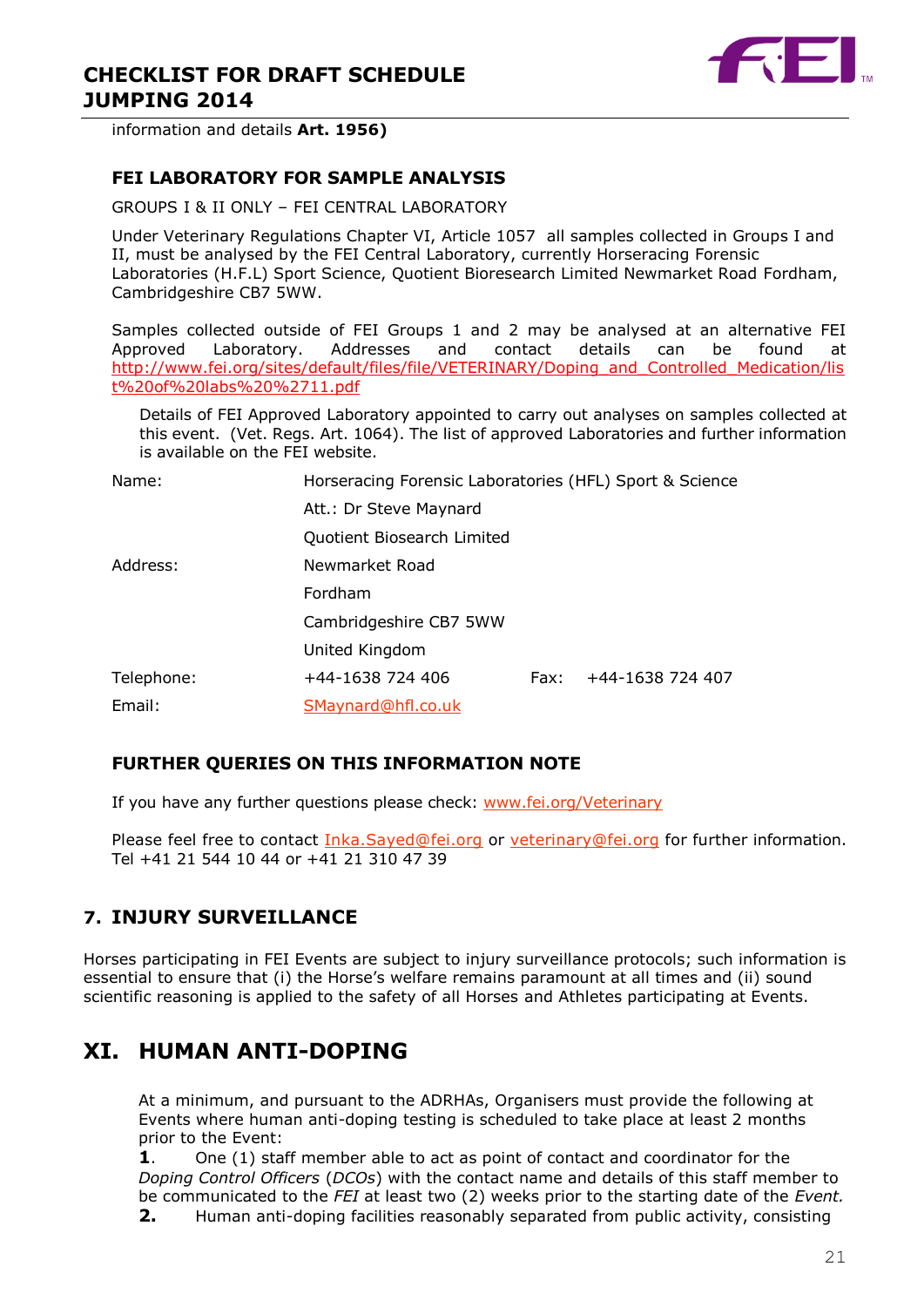

of:

- one (1) private room exclusively dedicated for use by the *DCOs* with one (1) table, two (2) chairs, pens and paper and one (1) lockable fridge; and

- a waiting room/area with a suitable number of chairs as well as an appropriate amount of individually sealed, non-caffeinated and non alcoholic beverages, which includes a mix of natural mineral water and soft drinks ; and

- one (1) private and clean bathroom/toilet, adjacent or as near as possible to the *DCO* room and waiting area.

**3.** Staff members (or volunteers) of both genders, able to act as *Chaperones*. The number of *Chaperones* available to the *OC* must be communicated to the *FEI* as early as possible following receipt by the *OC* of the *Testing* plan for the *Event*. Please see the qualifications for Chaperones in the ADRHAs.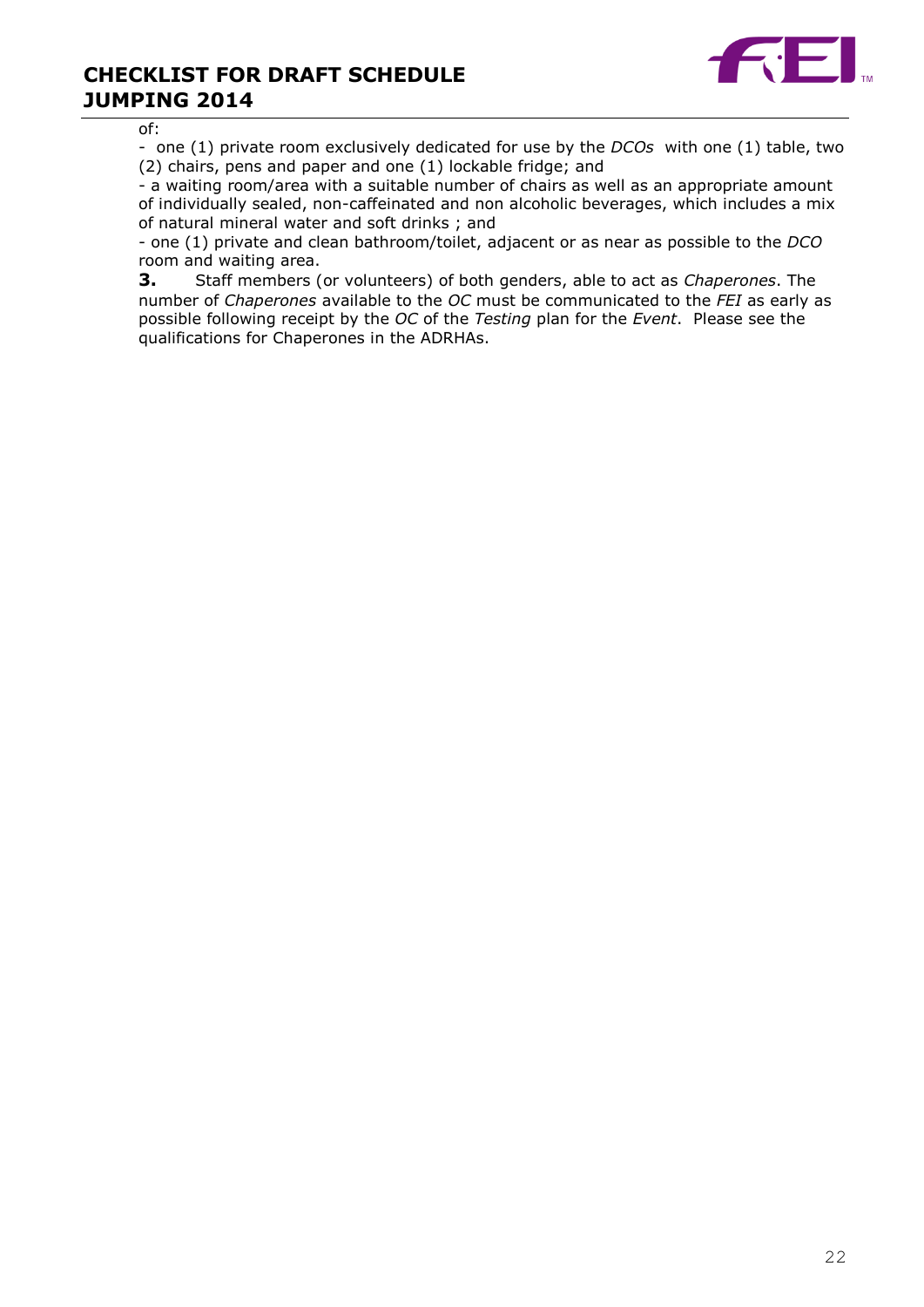

# **XII. COMPETITIONS**

#### **International competitions must not start before 08:00 and should not finish after 23:00 unless otherwise approved by the FEI.**

# **TOTAL AMOUNT OF PRIZE MONEY : € 117.600,00**

| $1st$ WEEK (07.11.-09.11.2014) | <b>TOTAL AMOUNT</b> | € 58.800,00 |
|--------------------------------|---------------------|-------------|
|                                | $CSI2*$             | € 52.200,00 |
|                                | $CSIYH*$            | € 4.000,00  |
|                                | <b>CSIJ-A</b>       | € 2.600,00  |

| $CSI2*$           | <b>Name of Class</b>                | <b>Amount in EURO</b> |
|-------------------|-------------------------------------|-----------------------|
| Competition No 1  | <b>Bronze Tour</b>                  | 1.500,00              |
| Competition No 4  | <b>Silver Tour</b>                  | 2.000,00              |
| Competition No 5  | <b>VIP Tour</b>                     | 500,00                |
| Competition No 7  | <b>Gold Tour</b>                    | 3.000,00              |
| Competition No 8  | <b>VIP Tour</b>                     | 500,00                |
| Competition No 10 | <b>Bronze Tour</b>                  | 1.500,00              |
| Competition No 13 | <b>Silver Tour</b>                  | 2.500,00              |
| Competition No 14 | <b>Gold Tour</b>                    | 6.000,00              |
| Competition No 15 | <b>Gold Tour - Last Chance</b>      | 3.000,00              |
| Competition No 16 | <b>Final VIP Tour</b>               | 700,00                |
| Competition No 18 | <b>Final Bronze Tour</b>            | 2.000,00              |
| Competition No 21 | <b>Final Silver Tour</b>            | 5.000,00              |
| Competition No 22 | <b>MAGNA RACINO Grand Prix L.R.</b> | 24.000,00             |
| <b>CSIYH*</b>     | <b>Name of Class</b>                | <b>Amount in EURO</b> |
| Competition No 2  | <b>Youngster Tour</b>               | 1.000,00              |
| Competition No 11 | <b>Youngster Tour</b>               | 1.000,00              |
| Competition No 19 | <b>FINAL Youngster Tour</b>         | 2.000,00              |
| <b>CSICH-A</b>    | <b>Name of Class</b>                |                       |
| Competition No 6  | <b>Children Tour</b>                | prizes in kind        |
| Competition No 9  | <b>Children Tour</b>                | prizes in kind        |
| Competition No 17 | <b>Final Children Tour</b>          | prizes in kind        |
| <b>CSIJ-A</b>     | <b>Name of Class</b>                | <b>Amount in EURO</b> |
| Competition No 3  | <b>Junior Tour</b>                  | 800,00                |
| Competition No 12 |                                     |                       |
|                   | <b>Junior Tour</b>                  | 800,00                |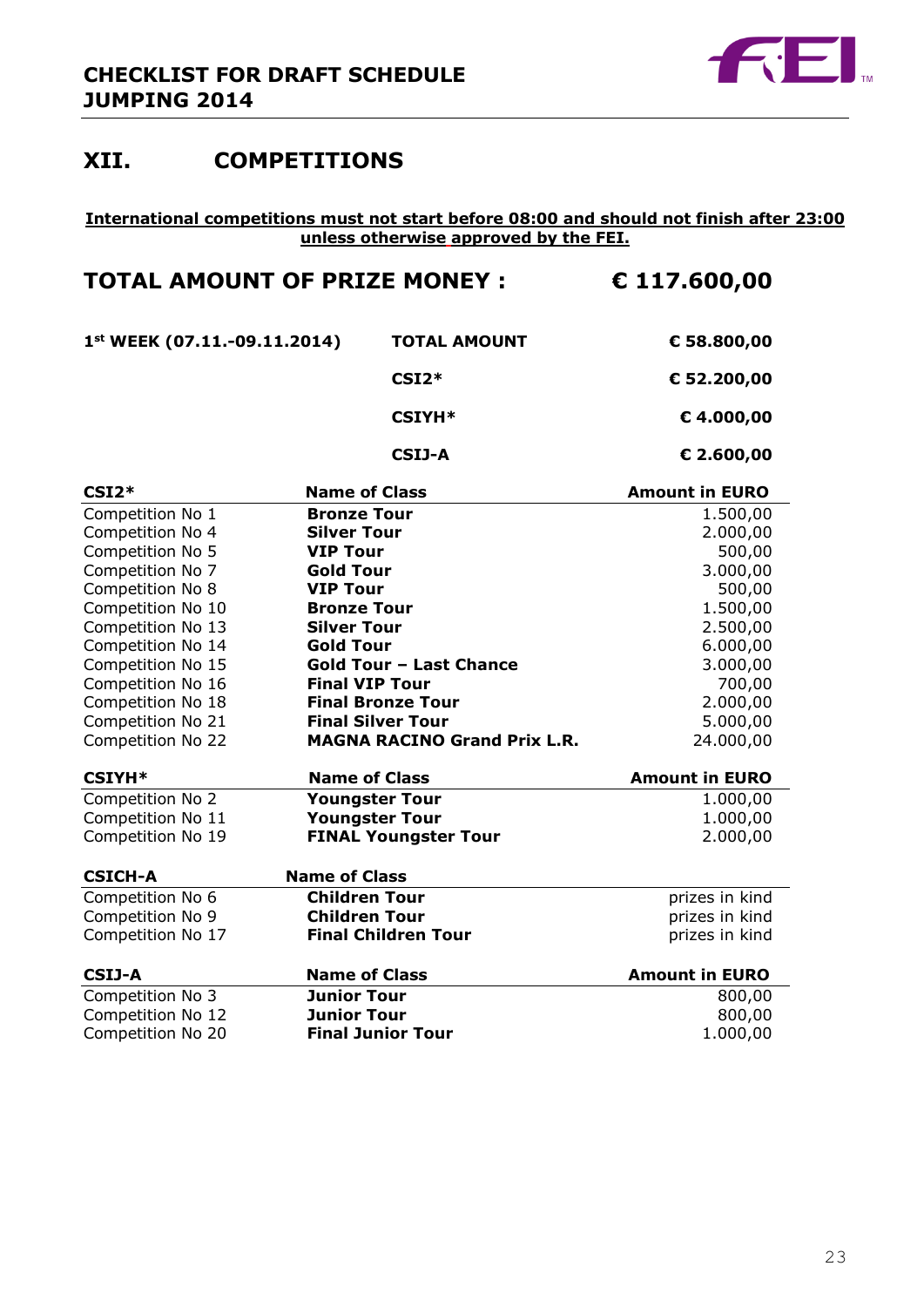

| 2nd WEEK (13.11. - 15.11.2014) | <b>TOTAL AMOUNT</b> | € 58.800,00 |
|--------------------------------|---------------------|-------------|
|                                | $CSI2*$             | € 52.200,00 |
|                                | <b>CSIYH*</b>       | €4.000,00   |
|                                | CSIJ-A              | € 2.600,00  |

| $CSI2*$           | <b>Name of Class</b>                | <b>Amount in EURO</b> |
|-------------------|-------------------------------------|-----------------------|
| Competition No 23 | <b>Bronze Tour</b>                  | 1.500,00              |
| Competition No 26 | <b>Silver Tour</b>                  | 2.000,00              |
| Competition No 27 | <b>VIP Tour</b>                     | 500,00                |
| Competition No 29 | <b>Gold Tour</b>                    | 3.000,00              |
| Competition No 30 | <b>VIP Tour</b>                     | 500,00                |
| Competition No 32 | <b>Bronze Tour</b>                  | 1.500,00              |
| Competition No 35 | <b>Silver Tour</b>                  | 2.500,00              |
| Competition No 36 | <b>Gold Tour</b>                    | 6.000,00              |
| Competition No 37 | <b>Gold Tour - Last Chance</b>      | 3.000,00              |
| Competition No 38 | <b>Final VIP Tour</b>               | 700,00                |
| Competition No 40 | <b>Final Bronze Tour</b>            | 2.000,00              |
| Competition No 43 | <b>Final Silver Tour</b>            | 5.000,00              |
| Competition No 44 | <b>MAGNA RACINO Grand Prix L.R.</b> | 24.000,00             |
| <b>CSIYH*</b>     | <b>Name of Class</b>                | <b>Amount in EURO</b> |
| Competition No 24 | <b>Youngster Tour</b>               | 1.000,00              |
| Competition No 33 | <b>Youngster Tour</b>               | 1.000,00              |
| Competition No 41 | <b>FINAL Youngster Tour</b>         | 2.000,00              |
| <b>CSICH-A</b>    | <b>Name of Class</b>                |                       |
| Competition No 28 | <b>Children Tour</b>                | prizes in kind        |
| Competition No 31 | <b>Children Tour</b>                | prizes in kind        |
| Competition No 39 | <b>Final Children Tour</b>          | prizes in kind        |
| <b>CSIJ-A</b>     | <b>Name of Class</b>                | <b>Amount in EURO</b> |

| .                 | .                        |          |
|-------------------|--------------------------|----------|
| Competition No 25 | <b>Junior Tour</b>       | 800,00   |
| Competition No 34 | Junior Tour              | 800,00   |
| Competition No 42 | <b>Final Junior Tour</b> | 1.000,00 |
|                   |                          |          |

#### **DEDUCTIONS FROM PRIZE MONEY AT COMPETITIONS**

**Full details of any deductions from prize money must be outlined in the schedule. This includes government taxes. If it is necessary for OCs to deduct such taxes, they must provide participants with an official form indicating the amount of tax deducted.** 

The prize money will be paid at the end of the show -20% government taxes (Austrian Law)!

### **The tax form must be provided to the athletes upon arrival and returned to the OC prior to departing.**

#### **IMPORTANT**

#### **The total amount of prize money shown for each Competition in the schedule must be distributed. (GR Art 127, 128)**

For details of the Breakdown for each competition please refer to the tables at the end of this document; the OC must specify which of the two tables will be used. The total prize money for the competition must be distributed among the first 12 placed athletes. The OC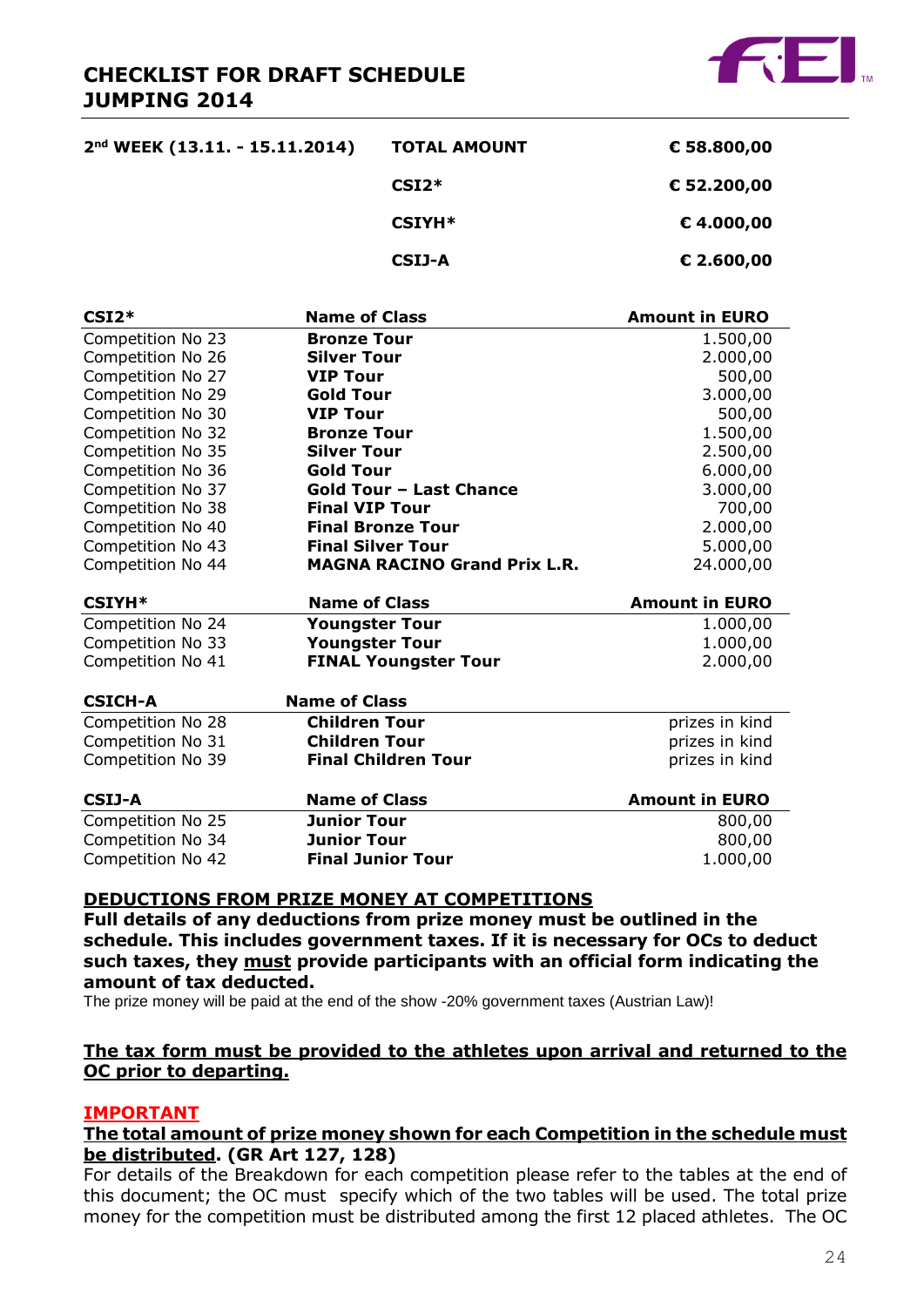

must provide additional created prizes for athletes placed beyond 12<sup>th</sup> place. The minimum amount for each of these additional prizes, for athletes placed from 13<sup>th</sup> to last place, must be clearly specified in the approved schedule.

# **1st WEEK / 07.11. – 09.11.2014**

**1st DAY: Friday DATE: 07.11.2014** 

| <b>COMPETITION No 1</b>           |                                                                       | 09:00 h                                                                                                        | CSI <sub>2</sub> * |
|-----------------------------------|-----------------------------------------------------------------------|----------------------------------------------------------------------------------------------------------------|--------------------|
| International jumping competition |                                                                       |                                                                                                                | Art.238.2.1        |
| <b>Bronze Tour</b>                |                                                                       |                                                                                                                |                    |
| Jump-off (if any):                | no                                                                    | Speed/Fixed time:                                                                                              | 350 m/min          |
| Obstacles height:                 | max. 1,20 m                                                           | Number of horses per athlete:                                                                                  | 2                  |
| Total prize money:                | € 1.500,00                                                            | Maximum number of athletes:                                                                                    | 100                |
| be provided.                      |                                                                       | If more than 100 take part then, the competition must be divided and the equivalent amount of prize money must |                    |
| Chart to be used:                 | 1 (25% to winner) $\boxtimes$                                         |                                                                                                                |                    |
|                                   | 2 (33% to winner) $\Box$                                              |                                                                                                                |                    |
|                                   | Prize money for each athlete placed beyond 13 <sup>th</sup> : € 35,00 |                                                                                                                |                    |
| <b>COMPETITION No 2</b>           |                                                                       | 10:30 h                                                                                                        | CSYH1*             |
| International jumping competition |                                                                       |                                                                                                                | Art.238.2.1        |
| <b>Youngster Tour</b>             |                                                                       |                                                                                                                |                    |
| Jump-off (if any):                | no                                                                    | Speed/Fixed time:                                                                                              | 350 m/min          |
| Obstacles height:                 | max. 1,20 m/1,30 m                                                    | Number of horses per athlete:                                                                                  | 3                  |
| Total prize money:                | € 1.000,00                                                            | Maximum number of athletes:                                                                                    | 100                |
| be provided.                      |                                                                       | If more than 100 take part then, the competition must be divided and the equivalent amount of prize money must |                    |
| Chart to be used:                 | 1 (25% to winner) $\boxtimes$                                         |                                                                                                                |                    |
|                                   | 2 (33% to winner)                                                     |                                                                                                                |                    |
|                                   | Prize money for each athlete placed beyond $13^{th}$ : $\in$ 25,00    |                                                                                                                |                    |
| <b>COMPETITION No 3</b>           |                                                                       | 12:30 h                                                                                                        | CSIJ-A             |
| International jumping competition |                                                                       |                                                                                                                | Art.238.2.1        |
| <b>Junior Tour</b>                |                                                                       |                                                                                                                |                    |
| Jump-off (if any):                | no                                                                    | Speed/Fixed time:                                                                                              | 350 m/min          |
| Obstacles height:                 | max. 1,30 m                                                           | Number of horses per athlete:                                                                                  |                    |
| Total prize money:                | € 800,00                                                              | Maximum number of athletes:                                                                                    | 100                |
| be provided.                      |                                                                       | If more than 100 take part then, the competition must be divided and the equivalent amount of prize money must |                    |
| Chart to be used:                 | 1 (25% to winner) $\boxtimes$                                         |                                                                                                                |                    |
|                                   | 2 (33% to winner) [                                                   |                                                                                                                |                    |

Prize money for each athlete placed beyond 13<sup>th</sup>: € 20,00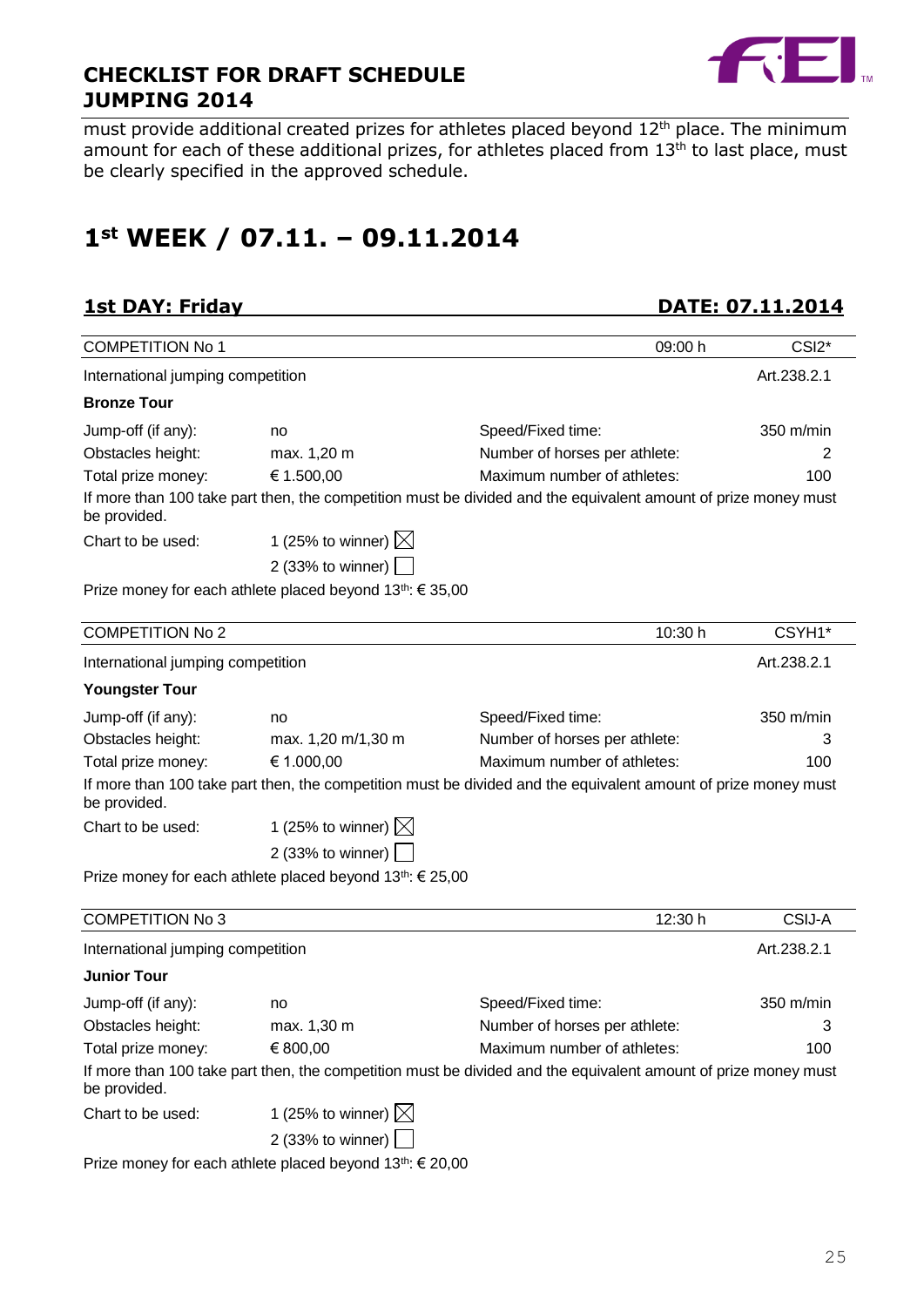# **CHECKLIST FOR DRAFT SCHEDULE**



| <b>JUMPING 2014</b>               |                                                                       |                                                                                                                |                               |
|-----------------------------------|-----------------------------------------------------------------------|----------------------------------------------------------------------------------------------------------------|-------------------------------|
| <b>COMPETITION No 4</b>           |                                                                       | 14:00 h                                                                                                        | CSI <sub>2</sub> <sup>*</sup> |
| International jumping competition |                                                                       |                                                                                                                | Art.238.2.1                   |
| <b>Silver Tour</b>                |                                                                       |                                                                                                                |                               |
| Jump-off (if any):                | no                                                                    | Speed/Fixed time:                                                                                              | 350 m/min                     |
| Obstacles height:                 | max. 1,30 m                                                           | Number of horses per athlete:                                                                                  | 2                             |
| Total prize money:                | € 2.000,00                                                            | Maximum number of athletes:                                                                                    | 100                           |
| be provided.                      |                                                                       | If more than 100 take part then, the competition must be divided and the equivalent amount of prize money must |                               |
| Chart to be used:                 | 1 (25% to winner) $\boxtimes$                                         |                                                                                                                |                               |
|                                   | 2 (33% to winner)                                                     |                                                                                                                |                               |
|                                   | Prize money for each athlete placed beyond 13 <sup>th</sup> : € 40,00 |                                                                                                                |                               |
| <b>COMPETITION No 5</b>           |                                                                       | 16:30 h                                                                                                        | CSI <sub>2</sub> *            |
| International jumping competition |                                                                       |                                                                                                                | Art.238.2.1                   |
| <b>VIP Tour</b>                   |                                                                       |                                                                                                                |                               |
| Jump-off (if any):                | no                                                                    | Speed/Fixed time:                                                                                              | 350 m/min                     |
| Obstacles height:                 | max. 1,10 m                                                           | Number of horses per athlete:                                                                                  | З                             |
| Total prize money:                | € 500,00                                                              | Maximum number of athletes:                                                                                    | 100                           |
| be provided.                      |                                                                       | If more than 100 take part then, the competition must be divided and the equivalent amount of prize money must |                               |
| Chart to be used:                 | 1 (25% to winner) $\boxtimes$                                         |                                                                                                                |                               |
|                                   | 2 (33% to winner)                                                     |                                                                                                                |                               |
|                                   | Prize money for each athlete placed beyond 13 <sup>th</sup> : € 10,00 |                                                                                                                |                               |
| <b>COMPETITION No 6</b>           |                                                                       | 18:00 h                                                                                                        | <b>CSICH-A</b>                |
| International jumping competition |                                                                       |                                                                                                                | Art.238.2.1                   |
| <b>Children Tour</b>              |                                                                       |                                                                                                                |                               |
| Jump-off (if any):                | no                                                                    | Speed/Fixed time:                                                                                              | 350 m/min                     |
| Obstacles height:                 | max. 1,20 m                                                           | Number of horses per athlete:                                                                                  | з                             |
| Total prize money:                | prizes in kind                                                        | Maximum number of athletes:                                                                                    | 100                           |
| <b>COMPETITION No 7</b>           |                                                                       | 19:00 h                                                                                                        | CSI <sub>2</sub> *            |
| International jumping competition |                                                                       |                                                                                                                | Art.238.2.1                   |

**Gold Tour** Jump-off (if any): no no Speed/Fixed time: 350 m/min<br>Obstacles height: max. 1,40 m Number of horses per athlete: 2 Obstacles height: max. 1,40 m Number of horses per athlete: 2 Total prize money: € 3.000,00 Maximum number of athletes: 100 If more than 100 take part then, the competition must be divided and the equivalent amount of prize money must be provided. Chart to be used: 1 (25% to winner)  $\boxtimes$ 

| usea. | $\frac{1}{2}$ (25% to winner) $\boxtimes$ |
|-------|-------------------------------------------|
|       | 2 (33% to winner) $\Box$                  |

Prize money for each athlete placed beyond 13<sup>th</sup>: € 60,00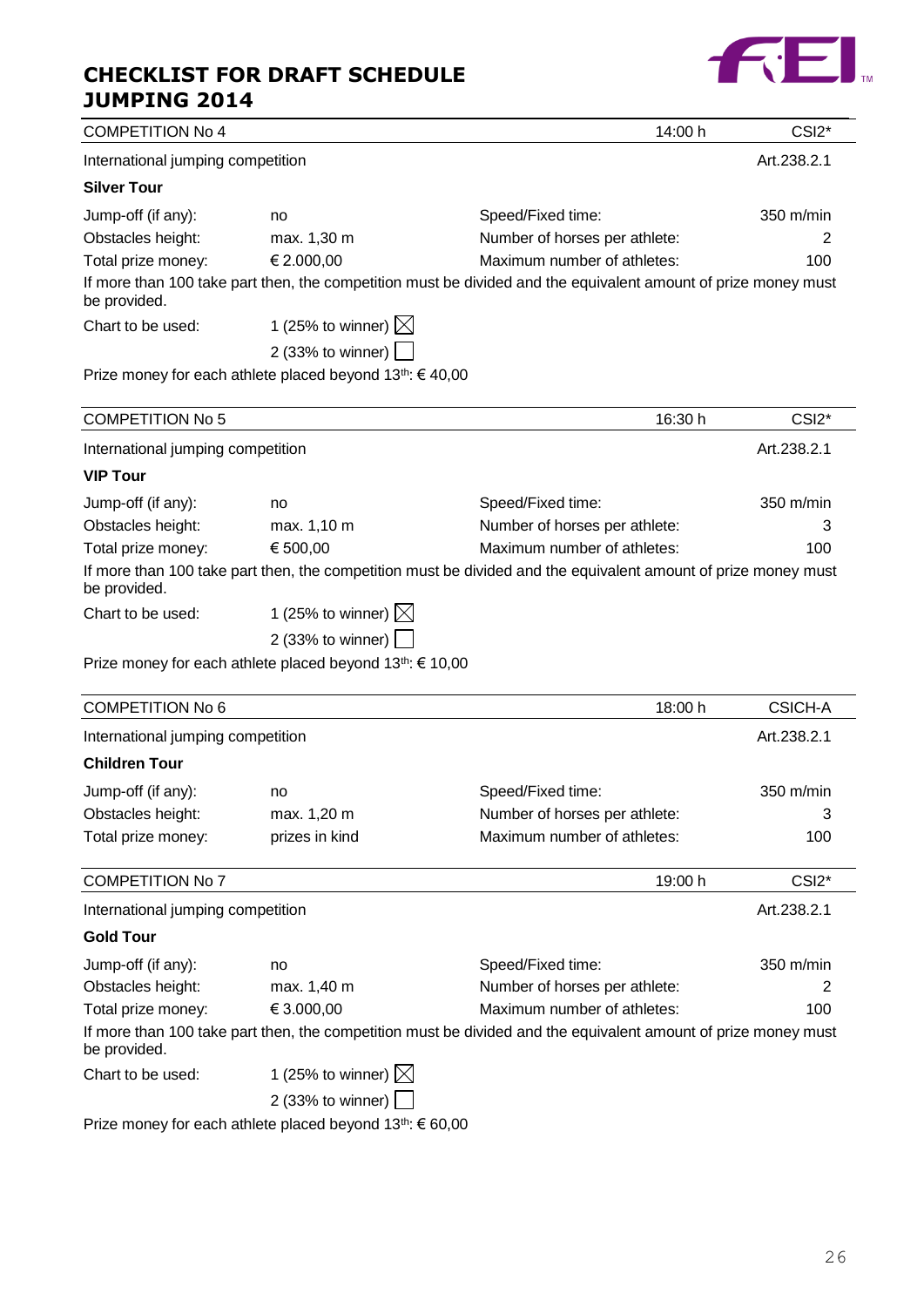# **2nd DAY : Saturday DATE: 08.11.2014**

27

| <b>COMPETITION No 8</b>           |                                                                                                                |                               | 09:00 h | CSI <sub>2</sub> * |
|-----------------------------------|----------------------------------------------------------------------------------------------------------------|-------------------------------|---------|--------------------|
| International jumping competition |                                                                                                                |                               |         | Art.238.2.1        |
| <b>VIP Tour</b>                   |                                                                                                                |                               |         |                    |
| Jump-off (if any):                | no                                                                                                             | Speed/Fixed time:             |         | 350 m/min          |
| Obstacles height:                 | max. 1,10 m                                                                                                    | Number of horses per athlete: |         | 3                  |
| Total prize money:                | € 500,00                                                                                                       | Maximum number of athletes:   |         | 100                |
| be provided.                      | If more than 100 take part then, the competition must be divided and the equivalent amount of prize money must |                               |         |                    |
| Chart to be used:                 | 1 (25% to winner) $\boxtimes$                                                                                  |                               |         |                    |
|                                   | 2 (33% to winner) $\lfloor$                                                                                    |                               |         |                    |
|                                   | Prize money for each athlete placed beyond 13 <sup>th</sup> : € 10,00                                          |                               |         |                    |
| <b>COMPETITION No 9</b>           |                                                                                                                |                               | 10:30 h | <b>CSICH-A</b>     |
|                                   |                                                                                                                |                               |         |                    |
| International jumping competition |                                                                                                                |                               |         | Art.238.2.1        |
| <b>Children Tour</b>              |                                                                                                                |                               |         |                    |
| Jump-off (if any):                | no                                                                                                             | Speed/Fixed time:             |         | 350 m/min          |
| Obstacles height:                 | max. 1,20 m                                                                                                    | Number of horses per athlete: |         | 3                  |
| Total prize money:                | prizes in kind                                                                                                 | Maximum number of athletes:   |         | 100                |
| <b>COMPETITION No 10</b>          |                                                                                                                |                               | 11:30 h | CSI2*              |
| International jumping competition |                                                                                                                |                               |         | Art.238.2.1        |
| <b>Bronze Tour</b>                |                                                                                                                |                               |         |                    |
| Jump-off (if any):                | no                                                                                                             | Speed/Fixed time:             |         | 350 m/min          |
| Obstacles height:                 | max. 1,20 m                                                                                                    | Number of horses per athlete: |         | 2                  |
| Total prize money:                | € 1.500,00                                                                                                     | Maximum number of athletes:   |         | 100                |
| be provided.                      | If more than 100 take part then, the competition must be divided and the equivalent amount of prize money must |                               |         |                    |
| Chart to be used:                 | 1 (25% to winner) $\boxtimes$                                                                                  |                               |         |                    |
|                                   | 2 (33% to winner) $\boxed{\phantom{1}}$                                                                        |                               |         |                    |
|                                   | Prize money for each athlete placed beyond 13th: € 35,00                                                       |                               |         |                    |
| <b>COMPETITION No 11</b>          |                                                                                                                |                               | 13:00 h | CSYH1*             |
| International jumping competition |                                                                                                                |                               |         | Art.238.2.1        |
| <b>Youngster Tour</b>             |                                                                                                                |                               |         |                    |
| Jump-off (if any):                | no                                                                                                             | Speed/Fixed time:             |         | 350 m/min          |
| Obstacles height:                 | max. 1,20 m/1,30 m                                                                                             | Number of horses per athlete: |         | 3                  |
| Total prize money:                | € 1.000,00                                                                                                     | Maximum number of athletes:   |         | 100                |
| be provided.                      | If more than 100 take part then, the competition must be divided and the equivalent amount of prize money must |                               |         |                    |

| Chart to be used: | 1 (25% to winner) $\boxtimes$                                                                                                                                                                                                                                                                                   |
|-------------------|-----------------------------------------------------------------------------------------------------------------------------------------------------------------------------------------------------------------------------------------------------------------------------------------------------------------|
|                   | $\sqrt{2}$<br>$\frac{1}{2} \left( \frac{1}{2} \left( \frac{1}{2} \left( \frac{1}{2} \left( \frac{1}{2} \left( \frac{1}{2} \left( \frac{1}{2} \left( \frac{1}{2} \right) \right) \right) - \frac{1}{2} \left( \frac{1}{2} \left( \frac{1}{2} \left( \frac{1}{2} \right) \right) \right) \right) \right) \right)$ |

2 (33% to winner)

Prize money for each athlete placed beyond 13<sup>th</sup>: € 25,00

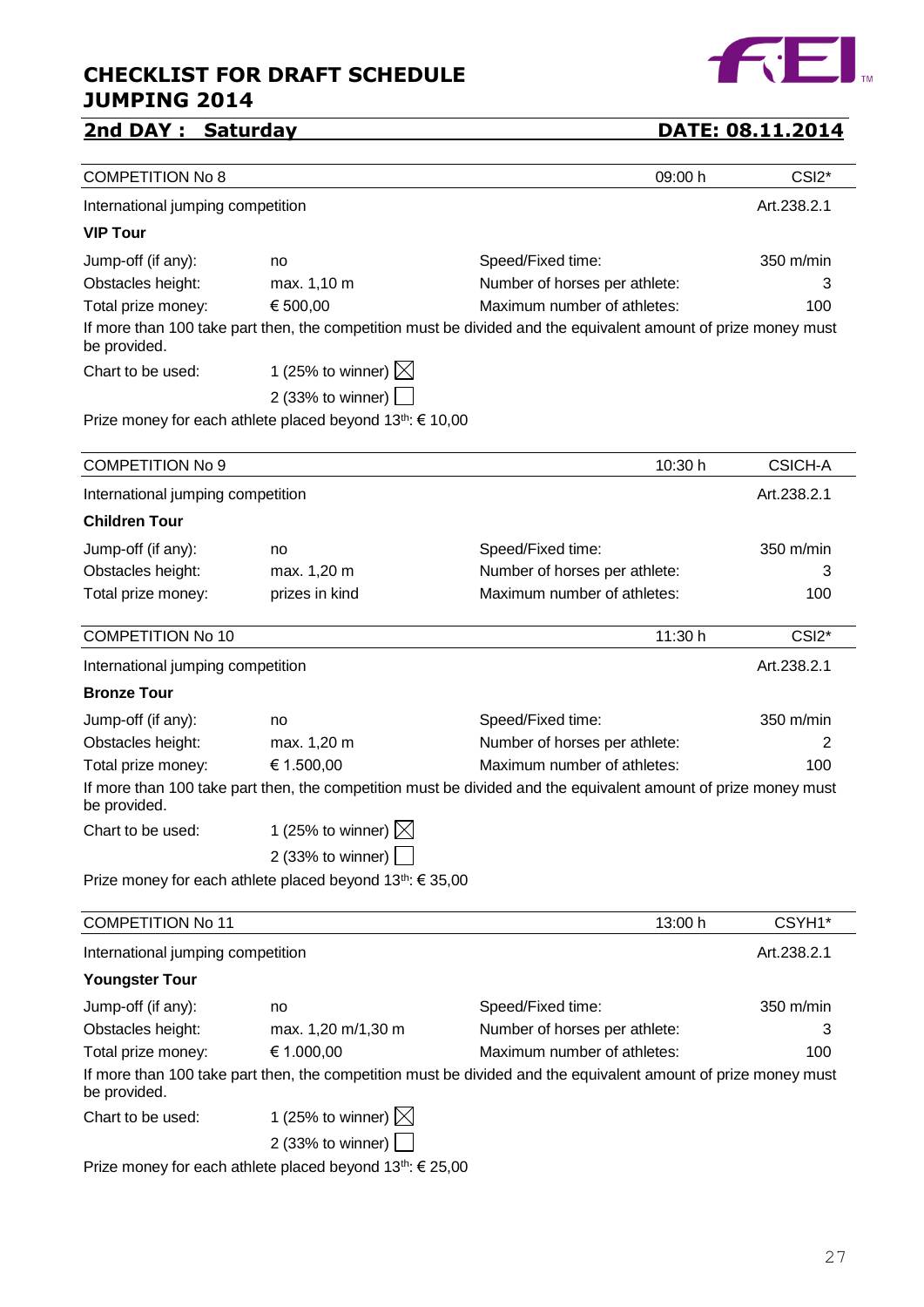

| <b>COMPETITION No 12</b>                      |                                                                       | 15:00 h                                                                                                        | CSIJ-A             |
|-----------------------------------------------|-----------------------------------------------------------------------|----------------------------------------------------------------------------------------------------------------|--------------------|
| International jumping competition             |                                                                       |                                                                                                                | Art.238.2.1        |
| <b>Junior Tour</b>                            |                                                                       |                                                                                                                |                    |
| Jump-off (if any):                            | no                                                                    | Speed/Fixed time:                                                                                              | 350 m/min          |
| Obstacles height:                             | max. 1,30 m                                                           | Number of horses per athlete:                                                                                  | 3                  |
| Total prize money:                            | € 800,00                                                              | Maximum number of athletes:                                                                                    | 100                |
| be provided.                                  |                                                                       | If more than 100 take part then, the competition must be divided and the equivalent amount of prize money must |                    |
| Chart to be used:                             | 1 (25% to winner) $\boxtimes$                                         |                                                                                                                |                    |
|                                               | 2 (33% to winner)                                                     |                                                                                                                |                    |
|                                               | Prize money for each athlete placed beyond 13th: € 20,00              |                                                                                                                |                    |
| <b>COMPETITION No 13</b>                      |                                                                       | 16:30 h                                                                                                        | CSI <sub>2</sub> * |
| International jumping competition in 2 phases |                                                                       |                                                                                                                | Art.274.5.3        |
| <b>Silver Tour</b>                            |                                                                       |                                                                                                                |                    |
| Jump-off (if any):                            | no                                                                    | Speed/Fixed time:                                                                                              | 350 m/min          |
| Obstacles height:                             | max. 1,30 m                                                           | Number of horses per athlete:                                                                                  | 2                  |
| Total prize money:                            | € 2.500,00                                                            | Maximum number of athletes:                                                                                    | 100                |
| be provided.                                  |                                                                       | If more than 100 take part then, the competition must be divided and the equivalent amount of prize money must |                    |
| Chart to be used:                             | 1 (25% to winner) $\boxtimes$                                         |                                                                                                                |                    |
|                                               | 2 (33% to winner)                                                     |                                                                                                                |                    |
|                                               | Prize money for each athlete placed beyond 13 <sup>th</sup> : € 50,00 |                                                                                                                |                    |
| <b>COMPETITION No 14</b>                      |                                                                       | 19:00 h                                                                                                        | CSI <sub>2</sub> * |
| International jumping competition in 2 phases |                                                                       |                                                                                                                | Art.274.5.3        |
| <b>Gold Tour</b>                              |                                                                       |                                                                                                                |                    |
| Jump-off (if any):                            | no                                                                    | Speed/Fixed time:                                                                                              | 350 m/min          |
| Obstacles height:                             | max. 1,45 m                                                           | Number of horses per athlete:                                                                                  | 2                  |
| Total prize money:                            | € 6.000,00                                                            | Maximum number of athletes:                                                                                    | 100                |
| be provided.                                  |                                                                       | If more than 100 take part then, the competition must be divided and the equivalent amount of prize money must |                    |
| Chart to be used:                             | 1 (25% to winner) $\boxtimes$                                         |                                                                                                                |                    |
|                                               | 2 (33% to winner)                                                     |                                                                                                                |                    |
|                                               | Prize money for each athlete placed beyond 13th: € 100,00             |                                                                                                                |                    |

# **3rd DAY : Saturday DATE: 09.11.2014**

| <b>COMPETITION No 15</b>       |                                                  | 08:00 h                                                                                                        | CSI <sub>2</sub> *  |
|--------------------------------|--------------------------------------------------|----------------------------------------------------------------------------------------------------------------|---------------------|
|                                | International accumulator competition with joker |                                                                                                                | Art.269/2.5         |
| <b>Gold Tour - Last Chance</b> |                                                  |                                                                                                                |                     |
| Jump-off (if any):             | no                                               | Speed/Fixed time:                                                                                              | $350 \text{ m/min}$ |
| Obstacles height:              | max. 1,40 m                                      | Number of horses per athlete:                                                                                  | 2                   |
| Total prize money:             | € 3.000,00                                       | Maximum number of athletes:                                                                                    | 100                 |
| be provided.                   |                                                  | If more than 100 take part then, the competition must be divided and the equivalent amount of prize money must |                     |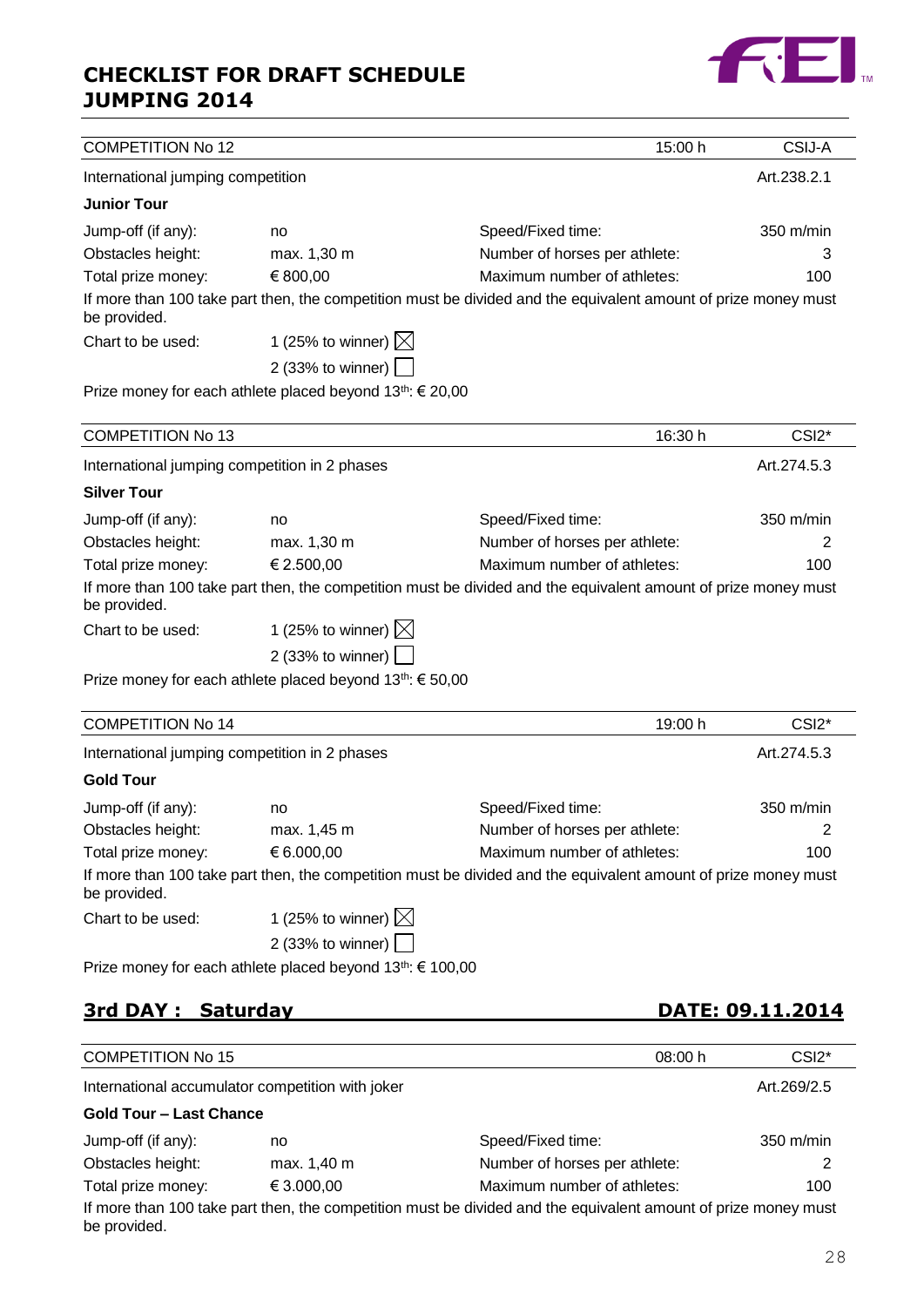

Chart to be used:  $1$  (25% to winner)  $\boxtimes$ 

2 (33% to winner)

Prize money for each athlete placed beyond 13<sup>th</sup>: € 60,00

| <b>COMPETITION No 16</b>                        |                                                                       | 09:30 h                                                                                                        | CSI <sub>2</sub> * |
|-------------------------------------------------|-----------------------------------------------------------------------|----------------------------------------------------------------------------------------------------------------|--------------------|
| International jumping competition               |                                                                       |                                                                                                                | Art.238.2.1        |
| <b>Final VIP Tour</b>                           |                                                                       |                                                                                                                |                    |
| Jump-off (if any):                              | no                                                                    | Speed/Fixed time:                                                                                              | 350 m/min          |
| Obstacles height:                               | max. 1,15 m                                                           | Number of horses per athlete:                                                                                  | З                  |
| Total prize money:                              | €700,00                                                               | Maximum number of athletes:                                                                                    | 100                |
| be provided.                                    |                                                                       | If more than 100 take part then, the competition must be divided and the equivalent amount of prize money must |                    |
| Chart to be used:                               | 1 (25% to winner) $\boxtimes$                                         |                                                                                                                |                    |
|                                                 | 2 (33% to winner)                                                     |                                                                                                                |                    |
|                                                 | Prize money for each athlete placed beyond 13 <sup>th</sup> : € 15,00 |                                                                                                                |                    |
| <b>COMPETITION No 17</b>                        |                                                                       | 11:00 h                                                                                                        | <b>CSICH-A</b>     |
|                                                 |                                                                       |                                                                                                                |                    |
| International jumping competition               |                                                                       |                                                                                                                | Art.238.2.1        |
| <b>Final Children Tour</b>                      |                                                                       |                                                                                                                |                    |
| Jump-off (if any):                              | no                                                                    | Speed/Fixed time:                                                                                              | 350 m/min          |
| Obstacles height:                               | max. 1,20 m                                                           | Number of horses per athlete:                                                                                  | З                  |
| Total prize money:                              | prizes in kind                                                        | Maximum number of athletes:                                                                                    | 100                |
| <b>COMPETITION No 18</b>                        |                                                                       | 11:30 h                                                                                                        | CSI <sub>2</sub> * |
| International jumping competition               |                                                                       |                                                                                                                | Art.238.2.1        |
| <b>Final Bronze Tour</b>                        |                                                                       |                                                                                                                |                    |
| Jump-off (if any):                              | no                                                                    | Speed/Fixed time:                                                                                              | 350 m/min          |
| Obstacles height:                               | max. 1,25 m                                                           | Number of horses per athlete:                                                                                  | 2                  |
| Total prize money:                              | € 2.000,00                                                            | Maximum number of athletes:                                                                                    | 100                |
| be provided.                                    |                                                                       | If more than 100 take part then, the competition must be divided and the equivalent amount of prize money must |                    |
| Chart to be used:                               | 1 (25% to winner) $\boxtimes$                                         |                                                                                                                |                    |
|                                                 | 2 (33% to winner)                                                     |                                                                                                                |                    |
|                                                 | Prize money for each athlete placed beyond 13 <sup>th</sup> : € 40,00 |                                                                                                                |                    |
| <b>COMPETITION No 19</b>                        |                                                                       | 13:00 h                                                                                                        | CSYH1*             |
| International jumping competition with jump off |                                                                       |                                                                                                                | Art.238.2.2        |
| <b>Final Youngster Tour</b>                     |                                                                       |                                                                                                                |                    |
| Jump-off (if any):                              | yes                                                                   | Speed/Fixed time:                                                                                              | 350 m/min          |
| Obstacles height:                               | max. 1,25 m/1,35 m                                                    | Number of horses per athlete:                                                                                  | З                  |
| Total prize money:                              | € 2.000,00                                                            | Maximum number of athletes:                                                                                    | 100                |
| be provided.                                    |                                                                       | If more than 100 take part then, the competition must be divided and the equivalent amount of prize money must |                    |
| Chart to be used:                               | 1 (25% to winner) $\boxtimes$                                         |                                                                                                                |                    |
|                                                 | 2 (33% to winner)                                                     |                                                                                                                |                    |

Prize money for each athlete placed beyond 13<sup>th</sup>: € 40,00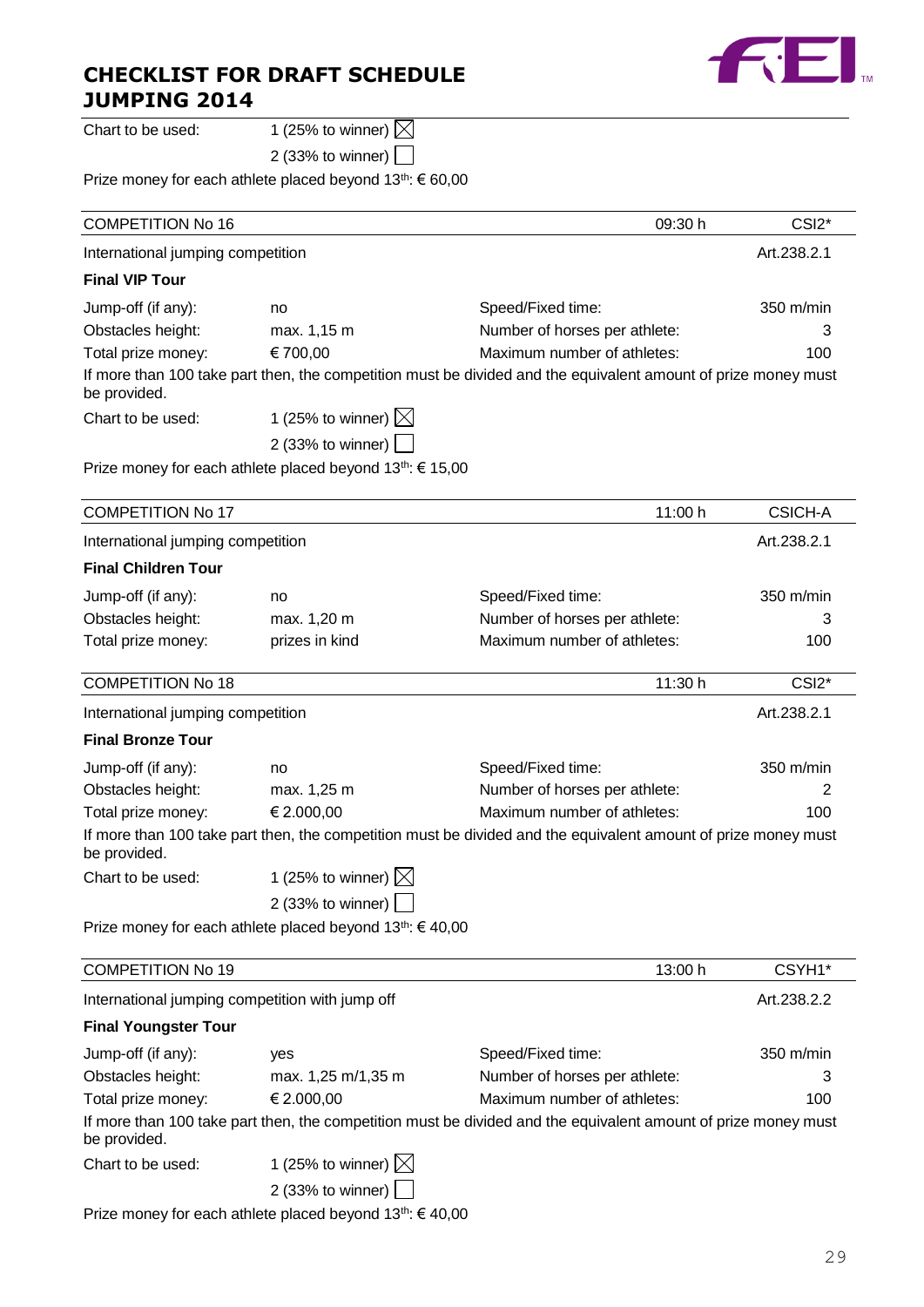

| <b>COMPETITION No 20</b>       |                                                                       | 14:30 h                                                                                                        | CSIJ-A             |
|--------------------------------|-----------------------------------------------------------------------|----------------------------------------------------------------------------------------------------------------|--------------------|
|                                | International jumping competition with jump off                       |                                                                                                                | Art.238.2.2        |
| <b>Final Junior Tour</b>       |                                                                       |                                                                                                                |                    |
| Jump-off (if any):             | yes                                                                   | Speed/Fixed time:                                                                                              | 350 m/min          |
| Obstacles height:              | max. 1,35 m                                                           | Number of horses per athlete:                                                                                  | 3                  |
| Total prize money:             | € 1.000,00                                                            | Maximum number of athletes:                                                                                    | 100                |
| be provided.                   |                                                                       | If more than 100 take part then, the competition must be divided and the equivalent amount of prize money must |                    |
| Chart to be used:              | 1 (25% to winner) $\boxtimes$                                         |                                                                                                                |                    |
|                                | 2 (33% to winner)                                                     |                                                                                                                |                    |
|                                | Prize money for each athlete placed beyond 13 <sup>th</sup> : € 25,00 |                                                                                                                |                    |
|                                |                                                                       |                                                                                                                |                    |
| <b>COMPETITION No 21</b>       |                                                                       | 15:30 h                                                                                                        | CSI <sub>2</sub> * |
|                                | International jumping competition with jump off                       |                                                                                                                | Art.238.2.2        |
| <b>Final Silver Tour</b>       |                                                                       |                                                                                                                |                    |
| Jump-off (if any):             | yes                                                                   | Speed/Fixed time:                                                                                              | 350 m/min          |
| Obstacles height:              | max. 1,35 m                                                           | Number of horses per athlete:                                                                                  | 2                  |
| Total prize money:             | € 5.000,00                                                            | Maximum number of athletes:                                                                                    | 100                |
| be provided.                   |                                                                       | If more than 100 take part then, the competition must be divided and the equivalent amount of prize money must |                    |
| Chart to be used:              | 1 (25% to winner) $\boxtimes$                                         |                                                                                                                |                    |
|                                | 2 (33% to winner)                                                     |                                                                                                                |                    |
|                                | Prize money for each athlete placed beyond $13^{th}$ : $\in$ 80,00    |                                                                                                                |                    |
| <b>COMPETITION No 22</b>       |                                                                       | 17:00 h                                                                                                        | CSI <sub>2</sub> * |
|                                | International jumping competition with jump off                       |                                                                                                                | Art.238.2.2        |
| <b>MAGNA RACINO GRAND PRIX</b> |                                                                       |                                                                                                                |                    |
| Jump-off (if any):             | yes                                                                   | Speed/Fixed time:                                                                                              | 350 m/min          |
| Obstacles height:              | max. 1,45 m                                                           | Number of horses per athlete:                                                                                  | 1                  |

Total prize money: € 24.000,00 Maximum number of athletes: 50 Chart to be used:  $1 (25\% \text{ to winner})$ 

2 (33% to winner)  $\boxtimes$ 

Prize money for each athlete placed beyond 13<sup>th</sup>: € 240,00

**Valid for the FEI LONGINES Ranking List**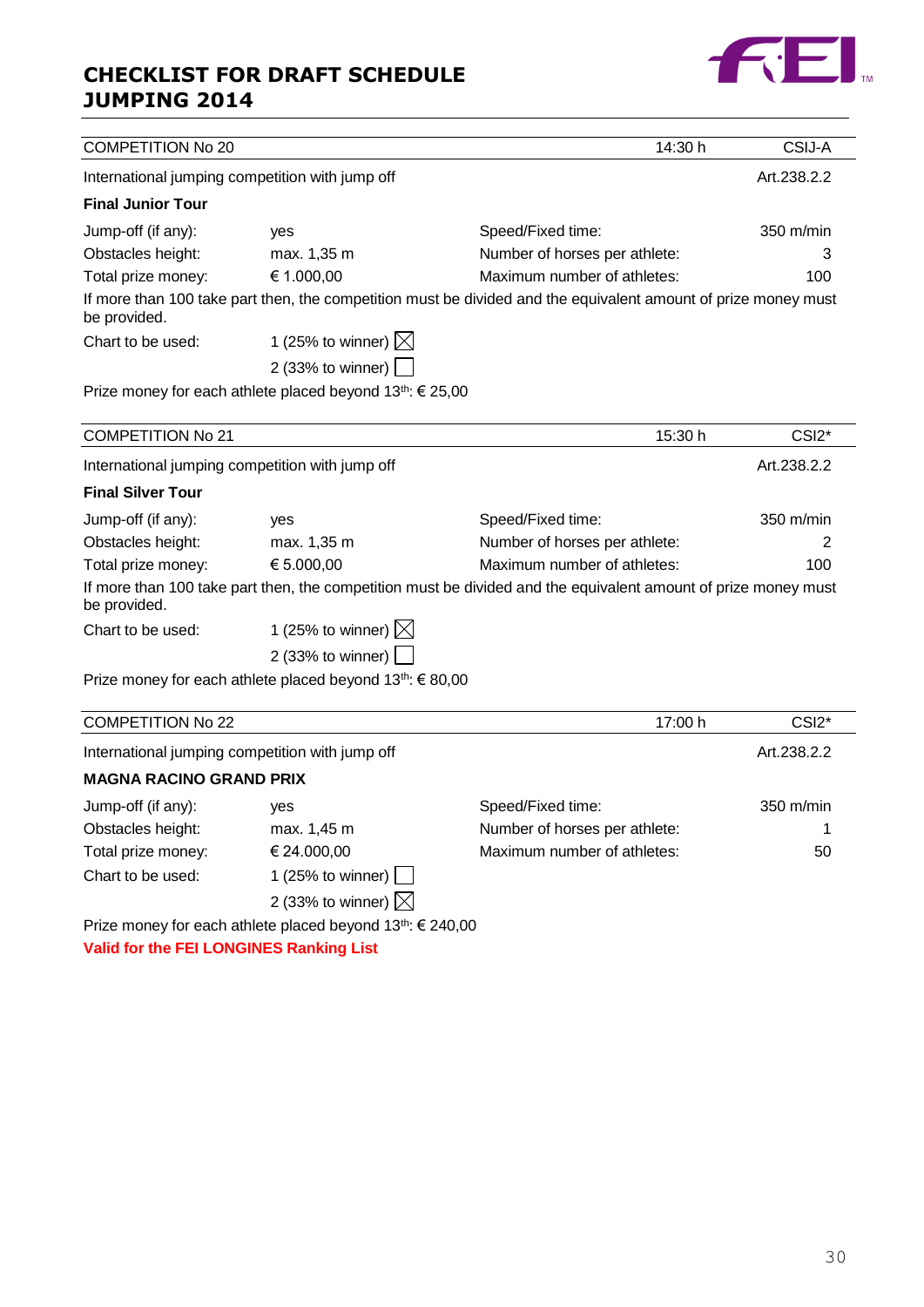

# **2nd WEEK / 14.11. – 16.11.2014**

# **1st DAY: Friday DATE: 14.11.2014**

| <b>COMPETITION No 23</b>                |                                                                       | 09:00 h                                                                                                        | CSI <sub>2</sub> * |
|-----------------------------------------|-----------------------------------------------------------------------|----------------------------------------------------------------------------------------------------------------|--------------------|
| International jumping competition       |                                                                       |                                                                                                                | Art.238.2.1        |
| <b>Bronze Tour</b>                      |                                                                       |                                                                                                                |                    |
| Jump-off (if any):                      | no                                                                    | Speed/Fixed time:                                                                                              | 350 m/min          |
| Obstacles height:                       | max. 1,20 m                                                           | Number of horses per athlete:                                                                                  | 2                  |
| Total prize money:                      | € 1.500,00                                                            | Maximum number of athletes:                                                                                    | 100                |
| be provided.                            |                                                                       | If more than 100 take part then, the competition must be divided and the equivalent amount of prize money must |                    |
| Chart to be used:                       | 1 (25% to winner) $\boxtimes$                                         |                                                                                                                |                    |
|                                         | 2 (33% to winner) $\boxed{\phantom{1}}$                               |                                                                                                                |                    |
|                                         | Prize money for each athlete placed beyond 13th: € 35,00              |                                                                                                                |                    |
| <b>COMPETITION No 24</b>                |                                                                       | 10:30 h                                                                                                        | CSYH1*             |
| International jumping competition       |                                                                       |                                                                                                                | Art.238.2.1        |
| <b>Youngster Tour</b>                   |                                                                       |                                                                                                                |                    |
| Jump-off (if any):                      | no                                                                    | Speed/Fixed time:                                                                                              | 350 m/min          |
| Obstacles height:                       | max. 1,20 m/1,30 m                                                    | Number of horses per athlete:                                                                                  | 3                  |
| Total prize money:                      | € 1.000,00                                                            | Maximum number of athletes:                                                                                    | 100                |
| be provided.                            |                                                                       | If more than 100 take part then, the competition must be divided and the equivalent amount of prize money must |                    |
| Chart to be used:                       | 1 (25% to winner) $\boxtimes$                                         |                                                                                                                |                    |
|                                         | 2 (33% to winner)                                                     |                                                                                                                |                    |
|                                         | Prize money for each athlete placed beyond 13 <sup>th</sup> : € 25,00 |                                                                                                                |                    |
| <b>COMPETITION No 25</b>                |                                                                       | 12:30 h                                                                                                        | CSIJ-A             |
| International jumping competition       |                                                                       |                                                                                                                | Art.238.2.1        |
| <b>Junior Tour</b>                      |                                                                       |                                                                                                                |                    |
|                                         |                                                                       |                                                                                                                | 350 m/min          |
| Jump-off (if any):<br>Obstacles height: | no<br>max. 1,30 m                                                     | Speed/Fixed time:<br>Number of horses per athlete:                                                             |                    |
| Total prize money:                      | € 800,00                                                              | Maximum number of athletes:                                                                                    | 100                |
| be provided.                            |                                                                       | If more than 100 take part then, the competition must be divided and the equivalent amount of prize money must |                    |
| Chart to be used:                       | 1 (25% to winner) $\boxtimes$                                         |                                                                                                                |                    |
|                                         | 2 (33% to winner)                                                     |                                                                                                                |                    |
|                                         | Prize money for each athlete placed beyond 13th: € 20,00              |                                                                                                                |                    |

| <b>COMPETITION No 26</b>          | 14:00 h | CSI2*       |
|-----------------------------------|---------|-------------|
| International jumping competition |         | Art.238.2.1 |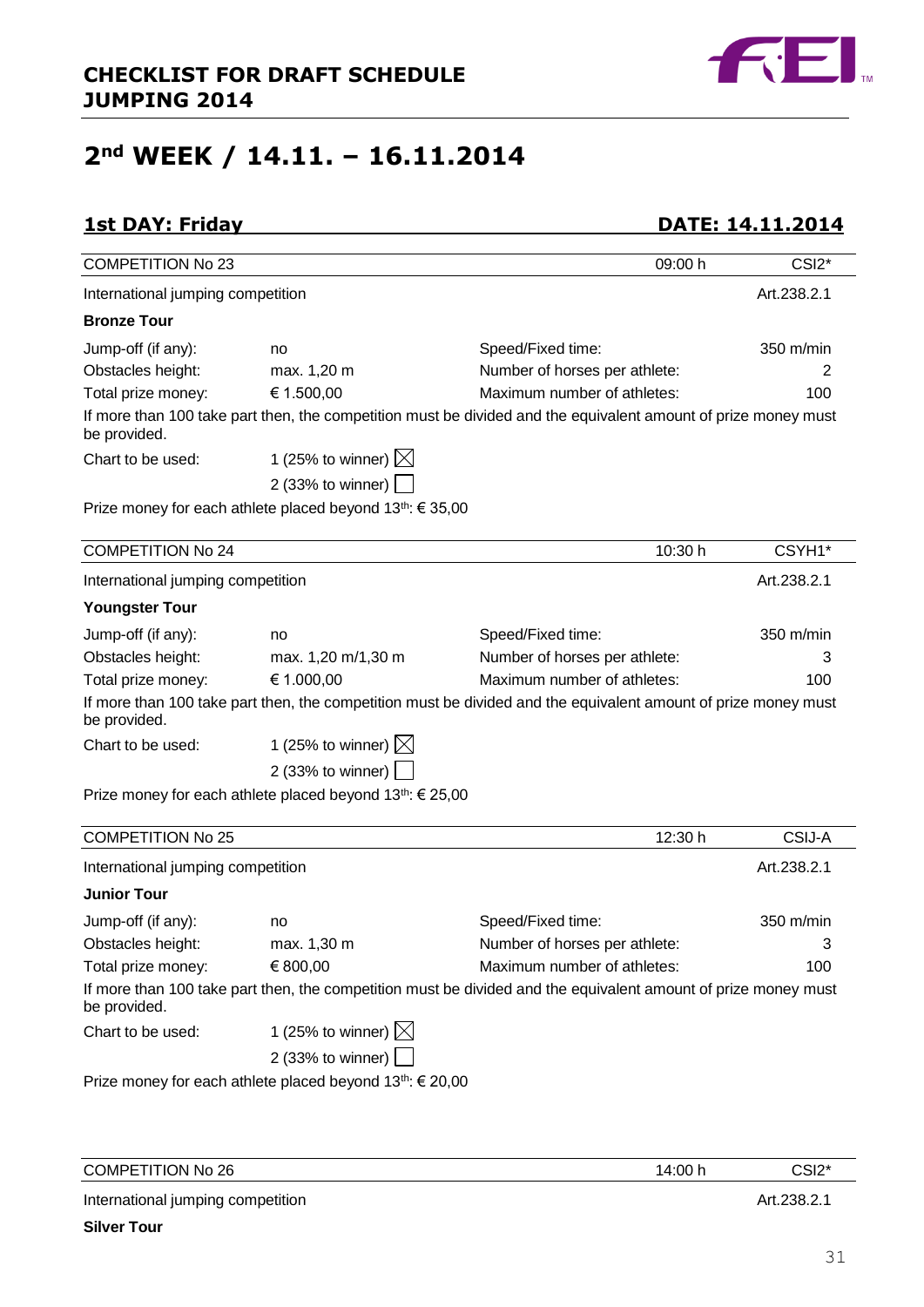

| Jump-off (if any):                                                 | no.                               | Speed/Fixed time:                                                                                              | 350 m/min |
|--------------------------------------------------------------------|-----------------------------------|----------------------------------------------------------------------------------------------------------------|-----------|
| Obstacles height:                                                  | max. 1,30 m                       | Number of horses per athlete:                                                                                  | 2         |
| Total prize money:                                                 | € 2.000,00                        | Maximum number of athletes:                                                                                    | 100       |
| be provided.                                                       |                                   | If more than 100 take part then, the competition must be divided and the equivalent amount of prize money must |           |
| Chart to be used:                                                  | 1 (25% to winner) $\boxtimes$     |                                                                                                                |           |
|                                                                    | 2 (33% to winner) $\vert \ \vert$ |                                                                                                                |           |
| Prize money for each athlete placed beyond $13^{th}$ : $\in$ 40,00 |                                   |                                                                                                                |           |

| <b>COMPETITION No 27</b>          |                               | 16:30 h                                                                                                        | CSI <sub>2</sub> *  |
|-----------------------------------|-------------------------------|----------------------------------------------------------------------------------------------------------------|---------------------|
| International jumping competition |                               |                                                                                                                | Art.238.2.1         |
| <b>VIP Tour</b>                   |                               |                                                                                                                |                     |
| Jump-off (if any):                | no                            | Speed/Fixed time:                                                                                              | $350 \text{ m/min}$ |
| Obstacles height:                 | max. 1,10 m                   | Number of horses per athlete:                                                                                  | 3                   |
| Total prize money:                | € 500,00                      | Maximum number of athletes:                                                                                    | 100                 |
| be provided.                      |                               | If more than 100 take part then, the competition must be divided and the equivalent amount of prize money must |                     |
| Chart to be used:                 | 1 (25% to winner) $\boxtimes$ |                                                                                                                |                     |

2 (33% to winner)

Prize money for each athlete placed beyond 13<sup>th</sup>: € 10,00

| <b>COMPETITION No 28</b>          |                | 18:00 h                       | CSICH-A             |
|-----------------------------------|----------------|-------------------------------|---------------------|
| International jumping competition |                |                               | Art.238.2.1         |
| <b>Children Tour</b>              |                |                               |                     |
| Jump-off (if any):                | no             | Speed/Fixed time:             | $350 \text{ m/min}$ |
| Obstacles height:                 | max. 1,20 m    | Number of horses per athlete: | 3                   |
| Total prize money:                | prizes in kind | Maximum number of athletes:   | 100                 |
| COMPETITION No. 20                |                | 10 $\cdot$ 00 h               | CSI2*               |

|                                   |                   | וז טט:פו | UJIZ.                                                                                                                                                                          |
|-----------------------------------|-------------------|----------|--------------------------------------------------------------------------------------------------------------------------------------------------------------------------------|
| International jumping competition |                   |          | Art.238.2.1                                                                                                                                                                    |
|                                   |                   |          |                                                                                                                                                                                |
| no                                | Speed/Fixed time: |          | $350 \text{ m/min}$                                                                                                                                                            |
| max. 1,40 m                       |                   |          | 2                                                                                                                                                                              |
| € 3.000,00                        |                   |          | 100                                                                                                                                                                            |
|                                   |                   |          |                                                                                                                                                                                |
| 1 (25% to winner) $\boxtimes$     |                   |          |                                                                                                                                                                                |
| 2 (33% to winner) $\vert$ $\vert$ |                   |          |                                                                                                                                                                                |
|                                   |                   |          | Number of horses per athlete:<br>Maximum number of athletes:<br>If more than 100 take part then, the competition must be divided and the equivalent amount of prize money must |

Prize money for each athlete placed beyond 13<sup>th</sup>: € 60,00

| 2nd DAY: Saturday |
|-------------------|
|-------------------|

# **2nd DAY : Saturday DATE: 15.11.2014**

| <b>COMPETITION No 30</b>          | 09:00 h | CSI2*       |
|-----------------------------------|---------|-------------|
| International jumping competition |         | Art.238.2.1 |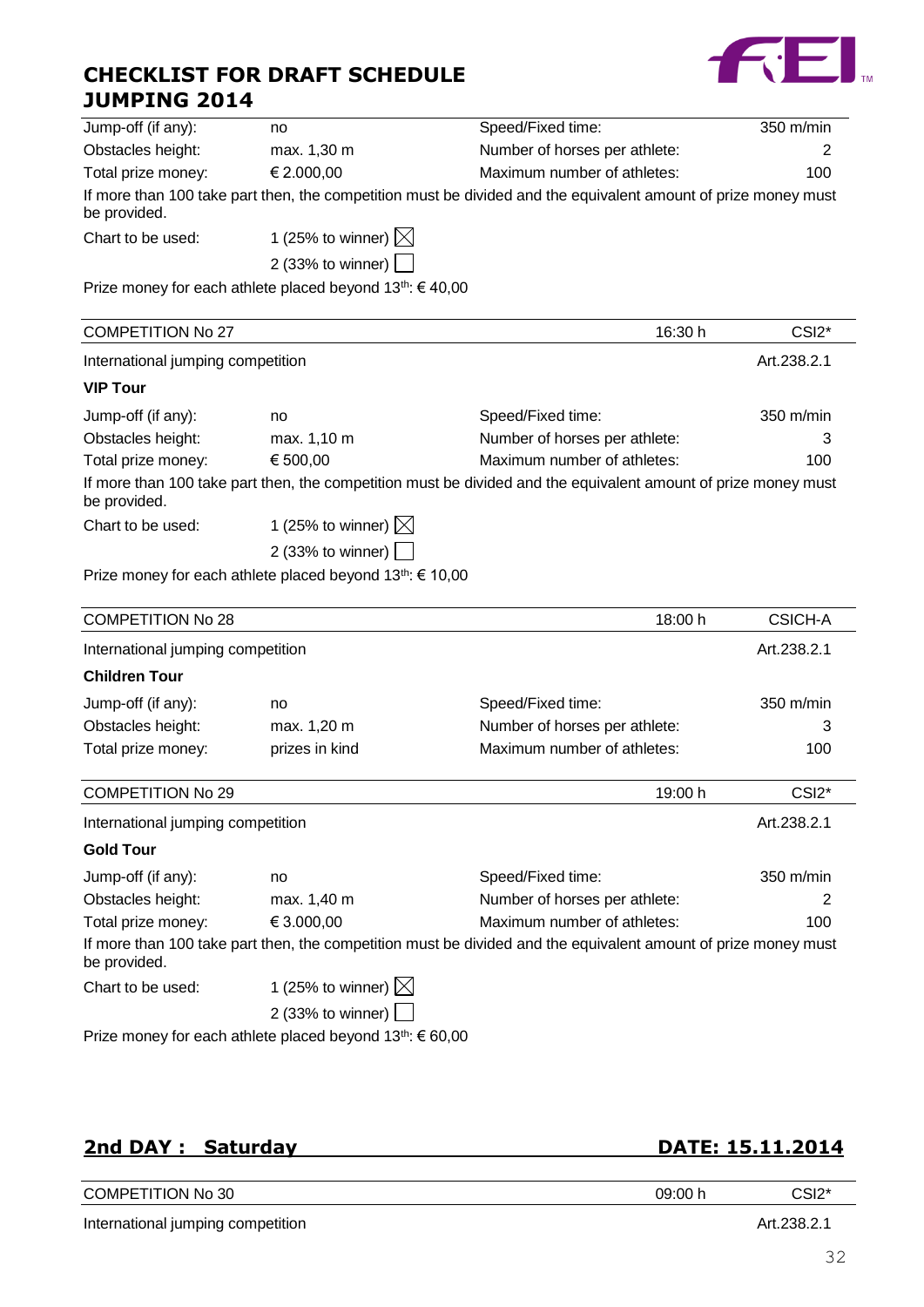

#### **VIP Tour**

| Jump-off (if any): | no                            | Speed/Fixed time:                                                                                              | $350 \text{ m/min}$ |
|--------------------|-------------------------------|----------------------------------------------------------------------------------------------------------------|---------------------|
| Obstacles height:  | max. 1,10 m                   | Number of horses per athlete:                                                                                  |                     |
| Total prize money: | € 500,00                      | Maximum number of athletes:                                                                                    | 100                 |
| be provided.       |                               | If more than 100 take part then, the competition must be divided and the equivalent amount of prize money must |                     |
| Chart to be used:  | 1 (25% to winner) $\boxtimes$ |                                                                                                                |                     |
|                    | 2 (33% to winner) $\vert$     |                                                                                                                |                     |

Prize money for each athlete placed beyond 13<sup>th</sup>: € 10,00

| <b>COMPETITION No 31</b>          |                               | 10:30 h                                                                                                        | <b>CSICH-A</b>      |
|-----------------------------------|-------------------------------|----------------------------------------------------------------------------------------------------------------|---------------------|
| International jumping competition |                               |                                                                                                                | Art.238.2.1         |
| <b>Children Tour</b>              |                               |                                                                                                                |                     |
| Jump-off (if any):                | no                            | Speed/Fixed time:                                                                                              | $350 \text{ m/min}$ |
| Obstacles height:                 | max. 1,20 m                   | Number of horses per athlete:                                                                                  | 3                   |
| Total prize money:                | prizes in kind                | Maximum number of athletes:                                                                                    | 100                 |
| <b>COMPETITION No 32</b>          |                               | 11:30 h                                                                                                        | CSI <sub>2</sub> *  |
| International jumping competition |                               |                                                                                                                | Art.238.2.1         |
| <b>Bronze Tour</b>                |                               |                                                                                                                |                     |
| Jump-off (if any):                | no                            | Speed/Fixed time:                                                                                              | 350 m/min           |
| Obstacles height:                 | max. 1,20 m                   | Number of horses per athlete:                                                                                  | 2                   |
| Total prize money:                | € 1.500,00                    | Maximum number of athletes:                                                                                    | 100                 |
| be provided.                      |                               | If more than 100 take part then, the competition must be divided and the equivalent amount of prize money must |                     |
| Chart to be used:                 | 1 (25% to winner) $\boxtimes$ |                                                                                                                |                     |
|                                   | 2 (33% to winner)             |                                                                                                                |                     |

Prize money for each athlete placed beyond 13<sup>th</sup>: € 35,00

| <b>COMPETITION No 33</b>          |                               | 13:00 h                                                                                                        | CSYH <sub>1</sub> * |
|-----------------------------------|-------------------------------|----------------------------------------------------------------------------------------------------------------|---------------------|
| International jumping competition |                               |                                                                                                                | Art.238.2.1         |
| <b>Youngster Tour</b>             |                               |                                                                                                                |                     |
| Jump-off (if any):                | no                            | Speed/Fixed time:                                                                                              | 350 m/min           |
| Obstacles height:                 | max. 1,20 m/1,30 m            | Number of horses per athlete:                                                                                  | 3                   |
| Total prize money:                | € 1.000,00                    | Maximum number of athletes:                                                                                    | 100                 |
| be provided.                      |                               | If more than 100 take part then, the competition must be divided and the equivalent amount of prize money must |                     |
| Chart to be used:                 | 1 (25% to winner) $\boxtimes$ |                                                                                                                |                     |
|                                   | 2 (33% to winner) $\vert$     |                                                                                                                |                     |
|                                   |                               |                                                                                                                |                     |

Prize money for each athlete placed beyond  $13^{th}$ :  $\in$  25,00

| <b>COMPETITION No 34</b>                                                                                                                                                                                                       | 15:00 h | CSIJ-A      |
|--------------------------------------------------------------------------------------------------------------------------------------------------------------------------------------------------------------------------------|---------|-------------|
| International jumping competition                                                                                                                                                                                              |         | Art.238.2.1 |
| in the second contract of the second contract of the second contract of the second contract of the second contract of the second contract of the second contract of the second contract of the second contract of the second c |         |             |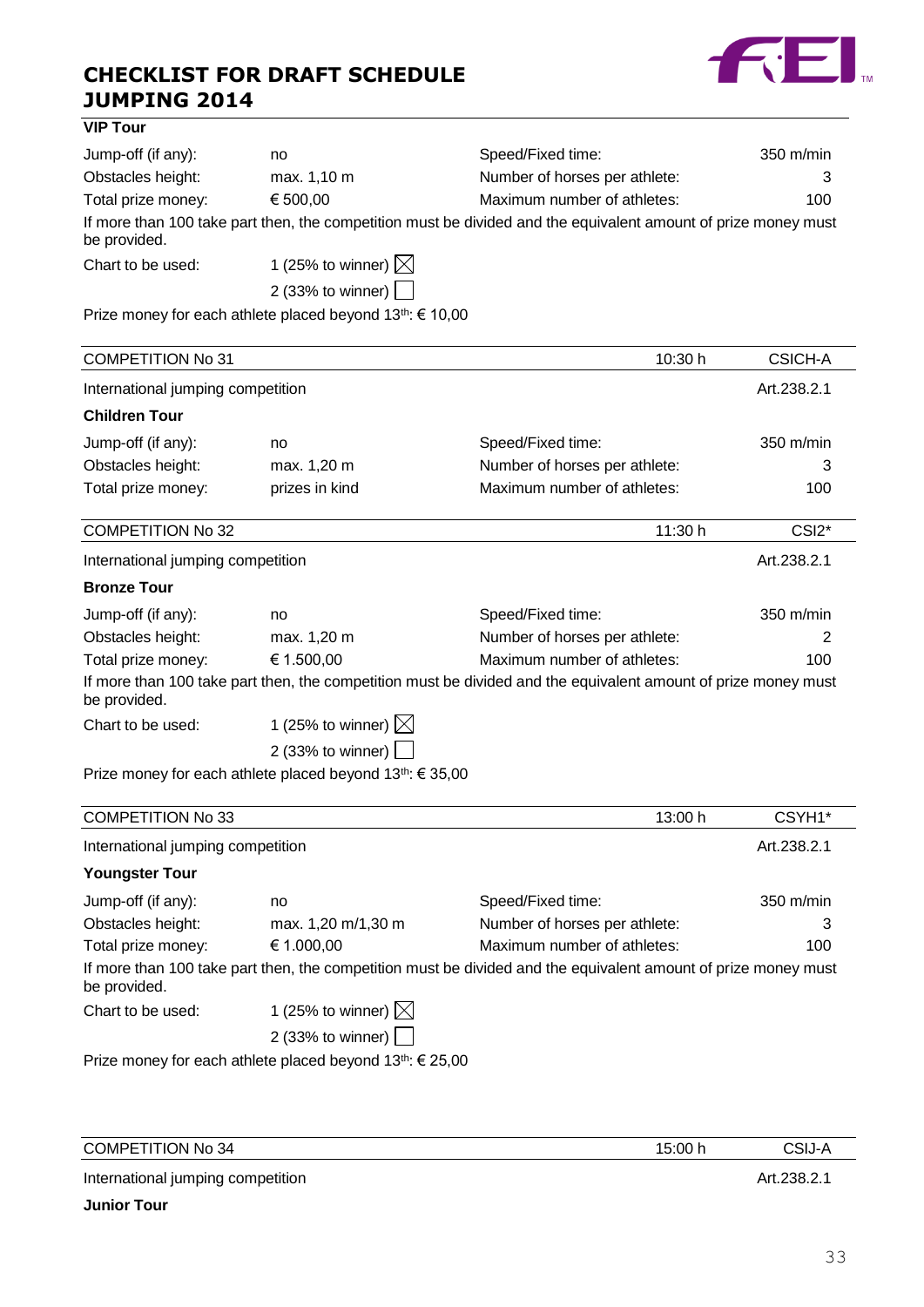

| Jump-off (if any):                            | no                                                                 | Speed/Fixed time:                                                                                              | $350$ m/min         |
|-----------------------------------------------|--------------------------------------------------------------------|----------------------------------------------------------------------------------------------------------------|---------------------|
| Obstacles height:                             | max. 1,30 m                                                        | Number of horses per athlete:                                                                                  | 3                   |
| Total prize money:                            | € 800,00                                                           | Maximum number of athletes:                                                                                    | 100                 |
| be provided.                                  |                                                                    | If more than 100 take part then, the competition must be divided and the equivalent amount of prize money must |                     |
| Chart to be used:                             | 1 (25% to winner) $\boxtimes$                                      |                                                                                                                |                     |
|                                               | 2 (33% to winner) $\vert$                                          |                                                                                                                |                     |
|                                               | Prize money for each athlete placed beyond $13^{th}$ : $\in$ 20,00 |                                                                                                                |                     |
| <b>COMPETITION No 35</b>                      |                                                                    | 16:30 h                                                                                                        | CSI <sub>2</sub> *  |
| International jumping competition in 2 phases |                                                                    |                                                                                                                | Art.274.5.3         |
| <b>Silver Tour</b>                            |                                                                    |                                                                                                                |                     |
| Jump-off (if any):                            | no                                                                 | Speed/Fixed time:                                                                                              | $350 \text{ m/min}$ |
| Obstacles height:                             | max. 1,30 m                                                        | Number of horses per athlete:                                                                                  | 2                   |
| Total prize money:                            | € 2.500,00                                                         | Maximum number of athletes:                                                                                    | 100                 |

If more than 100 take part then, the competition must be divided and the equivalent amount of prize money must be provided.

Chart to be used: 1 (25% to winner)  $\boxtimes$ 

2 (33% to winner)  $\Box$ 

Prize money for each athlete placed beyond 13<sup>th</sup>: € 50,00

| <b>COMPETITION No 36</b> |                                                                                   | 19:00 h                                                                                                        | CSI <sub>2</sub> *  |
|--------------------------|-----------------------------------------------------------------------------------|----------------------------------------------------------------------------------------------------------------|---------------------|
|                          | International jumping competition in 2 phases                                     |                                                                                                                | Art.274.5.3         |
| <b>Gold Tour</b>         |                                                                                   |                                                                                                                |                     |
| Jump-off (if any):       | no                                                                                | Speed/Fixed time:                                                                                              | $350 \text{ m/min}$ |
| Obstacles height:        | max. 1,45 m                                                                       | Number of horses per athlete:                                                                                  |                     |
| Total prize money:       | € 6.000,00                                                                        | Maximum number of athletes:                                                                                    | 100                 |
| be provided.             |                                                                                   | If more than 100 take part then, the competition must be divided and the equivalent amount of prize money must |                     |
| Chart to be used:        | 1 (25% to winner) $\boxtimes$                                                     |                                                                                                                |                     |
|                          | 2 (33% to winner) $\vert$                                                         |                                                                                                                |                     |
|                          | $D_{n+1}$ as a specifical specific delights in legal decreased 4.0th, C.4.00, 00. |                                                                                                                |                     |

Prize money for each athlete placed beyond 13<sup>th</sup>: € 100,00

# **3rd DAY : Saturday DATE: 16.11.2014**

| <b>COMPETITION No 37</b>       |                                                  | 08:00 h                                                                                                        | CSI <sub>2</sub> * |
|--------------------------------|--------------------------------------------------|----------------------------------------------------------------------------------------------------------------|--------------------|
|                                | International accumulator competition with joker |                                                                                                                | Art.269/2.5        |
| <b>Gold Tour - Last Chance</b> |                                                  |                                                                                                                |                    |
| Jump-off (if any):             | no                                               | Speed/Fixed time:                                                                                              | 350 m/min          |
| Obstacles height:              | max. 1,40 m                                      | Number of horses per athlete:                                                                                  | 2                  |
| Total prize money:             | € 3.000,00                                       | Maximum number of athletes:                                                                                    | 100                |
| be provided.                   |                                                  | If more than 100 take part then, the competition must be divided and the equivalent amount of prize money must |                    |
| Chart to be used:              | 1 (25% to winner) $\boxtimes$                    |                                                                                                                |                    |
|                                | 2 (33% to winner) $\vert$                        |                                                                                                                |                    |
|                                |                                                  |                                                                                                                |                    |

Prize money for each athlete placed beyond 13<sup>th</sup>: € 60,00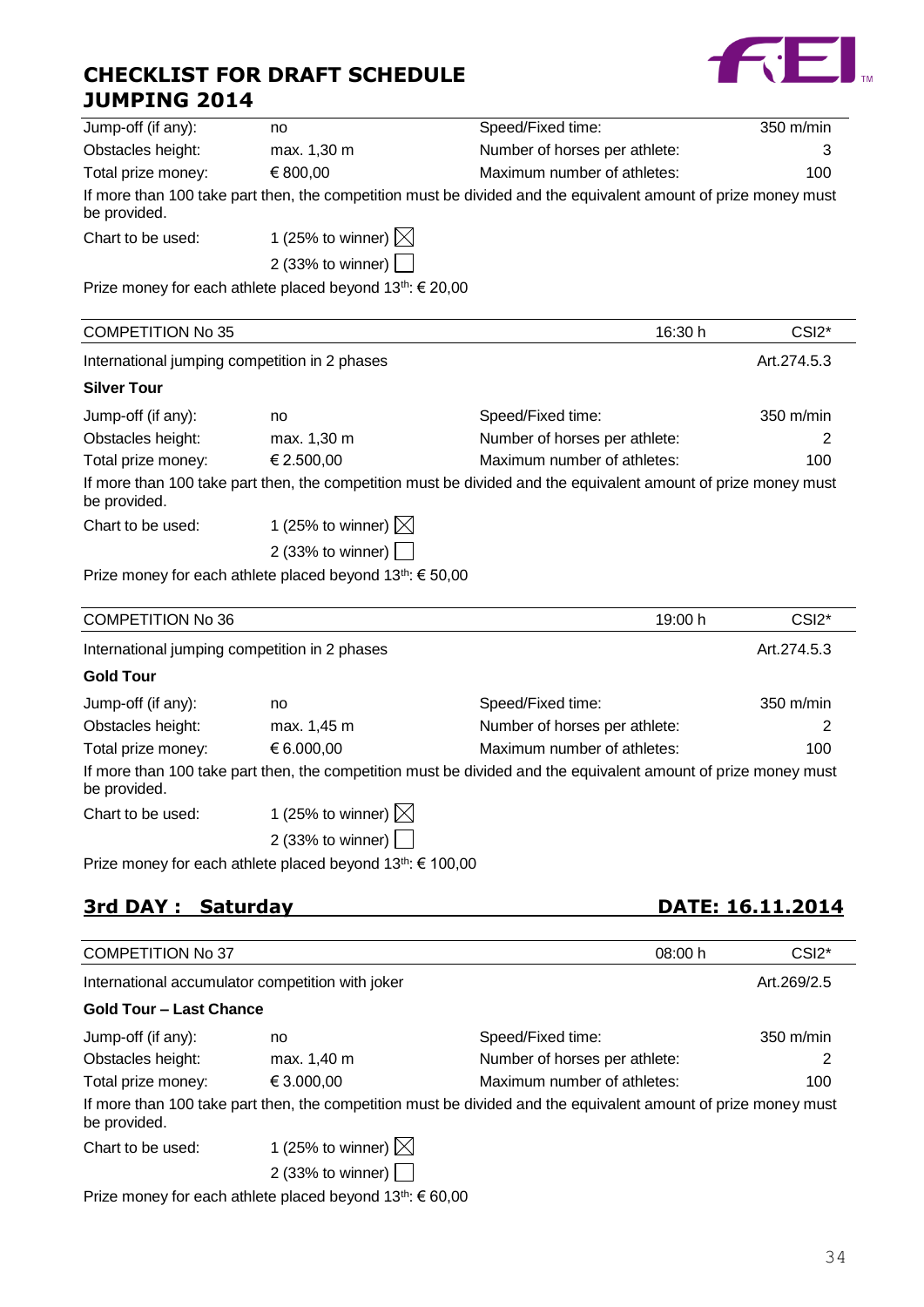# **CHECKLIST FOR DRAFT SCHEDULE**



| <b>JUMPING 2014</b>               | <b>CHECKLIST FOR DRAFT SCHEDULE</b>                                   |                                                                                                                |                               |
|-----------------------------------|-----------------------------------------------------------------------|----------------------------------------------------------------------------------------------------------------|-------------------------------|
| <b>COMPETITION No 38</b>          |                                                                       | 09:30 h                                                                                                        | CSI <sub>2</sub> <sup>*</sup> |
| International jumping competition |                                                                       |                                                                                                                | Art.238.2.1                   |
| <b>Final VIP Tour</b>             |                                                                       |                                                                                                                |                               |
| Jump-off (if any):                | no                                                                    | Speed/Fixed time:                                                                                              | 350 m/min                     |
| Obstacles height:                 | max. 1,15 m                                                           | Number of horses per athlete:                                                                                  | 3                             |
| Total prize money:                | € 700,00                                                              | Maximum number of athletes:                                                                                    | 100                           |
| be provided.                      |                                                                       | If more than 100 take part then, the competition must be divided and the equivalent amount of prize money must |                               |
| Chart to be used:                 | 1 (25% to winner) $\boxtimes$                                         |                                                                                                                |                               |
|                                   | 2 (33% to winner) $\sqrt{ }$                                          |                                                                                                                |                               |
|                                   | Prize money for each athlete placed beyond 13 <sup>th</sup> : € 15,00 |                                                                                                                |                               |
| <b>COMPETITION No 39</b>          |                                                                       | 11:00 h                                                                                                        | <b>CSICH-A</b>                |
| International jumping competition |                                                                       |                                                                                                                | Art.238.2.1                   |
| <b>Final Children Tour</b>        |                                                                       |                                                                                                                |                               |
| Jump-off (if any):                | no                                                                    | Speed/Fixed time:                                                                                              | 350 m/min                     |
| Obstacles height:                 | max. 1,20 m                                                           | Number of horses per athlete:                                                                                  | 3                             |
| Total prize money:                | prizes in kind                                                        | Maximum number of athletes:                                                                                    | 100                           |
| <b>COMPETITION No 40</b>          |                                                                       | 11:30 h                                                                                                        | CSI2*                         |
| International jumping competition |                                                                       |                                                                                                                | Art.238.2.1                   |
| <b>Final Bronze Tour</b>          |                                                                       |                                                                                                                |                               |
| Jump-off (if any):                | no                                                                    | Speed/Fixed time:                                                                                              | 350 m/min                     |
| Obstacles height:                 | max. 1,25 m                                                           | Number of horses per athlete:                                                                                  | 2                             |
| Total prize money:                | € 2.000,00                                                            | Maximum number of athletes:                                                                                    | 100                           |
| be provided.                      |                                                                       | If more than 100 take part then, the competition must be divided and the equivalent amount of prize money must |                               |
| Chart to be used:                 | 1 (25% to winner) $\boxtimes$                                         |                                                                                                                |                               |

2 (33% to winner)

Prize money for each athlete placed beyond 13<sup>th</sup>: €40,00

| <b>COMPETITION No 41</b>                        |                                                                                                                |                               | 13:00 h | CSYH <sub>1</sub> * |
|-------------------------------------------------|----------------------------------------------------------------------------------------------------------------|-------------------------------|---------|---------------------|
| International jumping competition with jump off |                                                                                                                |                               |         | Art.238.2.2         |
| <b>Final Youngster Tour</b>                     |                                                                                                                |                               |         |                     |
| Jump-off (if any):                              | yes                                                                                                            | Speed/Fixed time:             |         | $350 \text{ m/min}$ |
| Obstacles height:                               | max. 1,25 m/1,35 m                                                                                             | Number of horses per athlete: |         | 3                   |
| Total prize money:                              | € 2.000.00                                                                                                     | Maximum number of athletes:   |         | 100                 |
| be provided.                                    | If more than 100 take part then, the competition must be divided and the equivalent amount of prize money must |                               |         |                     |
| Chart to be used:                               | 1 (25% to winner) $\boxtimes$                                                                                  |                               |         |                     |
|                                                 | 2 (33% to winner) $\vert \ \vert$                                                                              |                               |         |                     |
|                                                 | Prize money for each athlete placed beyond $13^{th}$ : $\in$ 40,00                                             |                               |         |                     |

| <b>COMPETITION No 42</b>                        | 14:30 h | CSIJ-A      |
|-------------------------------------------------|---------|-------------|
| International jumping competition with jump off |         | Art.238.2.2 |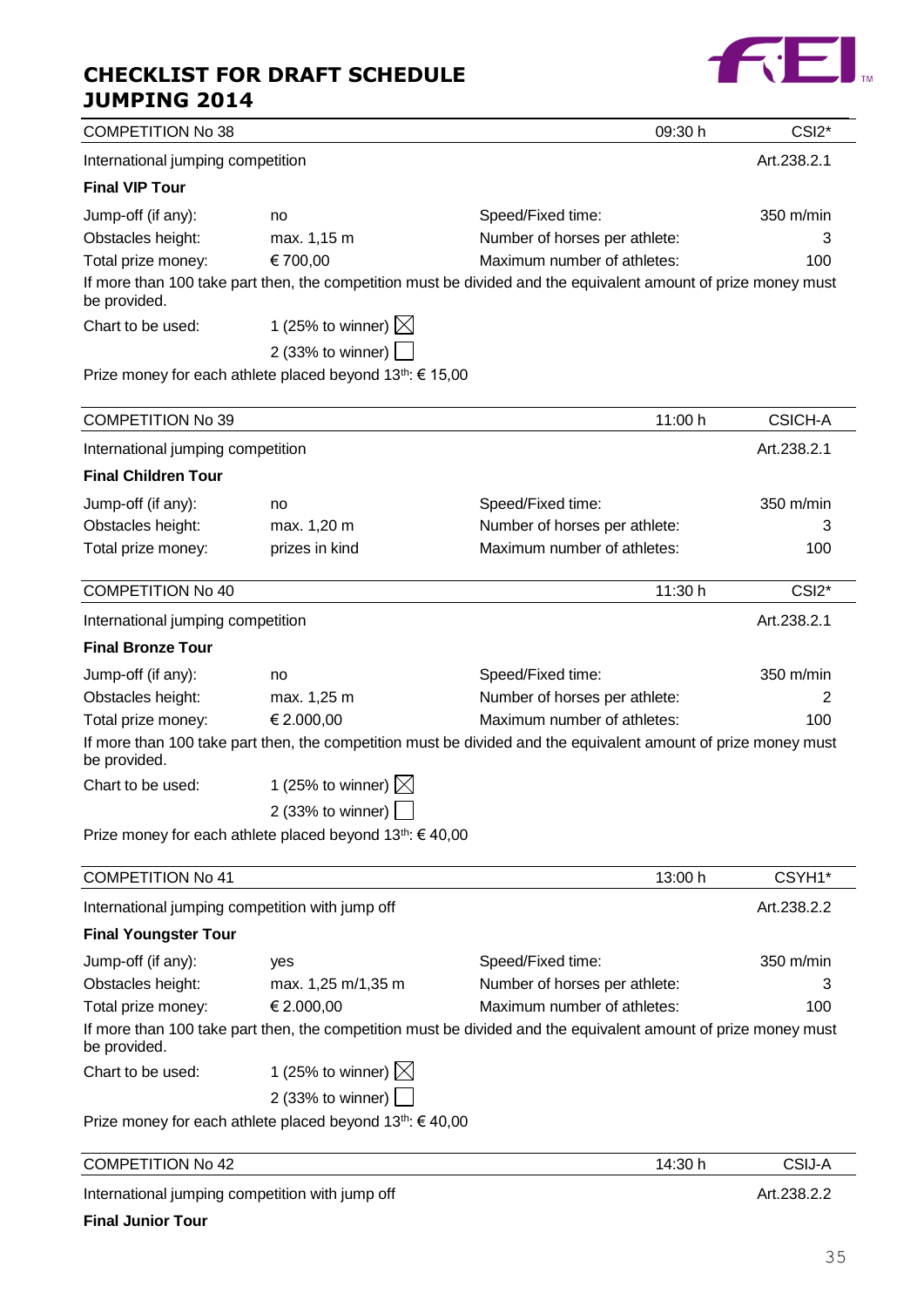

| Jump-off (if any):                              | yes                                                                | Speed/Fixed time:                                                                                              | 350 m/min          |
|-------------------------------------------------|--------------------------------------------------------------------|----------------------------------------------------------------------------------------------------------------|--------------------|
| Obstacles height:                               | max. 1,35 m                                                        | Number of horses per athlete:                                                                                  | З                  |
| Total prize money:                              | € 1.000,00                                                         | Maximum number of athletes:                                                                                    | 100                |
| be provided.                                    |                                                                    | If more than 100 take part then, the competition must be divided and the equivalent amount of prize money must |                    |
| Chart to be used:                               | 1 (25% to winner) $\boxtimes$                                      |                                                                                                                |                    |
|                                                 | 2 (33% to winner) $\vert$                                          |                                                                                                                |                    |
|                                                 | Prize money for each athlete placed beyond $13^{th}$ : $\in$ 25,00 |                                                                                                                |                    |
|                                                 |                                                                    |                                                                                                                |                    |
| <b>COMPETITION No 43</b>                        |                                                                    | 15:30 h                                                                                                        | CSI <sub>2</sub> * |
| International jumping competition with jump off |                                                                    |                                                                                                                | Art.238.2.2        |
| <b>Final Silver Tour</b>                        |                                                                    |                                                                                                                |                    |
| Jump-off (if any):                              | yes                                                                | Speed/Fixed time:                                                                                              | 350 m/min          |
| Obstacles height:                               | max. 1,35 m                                                        | Number of horses per athlete:                                                                                  | 2                  |
| Total prize money:                              | € 5.000,00                                                         | Maximum number of athletes:                                                                                    | 100                |
|                                                 |                                                                    | If more than 100 take part then, the competition must be divided and the equivalent amount of prize money must |                    |

| <b>COMPETITION No 43</b> |                                                 | 15:30 h                                                                                                        | CSI <sub>2</sub> *  |
|--------------------------|-------------------------------------------------|----------------------------------------------------------------------------------------------------------------|---------------------|
|                          | International jumping competition with jump off |                                                                                                                | Art.238.2.2         |
| <b>Final Silver Tour</b> |                                                 |                                                                                                                |                     |
| Jump-off (if any):       | <b>ves</b>                                      | Speed/Fixed time:                                                                                              | $350 \text{ m/min}$ |
| Obstacles height:        | max. 1,35 m                                     | Number of horses per athlete:                                                                                  | 2                   |
| Total prize money:       | € 5.000,00                                      | Maximum number of athletes:                                                                                    | 100                 |
| be provided.             |                                                 | If more than 100 take part then, the competition must be divided and the equivalent amount of prize money must |                     |
| Chart to be used:        | 1 (25% to winner) $\boxtimes$                   |                                                                                                                |                     |
|                          | 2 (33% to winner)                               |                                                                                                                |                     |

Prize money for each athlete placed beyond 13<sup>th</sup>: € 80,00

| <b>COMPETITION No 44</b>                       |                                                           | 17:00 h                       | CSI <sub>2</sub> *  |
|------------------------------------------------|-----------------------------------------------------------|-------------------------------|---------------------|
|                                                | International jumping competition with jump off           |                               | Art.238.2.2         |
| <b>MAGNA RACINO GRAND PRIX</b>                 |                                                           |                               |                     |
| Jump-off (if any):                             | ves                                                       | Speed/Fixed time:             | $350 \text{ m/min}$ |
| Obstacles height:                              | max. 1,45 m                                               | Number of horses per athlete: |                     |
| Total prize money:                             | € 24.000,00                                               | Maximum number of athletes:   | 50                  |
| Chart to be used:                              | 1 (25% to winner) $\Box$                                  |                               |                     |
|                                                | 2 (33% to winner) $\boxtimes$                             |                               |                     |
|                                                | Prize money for each athlete placed beyond 13th: € 240,00 |                               |                     |
| <b>Malia familia FELLONOINEO Danisma Liat.</b> |                                                           |                               |                     |

**Valid for the FEI LONGINES Ranking List**

### **THE APPENDIX (8 PAGES) IS PART OF THIS APPROVED AND SIGNED SCHEDULE AND MUST BE DISTRIBUTED TO ALL OFFICIALS AND NFs AND IS AVAILABLE TO OTHERS UPON REQUEST**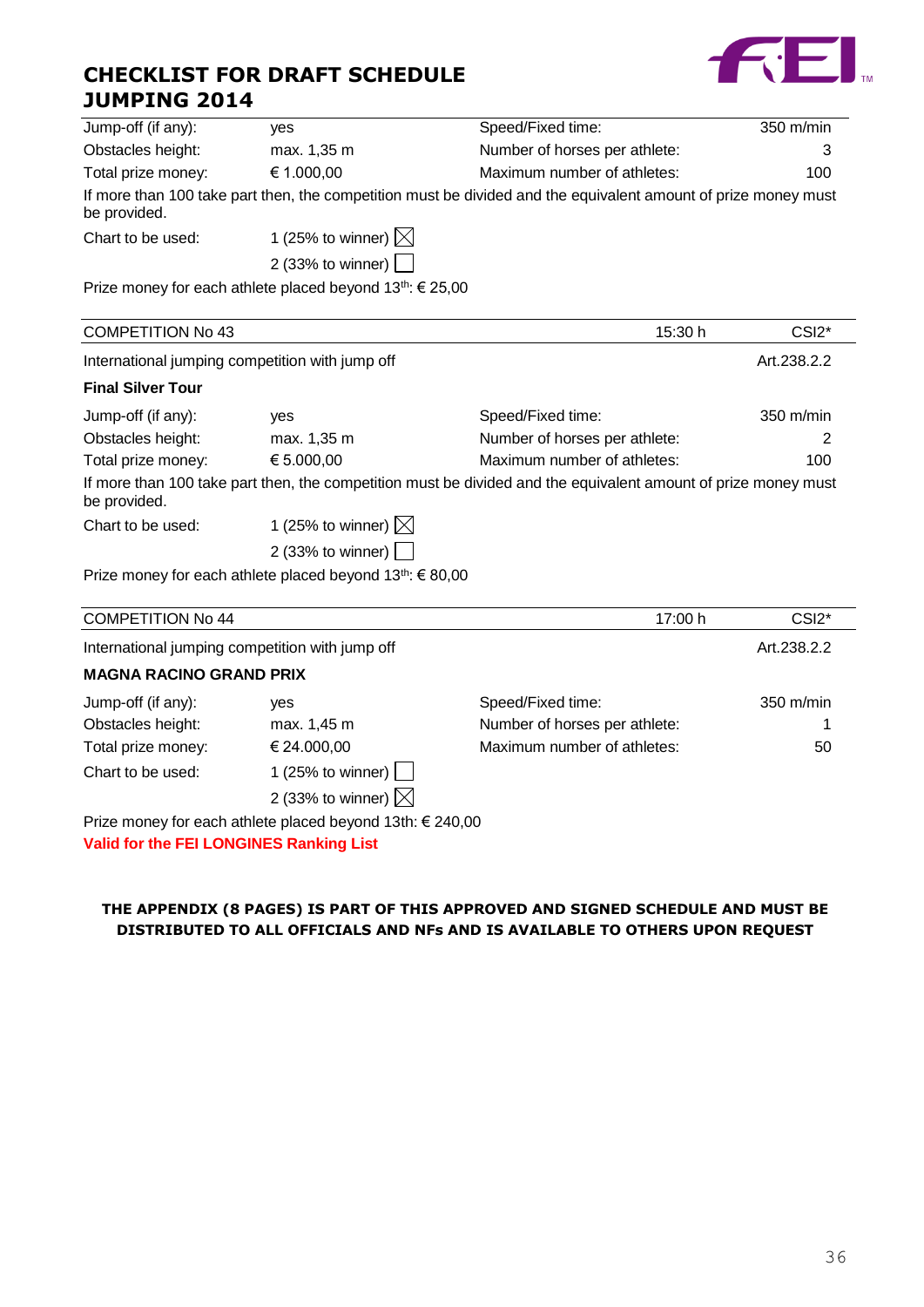

#### **Standardised prize money distribution**

Chart 1: Prize money distribution with 25% of prize money offered to the winner

| N° of<br>starters                                                                                                                                                                                                                                                                                                                                                       | up to $11$                                                                                                                                                                                                                                                                                                                                                                                                                                                       |                | $12 - 48$  |                 | over 48                                                                         |
|-------------------------------------------------------------------------------------------------------------------------------------------------------------------------------------------------------------------------------------------------------------------------------------------------------------------------------------------------------------------------|------------------------------------------------------------------------------------------------------------------------------------------------------------------------------------------------------------------------------------------------------------------------------------------------------------------------------------------------------------------------------------------------------------------------------------------------------------------|----------------|------------|-----------------|---------------------------------------------------------------------------------|
| N° of<br>prizes                                                                                                                                                                                                                                                                                                                                                         | Same as the number of starters who finish the competition                                                                                                                                                                                                                                                                                                                                                                                                        |                | 12         |                 | more than 12                                                                    |
| <b>Prize</b><br>money                                                                                                                                                                                                                                                                                                                                                   | 40'000 .-                                                                                                                                                                                                                                                                                                                                                                                                                                                        |                | $40'000 -$ |                 | 40'000 .-                                                                       |
|                                                                                                                                                                                                                                                                                                                                                                         |                                                                                                                                                                                                                                                                                                                                                                                                                                                                  | $\%$           |            | $\frac{0}{6}$   |                                                                                 |
| winner                                                                                                                                                                                                                                                                                                                                                                  |                                                                                                                                                                                                                                                                                                                                                                                                                                                                  | 25             | 10'000 .-  | 25              | 10'000 .-                                                                       |
| 2                                                                                                                                                                                                                                                                                                                                                                       |                                                                                                                                                                                                                                                                                                                                                                                                                                                                  | 20             | $8000 -$   | 20              | $8000 -$                                                                        |
| 3                                                                                                                                                                                                                                                                                                                                                                       | All athletes having completed the competition receive prize money, to be distributed                                                                                                                                                                                                                                                                                                                                                                             | 15             | $6000 -$   | 15              | $6000 -$                                                                        |
| 4                                                                                                                                                                                                                                                                                                                                                                       | according to the percentages at right from the 1 <sup>st</sup> placed to the last placed athlete.                                                                                                                                                                                                                                                                                                                                                                | 10             | $4000 -$   | 10              | $4000 -$                                                                        |
| 5                                                                                                                                                                                                                                                                                                                                                                       | The remaining prizes, i.e. the prizes foreseen up to $12th$ place, are then distributed in                                                                                                                                                                                                                                                                                                                                                                       | $\overline{7}$ | 2800.-     | $\overline{7}$  | 2800.-                                                                          |
| 6                                                                                                                                                                                                                                                                                                                                                                       | descending order starting again with the 1 <sup>st</sup> placed athlete until there are no more                                                                                                                                                                                                                                                                                                                                                                  | 5.5            | $2200 -$   | 5.5             | $2200 -$                                                                        |
| $\overline{7}$                                                                                                                                                                                                                                                                                                                                                          | prizes to be distributed.                                                                                                                                                                                                                                                                                                                                                                                                                                        | 4              | $1600 -$   | 4               | $1600 -$                                                                        |
| 8                                                                                                                                                                                                                                                                                                                                                                       | See examples below*.                                                                                                                                                                                                                                                                                                                                                                                                                                             | 3              | $1200 -$   | 3               | $1200 -$                                                                        |
| 9                                                                                                                                                                                                                                                                                                                                                                       |                                                                                                                                                                                                                                                                                                                                                                                                                                                                  | 3              | 1200.-     | 3               | $1200 -$                                                                        |
| 10                                                                                                                                                                                                                                                                                                                                                                      |                                                                                                                                                                                                                                                                                                                                                                                                                                                                  | 2.5            | $1000.-$   | 2.5             | $1000 -$                                                                        |
| 11                                                                                                                                                                                                                                                                                                                                                                      |                                                                                                                                                                                                                                                                                                                                                                                                                                                                  | 2.5            | $1000 -$   | 2.5             | $1000 -$                                                                        |
| 12                                                                                                                                                                                                                                                                                                                                                                      | n/a                                                                                                                                                                                                                                                                                                                                                                                                                                                              | 2.5            | $1000.-$   | 2.5             | $1000 -$                                                                        |
| total                                                                                                                                                                                                                                                                                                                                                                   | 40'000                                                                                                                                                                                                                                                                                                                                                                                                                                                           | 100            | 40'000 .-  | 100             | 40'000                                                                          |
| *Examples:                                                                                                                                                                                                                                                                                                                                                              | <b>5 athletes:</b> winner gets prize for $1st$ (25%) and the other athletes get the relevant percentages                                                                                                                                                                                                                                                                                                                                                         |                |            |                 | OC must provide<br>additional prizes<br>for the remaining                       |
|                                                                                                                                                                                                                                                                                                                                                                         | down to the last athlete, i.e. $5th$ place (7%). The prize for $6th$ (5.5%) is then given to the winner,<br>the prize for 7th (4%) is given to the 2nd placed athlete, the prize for 8th (3%) is given to the 3rd<br>placed athlete, the prize for 9th (3%) is given to the 4th placed athlete and the prize for 10th<br>(2.5%) is given to the 5 <sup>th</sup> placed athlete. The prize for 11 <sup>th</sup> (2.5%) is then given to the 1 <sup>st</sup> place |                |            | athletes.       | placed athletes to<br>fulfil quota of one<br>prize per four<br>The amount to be |
| athlete and the prize for $12th$ (2.5%) is given to the $2nd$ placed athlete.<br>10 athletes: winner gets prize for $1^{st}$ (25%) and $11^{th}$ (2.5%), second placed gets prize for $2^{nd}$<br>$(20%)$ and $12th$ (2.5%); the remaining athletes receive the prize money for their placing as per<br>the percentages from 3 <sup>rd</sup> to 10 <sup>th</sup> place. |                                                                                                                                                                                                                                                                                                                                                                                                                                                                  |                |            | <b>Cohodulo</b> | given to each of<br>these athletes is to<br>be stated in the                    |

| Chart 2: Prize money distribution with 33% of prize money offered to the winner |  |  |  |  |
|---------------------------------------------------------------------------------|--|--|--|--|
|---------------------------------------------------------------------------------|--|--|--|--|

| N° of<br>starters                             | up to $11$                                                                                                                                                                                                                                                                                                                                                                                                                                                                                                                                                                                                                                                                                                                                                                                                                                                                                                                             |                | $12 - 48$  |                | over 48                                                                                                                                                                                                      |
|-----------------------------------------------|----------------------------------------------------------------------------------------------------------------------------------------------------------------------------------------------------------------------------------------------------------------------------------------------------------------------------------------------------------------------------------------------------------------------------------------------------------------------------------------------------------------------------------------------------------------------------------------------------------------------------------------------------------------------------------------------------------------------------------------------------------------------------------------------------------------------------------------------------------------------------------------------------------------------------------------|----------------|------------|----------------|--------------------------------------------------------------------------------------------------------------------------------------------------------------------------------------------------------------|
| N° of<br>prizes                               | Same as the number of starters who finish the competition                                                                                                                                                                                                                                                                                                                                                                                                                                                                                                                                                                                                                                                                                                                                                                                                                                                                              |                | 12         |                | more than 12                                                                                                                                                                                                 |
| <b>Prize</b><br>money                         | 40'000                                                                                                                                                                                                                                                                                                                                                                                                                                                                                                                                                                                                                                                                                                                                                                                                                                                                                                                                 |                | $40'000 -$ |                | $40'000 -$                                                                                                                                                                                                   |
|                                               |                                                                                                                                                                                                                                                                                                                                                                                                                                                                                                                                                                                                                                                                                                                                                                                                                                                                                                                                        | $\frac{9}{6}$  |            | $\%$           |                                                                                                                                                                                                              |
| winner                                        |                                                                                                                                                                                                                                                                                                                                                                                                                                                                                                                                                                                                                                                                                                                                                                                                                                                                                                                                        | 33             | 13'200     | 33             | 13'200                                                                                                                                                                                                       |
| 2                                             |                                                                                                                                                                                                                                                                                                                                                                                                                                                                                                                                                                                                                                                                                                                                                                                                                                                                                                                                        | 20             | 8000       | 20             | 8000                                                                                                                                                                                                         |
| з                                             | All athletes having completed the competition receive prize money, to be                                                                                                                                                                                                                                                                                                                                                                                                                                                                                                                                                                                                                                                                                                                                                                                                                                                               | 15             | 6000       | 15             | 6000                                                                                                                                                                                                         |
| 4                                             | distributed according to the percentages at right from the 1st placed to the last                                                                                                                                                                                                                                                                                                                                                                                                                                                                                                                                                                                                                                                                                                                                                                                                                                                      | 10             | 4000       | 10             | 4000                                                                                                                                                                                                         |
| 5                                             | placed athlete. The remaining prizes, i.e. the prizes foreseen up to 12 <sup>th</sup> place,                                                                                                                                                                                                                                                                                                                                                                                                                                                                                                                                                                                                                                                                                                                                                                                                                                           | 6              | 2400       | 6              | 2400                                                                                                                                                                                                         |
| 6                                             | are then distributed in descending order starting again with the 1st placed                                                                                                                                                                                                                                                                                                                                                                                                                                                                                                                                                                                                                                                                                                                                                                                                                                                            | 4.5            | 1800       | 4.5            | 1800                                                                                                                                                                                                         |
| 7                                             | athlete until there are no more prizes to be distributed.                                                                                                                                                                                                                                                                                                                                                                                                                                                                                                                                                                                                                                                                                                                                                                                                                                                                              | 3              | 1200       | 3              | 1200                                                                                                                                                                                                         |
| 8                                             |                                                                                                                                                                                                                                                                                                                                                                                                                                                                                                                                                                                                                                                                                                                                                                                                                                                                                                                                        | 2.5            | 1000       | 2.5            | 1000                                                                                                                                                                                                         |
| 9                                             | See examples below*.                                                                                                                                                                                                                                                                                                                                                                                                                                                                                                                                                                                                                                                                                                                                                                                                                                                                                                                   | $\overline{2}$ | 800        | $\overline{2}$ | 800                                                                                                                                                                                                          |
| 10                                            |                                                                                                                                                                                                                                                                                                                                                                                                                                                                                                                                                                                                                                                                                                                                                                                                                                                                                                                                        | 2              | 800        | $\overline{2}$ | 800                                                                                                                                                                                                          |
| 11                                            |                                                                                                                                                                                                                                                                                                                                                                                                                                                                                                                                                                                                                                                                                                                                                                                                                                                                                                                                        | $\mathbf{1}$   | 400        | $\mathbf{1}$   | 400                                                                                                                                                                                                          |
| 12                                            | n/a                                                                                                                                                                                                                                                                                                                                                                                                                                                                                                                                                                                                                                                                                                                                                                                                                                                                                                                                    | 1              | 400        | 1              | 400                                                                                                                                                                                                          |
| total                                         | 40'000                                                                                                                                                                                                                                                                                                                                                                                                                                                                                                                                                                                                                                                                                                                                                                                                                                                                                                                                 | 100            | 40'000     | 100            | 40'000                                                                                                                                                                                                       |
| *Examples:<br>2 <sup>nd</sup> placed athlete. | 5 athletes: winner gets the prize for 1 <sup>st</sup> (33%) and the other athletes get the relevant<br>percentages down to the last athlete, i.e. 5 <sup>th</sup> place (6%). The prize for 6 <sup>th</sup> (4.5%) is then<br>given to the winner, the prize for $7th$ (3%) is given to the $2nd$ placed athlete, the prize for<br>$8th$ (2.5%) is given to the 3 <sup>rd</sup> placed athlete, the prize for 9 <sup>th</sup> (2%) is given to the 4 <sup>th</sup><br>placed athlete and the prize for 10 <sup>th</sup> (2%) is given to the 5 <sup>th</sup> placed athlete. The prize for<br>$11^{th}$ (1%) is then given to the 1 <sup>st</sup> placed athlete and the prize for 12 <sup>th</sup> (1%) is given to the<br>10 athletes: winner gets prize for $1st$ (33%) and $11th$ (1%), second placed gets prize for<br>$2^{nd}$ (20%) and 12 <sup>th</sup> (1%); the remaining athletes receive the prize money for their placing |                |            | athletes.      | OC must provide<br>additional prizes<br>for the remaining<br>placed athletes to<br>fulfil quota of one<br>prize per four<br>The amount to be<br>given to each of<br>these athletes is to<br>be stated in the |
|                                               | as per the percentages from 3rd to 10th place.                                                                                                                                                                                                                                                                                                                                                                                                                                                                                                                                                                                                                                                                                                                                                                                                                                                                                         |                |            | Schedule.      |                                                                                                                                                                                                              |

updated 17 October 2011